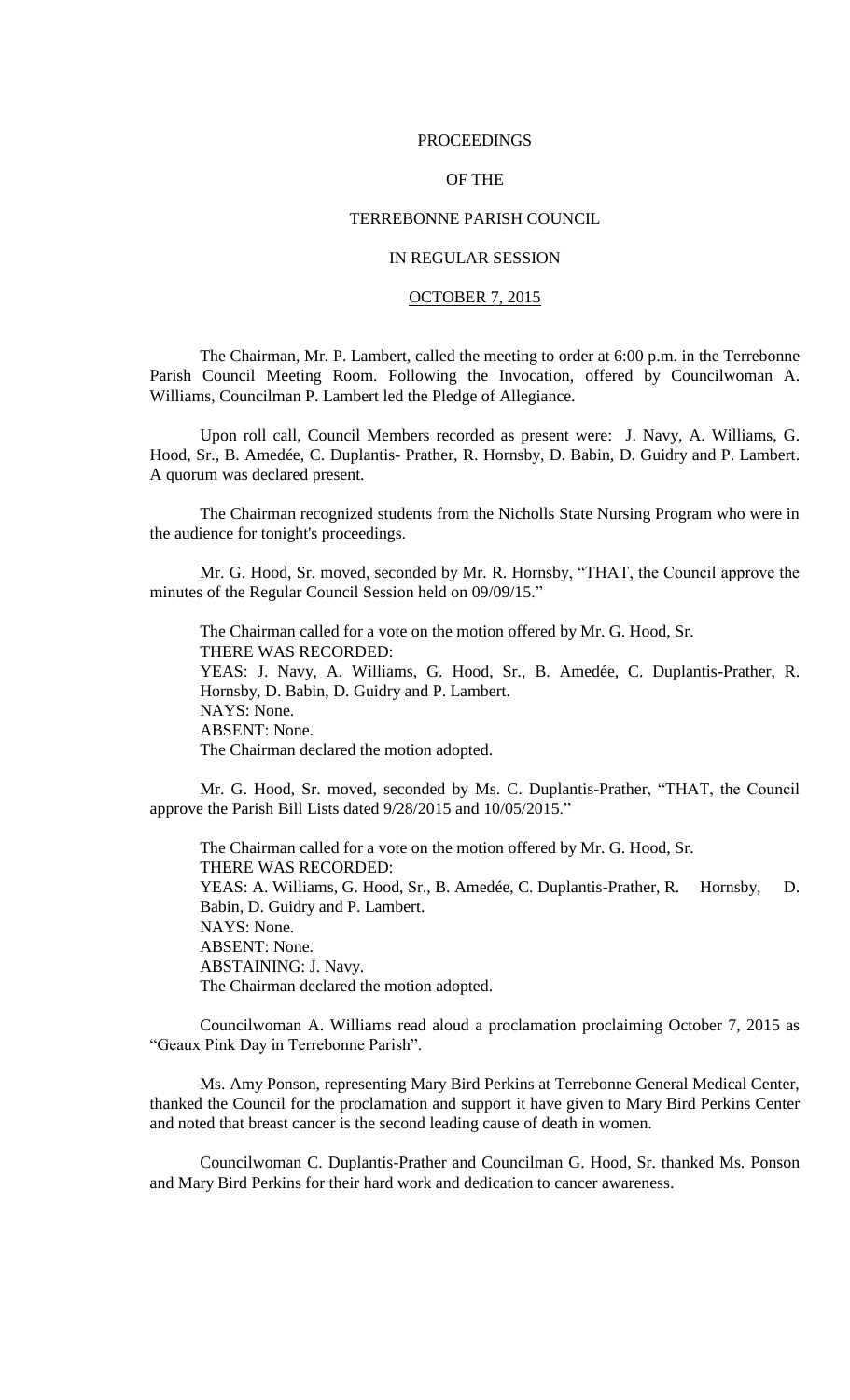Councilman G. Hood, Sr. read aloud a proclamation proclaiming October 2015 as Rougarou Awareness Month in Houma-Terrebonne.

Jonathan Foret, Director of the South Louisiana Wetlands Discovery Center, thanked the Council and Administration for its continued support. He explained that this year the Rougarou festival will be a two day event which will include rides and many more activities for everyone to enjoy.

President Claudet and Councilman J. Navy expressed their gratitude and commended Mr. Foret for the remarkable work he has done for this great Parish.

Councilwoman B. Amedée read aloud a commendation commending and congratulating LSU Agriculture Center Research & Extension County Agent Barton Joffrion upon his retirement.

Mr. Joffrion thanked the Council and administration for their tremendous support throughout his career.

Several Council members congratulated and thanked Mr. Joffrion for sharing his exceptional knowledge and the outstanding job he has done for Terrebonne Parish.

The following resolution was offered by Mr. D. Guidry and seconded by Mr. R. Hornsby:

## RESOLUTION 15-485

A resolution giving preliminary approval to the issuance of not to exceed Eight Million Dollars (\$8,000,000) of Taxable Limited Tax Bonds, of the Parish of Terrebonne, State of Louisiana; making application to the State Bond Commission for approval of said Bonds; and providing for other matters in connection therewith.

BE IT RESOLVED by the Terrebonne Parish Council (the "Governing Authority"), acting as the governing authority for the Parish of Terrebonne, State of Louisiana, that:

SECTION 1. Preliminary Approval of the Bonds. Preliminary approval is given to the issuance of not exceeding Eight Million Dollars (\$8,000,000) of Limited Tax Bonds (the "Bonds") of the Parish of Terrebonne, State of Louisiana (the "Issuer"), pursuant to Section 2304 of Title 30 of the Louisiana Revised Statutes of 1950, as amended, and other constitutional and statutory authority, for the purpose of providing liquid waste collection and disposal facilities for said Parish and purchasing the necessary sites and equipment therefor, title to which shall be in the public, and paying the cost of issuance, said Bonds to be payable from and secured by an irrevocable pledge and dedication of the funds to be derived by the Issuer from the levy and collection of an (a) eleven and twenty-one hundredths (11.21) mills tax authorized at an election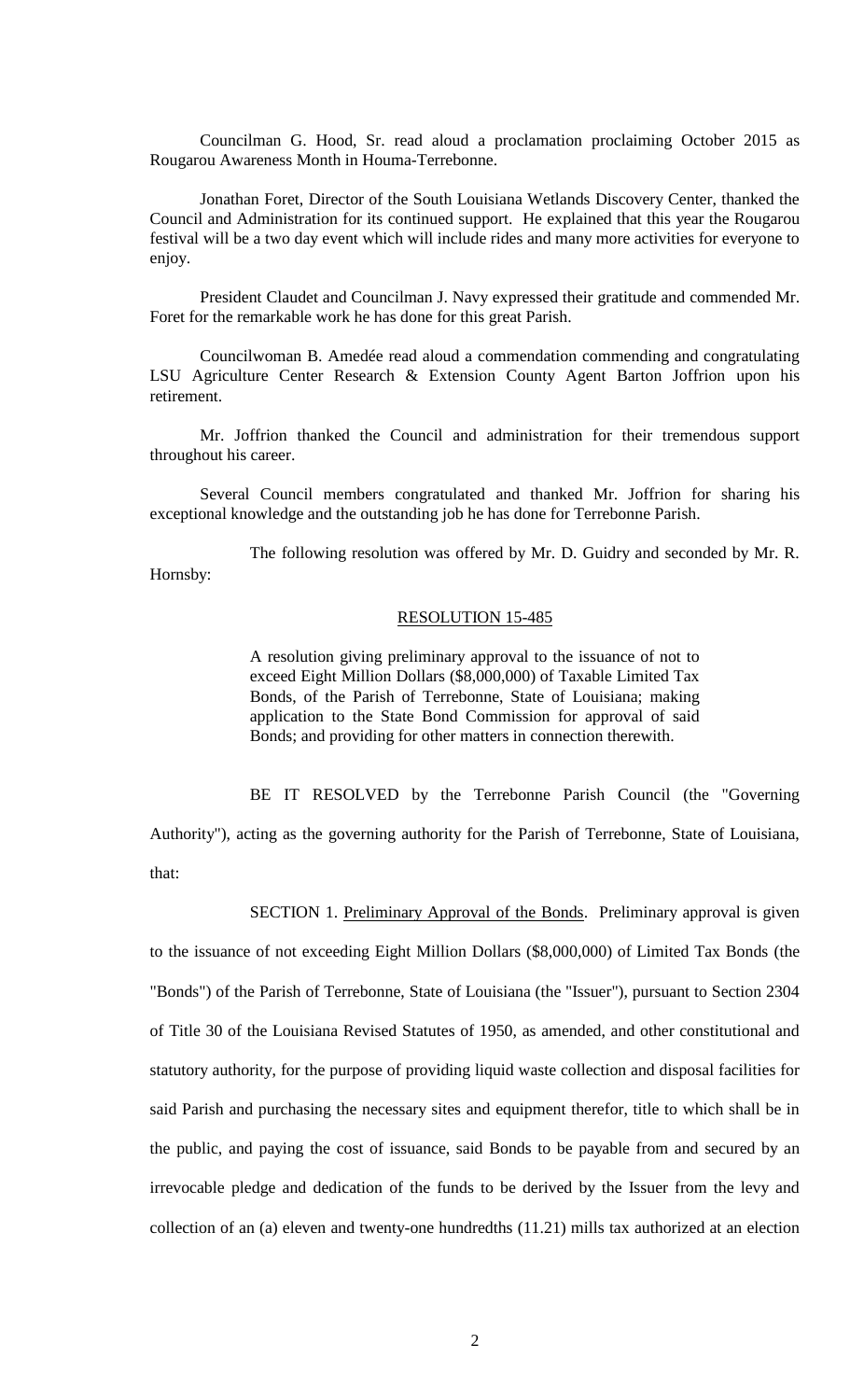held on November 7, 2006 (such rate being subject to adjustment from time to time due to reassessment), which the Issuer is authorized to impose and collect in the years 2015, 2016 and 2017; and (b) eleven and twenty-one hundredths (11.21) mills tax authorized at an election held on November 14, 2009 (such rate being subject to adjustment from time to time due to reassessment), which the Issuer is authorized to impose and collect in the years 2018 through 2029, inclusive (collectively, the "Tax"). The Bonds will bear interest at a rate or rates not to exceed ninety-five hundredths of one percent (.95%) per annum, and will mature no later than March 1, 2030.

SECTION 2. Employment of Bond Counsel. This Governing Authority finds and determines that a real necessity exists for the employment of special counsel in connection with the issuance of the Bonds, and accordingly, Foley & Judell, L.L.P., of New Orleans, Louisiana, as Bond Counsel, is hereby employed to do and perform work of a traditional legal nature as bond counsel with respect to the issuance and sale of said Bonds. Said Bond Counsel shall prepare and submit to this Governing Authority for adoption all of the proceedings incidental to the authorization, issuance, sale and delivery of such Bonds, shall counsel and advise this Governing Authority as to the issuance and sale thereof and shall furnish its opinions covering the legality of the issuance of the Bonds. The fee of Bond Counsel shall be fixed at a sum not exceeding the fee allowed by the Attorney General's fee guidelines for such bond counsel work in connection with the issuance of such Bonds and based on the amount of said Bonds actually issued, sold, delivered and paid for, plus "out-of-pocket" expenses, said fees to be contingent upon the issuance, sale and delivery of said Bonds. The Chairman is hereby authorized and directed to execute, and this Governing Authority hereby agrees to and accepts the terms of, the engagement letter of Bond Counsel appended hereto. A certified copy of this resolution shall be submitted to the Attorney General of the State of Louisiana for his written approval of said employment and of the fees herein designated, and the Council Clerk is hereby empowered and directed to provide for payment of the work herein specified upon completion thereof and under the conditions herein enumerated.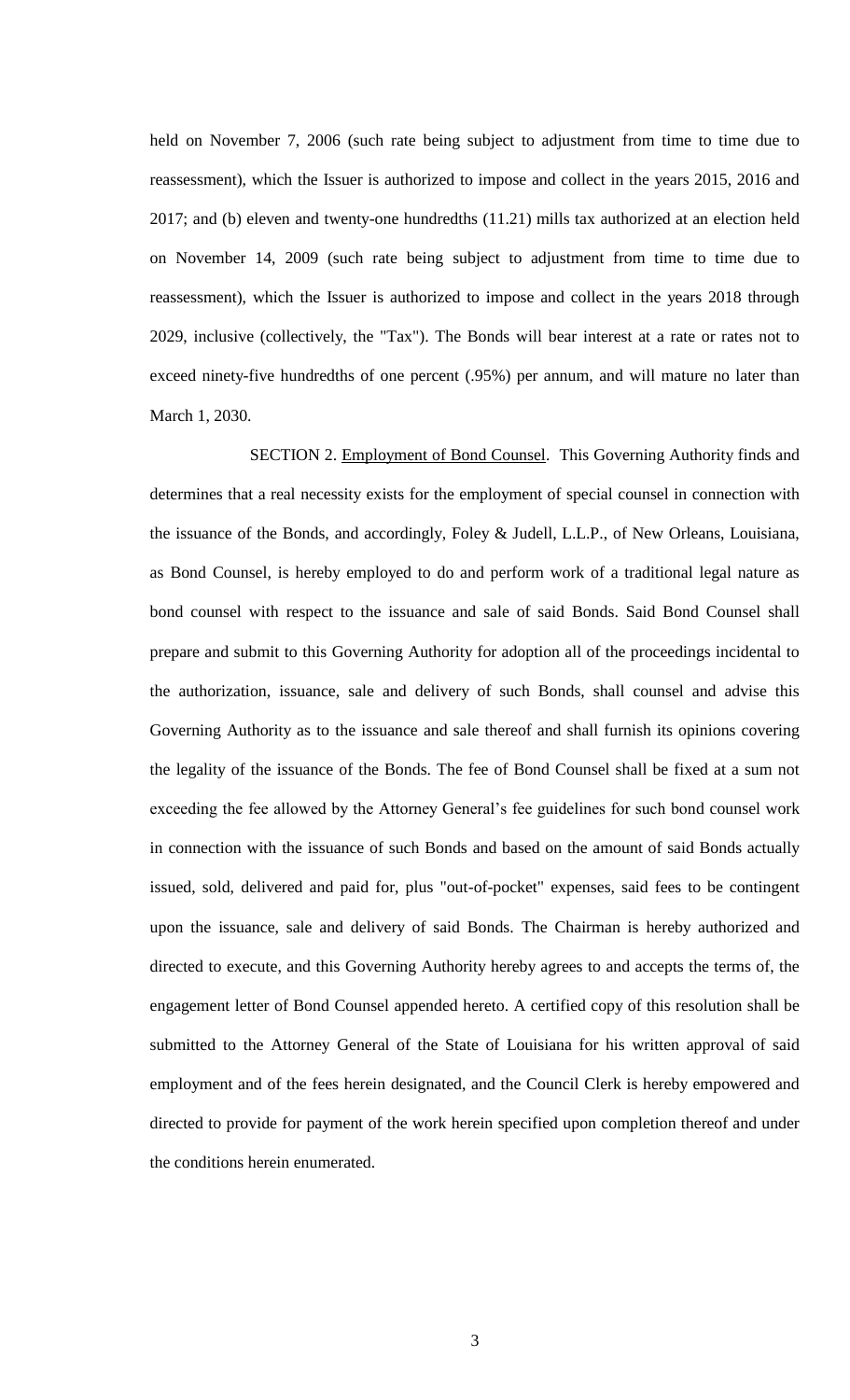SECTION 3. State Bond Commission. Application is hereby made to the State Bond Commission, Baton Rouge, Louisiana, for approval of the issuance and sale of the Bonds and for consent and authority to proceed with the issuance and sale of the Bonds as provided above, and Bond Counsel is directed to make application to the State Bond Commission in accordance with the foregoing on behalf of the Issuer. By virtue of applicant/issuer's application for, acceptance and utilization of the benefits of the Louisiana State Bond Commission's approval(s) resolved and set forth herein, it resolves that it understands and agrees that such approval(s) are expressly conditioned upon, and it further resolves that it understands, agrees and binds itself, its successors and assigns to, full and continuing compliance with the "State Bond Commission Policy on Approval of Proposed Use of Swaps, or other forms of Derivative Products Hedges, Etc.", adopted by the Commission on July 20, 2006, as to the borrowing(s) and other matter(s) subject to the approval(s), including subsequent application and approval under said Policy of the implementation or use of any swap(s) or other product(s) or enhancement(s) covered thereby.

This resolution having been submitted to a vote, the vote thereon was as follows:

YEAS: J. Navy, A. Williams, G Hood, Sr., B. Amedée, C. Duplantis-Prather, R. Hornsby and D. Babin, D. Guidry, and P. Lambert NAYS: None. ABSTAINING: None. ABSENT: None.

And the resolution was declared adopted on this, the  $7<sup>th</sup>$  day of October, 2015.

# EXHIBIT A

Schedule 1

# **ESTIMATED MAXIMUM COSTS OF ISSUANCE BASED ON A NOT EXCEEDING AMOUNT OF \$8,000,000**

| Bond Counsel (Foley & Judell)          | \$45,025.00 |
|----------------------------------------|-------------|
| Bond Counsel Expenses (Foley & Judell) | \$2,500.00  |
| DEQ Counsel (Adams & Reese)            | \$24,105.00 |
| Publishing (The Courier)               | \$2,000.00  |
| <b>State Bond Commission</b>           | \$4,675.00  |

Mr. Jerry Osborne, Parish Bond Attorney, explained that this is an opportunity for the Parish to take advantage of the DEQ's revolving loan program, where they lend money out at a rate of 0.95 percent.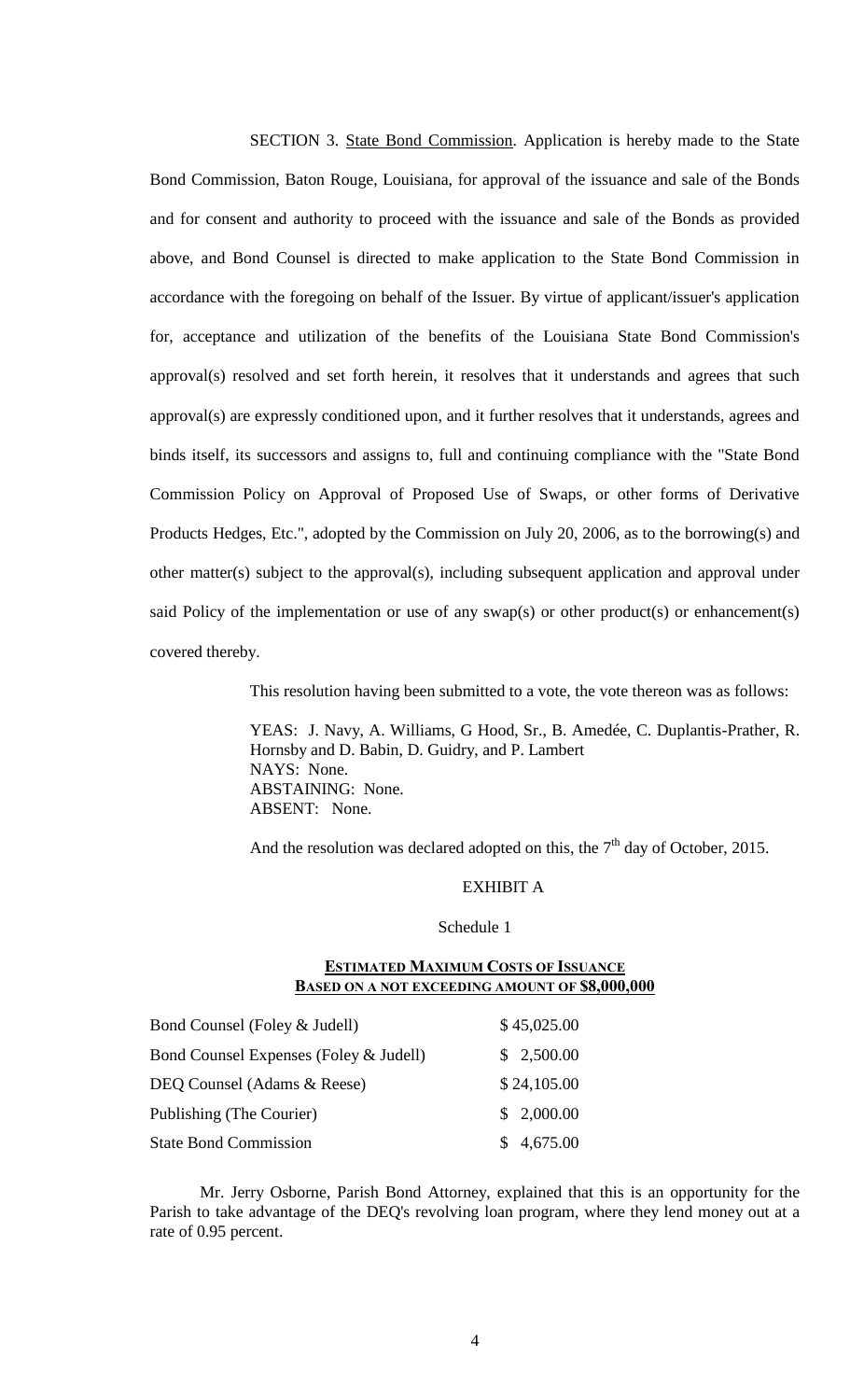Councilman P. Lambert thanked Mr. Osborne for his attendance at tonight's proceedings.

OFFERED BY: Mr. D. Babin SECONDED: Mr. D. Guidry

# RESOLUTION NO. 15-486

A resolution authorizing the Parish President to execute CPRA Cooperative Agreement No. 2511-04-08, Amendment #6 "Lake Boudreaux Freshwater Diversion Project"

WHEREAS, Article VII, Section 14(c) of the Louisiana Constitution provides that "for a public purpose the state and its political subdivision or political corporation may engage in cooperative endeavors with each other, with the United States or its agencies, or with any public or private association, corporation or individual", and

WHEREAS, Lake Boudreaux project is funded through the Coastal Wetlands Planning, Protection and Restoration Act (CWPPRA) project with the United States Fish and Wildlife Services (USFWS) as federal sponsor and the Coastal Protection and Restoration Authority (CPRA) as state sponsor, and

WHEREAS, the Scope of Services of this cooperative agreement provides for the Parish to assist with Land rights acquisition for the project, and

WHEREAS, CPRA has appropriated \$50,000 to reimburse the Parish for said services.

NOW, THEREFORE BE IT RESOLVED that the Terrebonne Parish Council, does hereby approve and authorize the execution by Terrebonne Parish President Michel Claudet of CPRA Cooperative Agreement No. 2511-04-08 "Lake Boudreaux Freshwater Diversion Project " Amendment #6, containing substantially the same terms as those set out in the attached agreement.

THERE WAS RECORDED:

YEAS: J. Navy, A. Williams, G Hood, Sr., B. Amedée, C. Duplantis-Prather, R. Hornsby and D. Babin, D. Guidry, and P. Lambert NAYS: None. ABSTAINING: None. ABSENT: None. The Chairman declared the resolution adopted on this, the 7th day of October 2015.

OFFERED BY: Mr. R. Hornsby SECONDED: Mr. D. Babin

#### RESOLUTION NO. 15-487

# A RESOLUTION OBLIGATING FUNDS TO LAND AND WATER CONSERVATION FUND PROJECT

# REGION 03

PARISH Terrebonne PROJECT NO. 22-00932

WHEREAS, the Terrebonne Parish Consolidated Government is interested in acquiring lands and/or developing outdoor recreational facilities on the following described project for the enjoyment of the citizenry of said Terrebonne Parish and the State of Louisiana.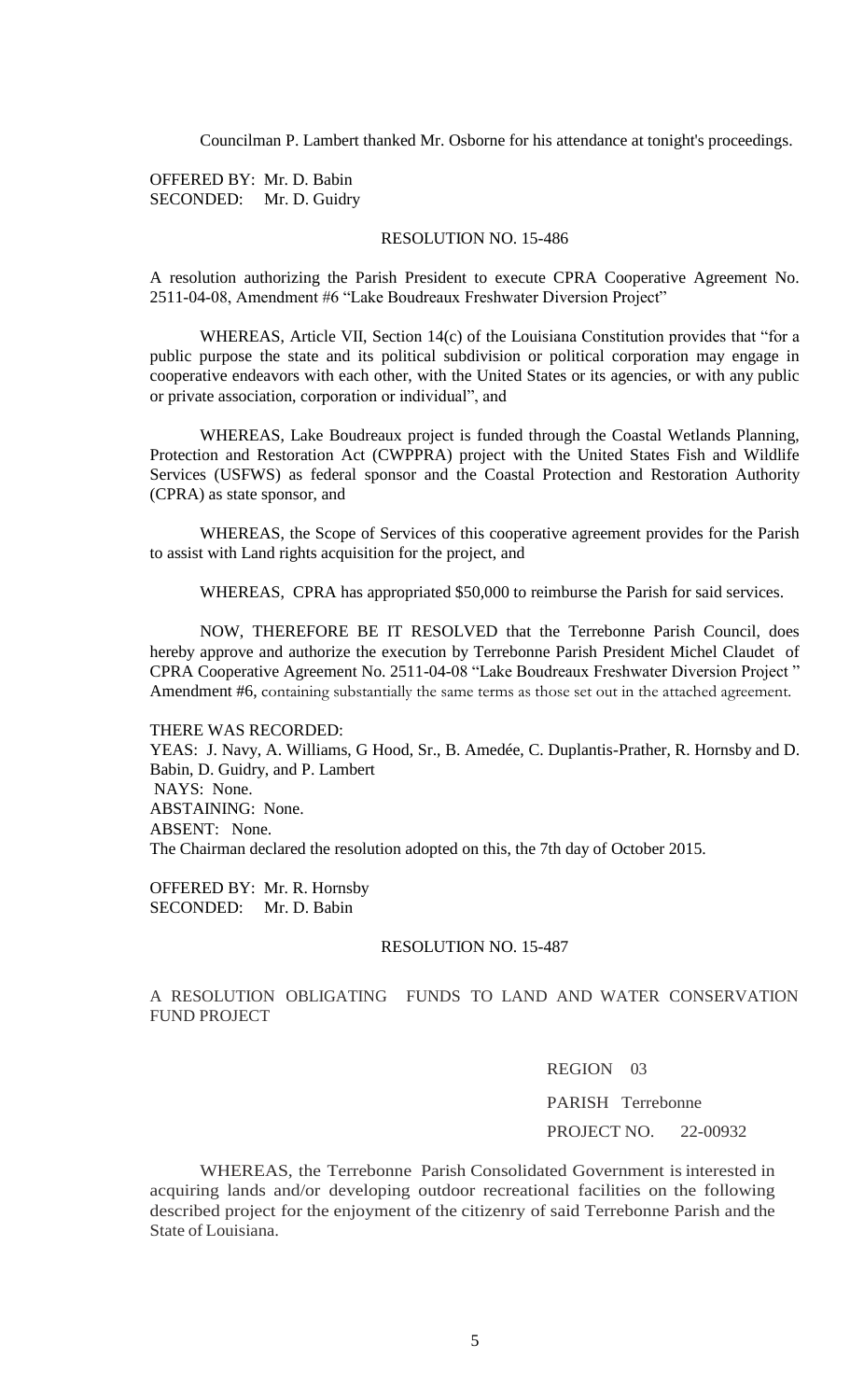### **PROJECT TITLE AND DESCRIPTION:**

Terrebonne Community Park Acquisition and Development

Terrebonne Parish Consolidated Government, in Terrebonne Parish, Louisiana, will acquire 39.9+/- acres with the feasibility of encumbering 154.2 acres, as further identified in the attached proposal by acquisition in fee simple title with no mineral rights reserved.

Development will consist of public access and LWCF SIGN.

ANY WIRING COVERED IN THIS PROJECT, OR WIRING DONE IN THE FUTURE ON THIS SITE, WILL BE PLACED UNDERGROUND.

NOW, THEREFORE BE IT RESOLVED, by the Terrebonne Parish Consolidated Government of Terrebonne Parish, State of Louisiana, that said Terrebonne Parish Consolidated Government does agree to obligate the funds or services stipulated below to satisfactorily complete the following project and thus become eligible for Land and Water Conservation Fund financial aid of 50% of the estimated or actual allowable cost, at the completion of said project. Said Terrebonne Parish Consolidated Gov't also states that sufficient funds are on hand, as of this date, to fund said project as follows:

| <b>TOTAL</b>     | TOTAL            | TOTAL.       | <b>SPONSOR'S COST BREAKDOWN</b>           |          |
|------------------|------------------|--------------|-------------------------------------------|----------|
| <b>ESTIMATED</b> | <b>ESTIMATED</b> |              | <b>ESTIMATED</b> (Total Same as column 3) |          |
| Cost             | Federal          | Sponsor's    | Cash                                      | Services |
| \$500,000.00     | \$250,000.00     | \$250,000.00 |                                           |          |

AND, be it further resolved that the Terrebonne Parish Consolidated Government is hereby authorized and directed to make application to the Louisiana Office of State Parks, Division of Outdoor Recreation, to seek federal financial assistance on this project for them, and be further authorized to take the necessary action to complete such project and sign such documents as are required.

AND, be it further resolved that this resolution and plan approved by said Terrebonne Parish Consolidated Government be forwarded to the Louisiana Office of State Parks for the purpose of obtaining such financial aid.

THERE WAS RECORDED: YEAS: J. Navy, A. Williams, G Hood, Sr., B. Amedée, C. Duplantis-Prather, R. Hornsby and D. Babin, D. Guidry, and P. Lambert NAYS: None. ABSTAINING: None. ABSENT: None. The Chairman declared the resolution adopted on this the 7th day of October 2015.

The Chairman stated that Mr. Mark Jeff pulled his name from tonight's agenda.

The Chairman acknowledged Mr. Charles Bellizana, a Recreation 8 Board member, who addressed the Council relative to problems with the Recreation Board 8. Mr. Bellizana expressed, in his opinion, that several long-standing board members are acting unjust and he feels as though their decisions are one-sided.

Mr. D. Guidry moved, seconded by Ms. A. Williams, "THAT, the Council extend Mr. Bellizana's time an additional minute."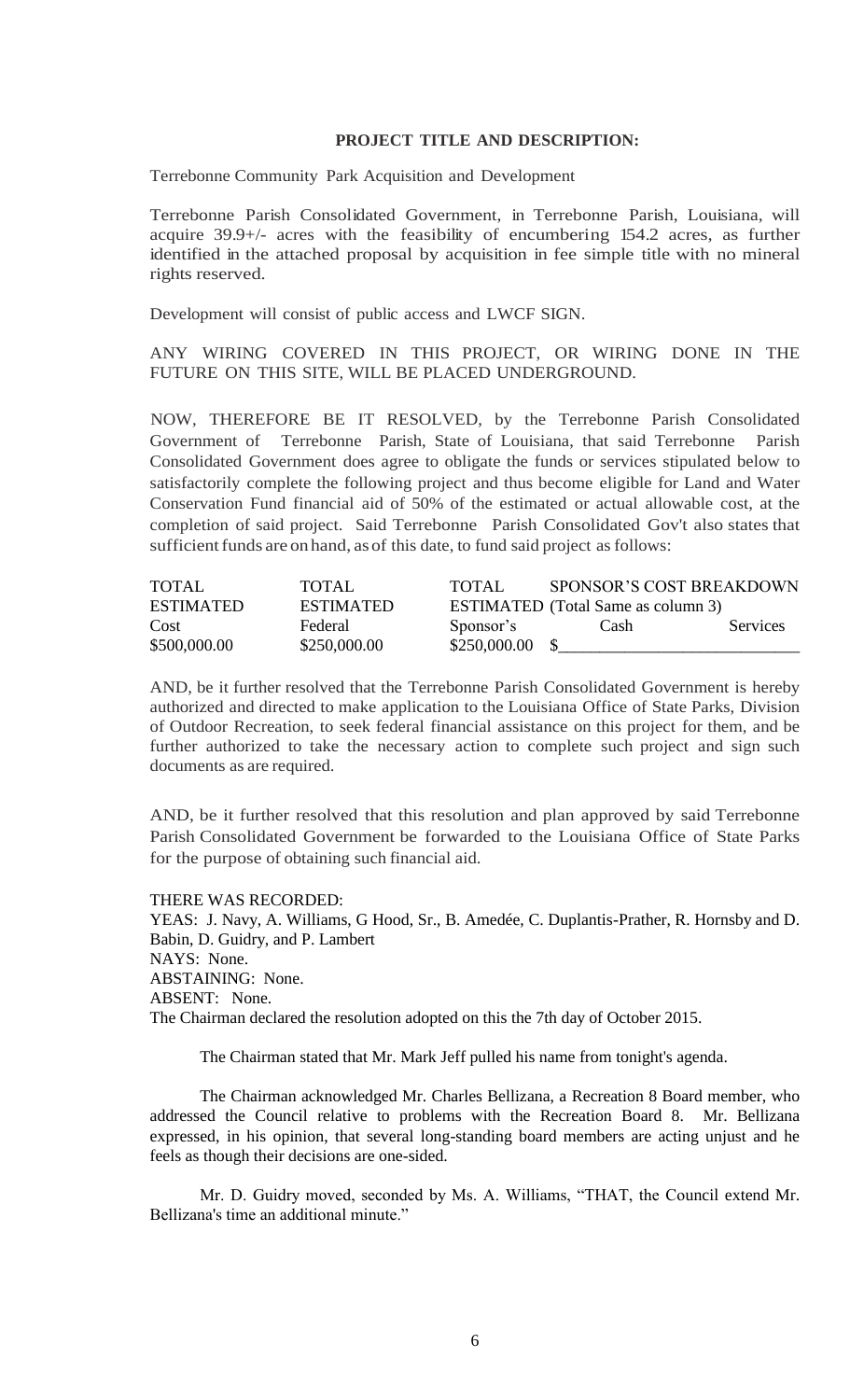The Chairman called for a vote on the motion offered by Mr. D. Guidry. THERE WAS RECORDED: YEAS: J. Navy, A. Williams, G. Hood, Sr., B. Amedée, C. Duplantis-Prather, R. Hornsby, D. Babin, D. Guidry and P. Lambert. NAYS: None. ABSENT: None. The Chairman declared the motion adopted.

Mr. Bellizana continued and asked the Council if they could help to find a viable solution to this matter.

Several Council members thanked Mr. Bellizana for serving our great country and for serving on the Recreation Board 8; noting that the Council only has the authority to appoint members to the Recreation boards, and has no control otherwise.

Councilwoman A. Williams suggested a meeting with Mr. Bellizana to discuss other solutions to resolve his concerns.

Mr. D. Babin moved, seconded by Mr. G. Hood, Sr., "THAT, it now being 6:35 p.m., the Council open public hearings."

The Chairman called for a vote on the motion offered by Mr. D. Babin. THERE WAS RECORDED: YEAS: J. Navy, G. Hood, Sr., B. Amedée, C. Duplantis-Prather, R. Hornsby, D. Babin, D. Guidry and P. Lambert. NAYS: None. ABSENT: A. Williams. The Chairman declared the motion adopted.

The Chairman recognized the public for comments on the following:

A. The proposed 2016 Operations and Maintenance Budget of the TPCG and the Five-Year Capital Outlay Budget, as presented by the Parish President.

Mr. D. Guidry moved, seconded by Ms. C. Duplantis-Prather, "THAT, the Council continue the aforementioned public hearing."

The Chairman called for a vote on the motion offered by Mr. D. Guidry. THERE WAS RECORDED: YEAS: G. Hood, Sr., B. Amedée, C. Duplantis-Prather, R. Hornsby, D. Babin, D. Guidry and P. Lambert. NAYS: None. ABSENT: J. Navy and A. Williams. The Chairman declared the motion adopted.

The Chairman recognized the public for comments on the following:

- B. A proposed ordinance to amend the 2015 Adopted Operating Budget and the 5 Year Capital Outlay of the Terrebonne Parish Consolidated Government for the following items:
	- I. 2015 General Obligation Bonds Refund Sinking Fund, \$13,811,266
	- II. Gum Street Pump Station/Control Replacement, \$100,000 III. Force Main from Fannie LS to Idlewild, \$50,000
	- IV. Parish Prisoners Various Projects, \$519,882.
	-

There were no comments from the public on the proposed ordinance.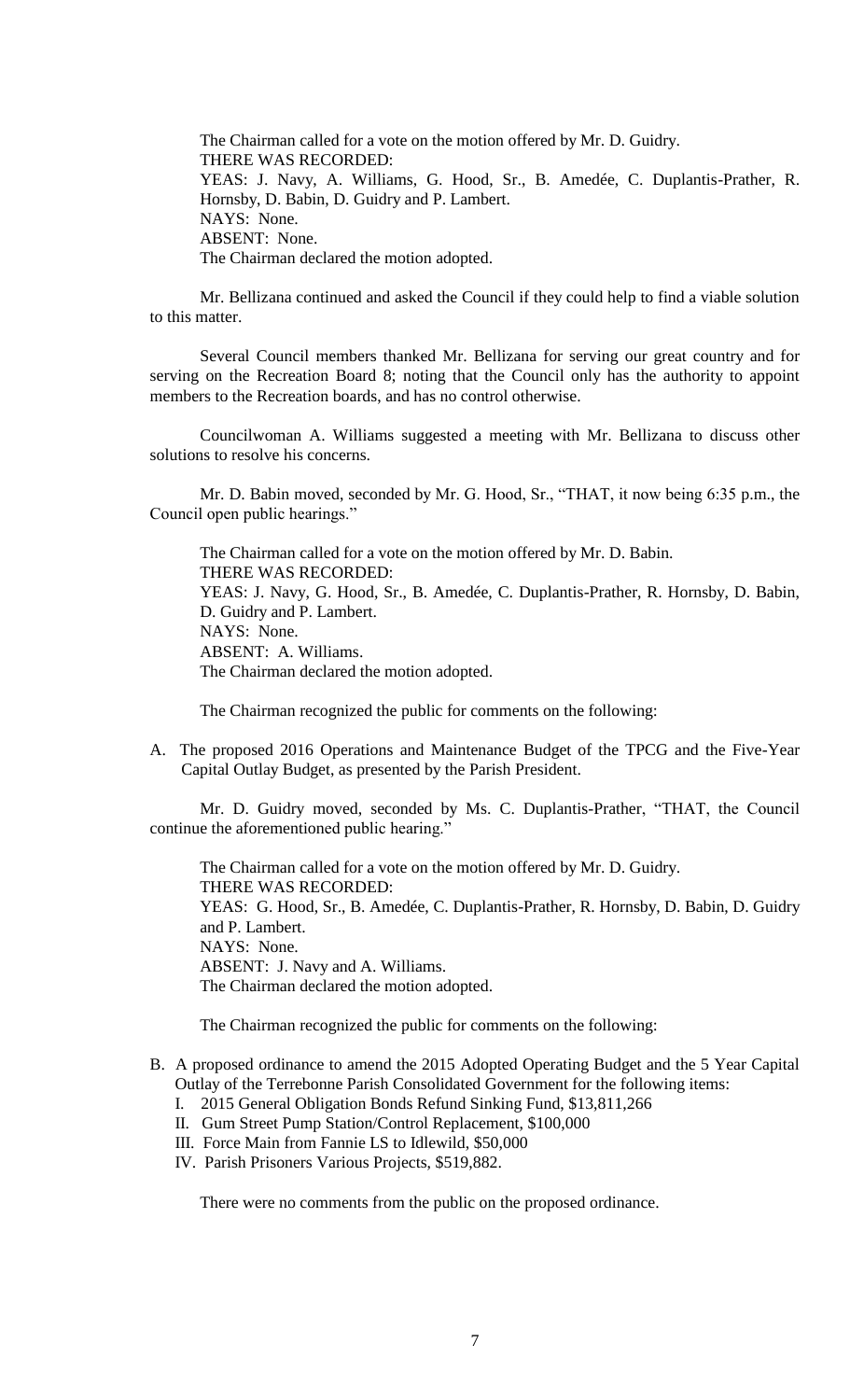Mr. G. Hood, Sr. moved, seconded by Ms. C. Duplantis-Prather, "THAT, the Council close the aforementioned public hearing."

The Chairman called for a vote on the motion offered by Mr. G. Hood, Sr. THERE WAS RECORDED: YEAS: G. Hood, Sr., B. Amedée, C. Duplantis-Prather, R. Hornsby, D. Babin, D. Guidry and P. Lambert. NAYS: None. ABSENT: J. Navy and A. Williams. The Chairman declared the motion adopted.

OFFERED BY: Mr. G. Hood, Sr. SECONDED BY: Ms. C. Duplantis-Prather

#### ORDINANCE NO. 8642

AN ORDINANCE TO AMEND THE 2015 ADOPTED OPERATING BUDGET AND THE 5-YEAR CAPITAL OUTLAY OF THE TERREBONNE PARISH CONSOLIDATED GOVERNMENT FOR THE FOLLOWING ITEMS AND TO PROVIDE FOR RELATED MATTERS.

- I. 2015 GENERAL OBLIGATION BONDS REFUND SINKING FUND, \$13,811,266
- II. GUM STREET PUMP STATION/CONTROL REPLACEMENT, \$100,000
- III. FORCE MAIN FROM FANNIE LIFT STATION TO IDLEWILD, \$50,000
- IV. PARISH PRISONERS VARIOUS PROJECTS, \$519,882

## SECTION I

WHEREAS, in 2015, the Parish has refinanced the 2015 General Obligation Bonds, combining three issues with the refinancing establishing one replacement fund, and

WHEREAS, the Bond Issuance Costs and other expenses total to \$13,811,266 in the new combined fund.

NOW, THEREFORE BE IT ORDAINED, by the Terrebonne Parish Council, on behalf of the Terrebonne Parish Consolidated Government, that the 2015 Adopted Operating Budget be amended to reflect the refinancing for the 2015 General Obligation Bonds and consolidation of the prior issues. (Attachment A)

## SECTION II

WHEREAS, bids for the Gum Street Pump Station/Control Replacement came in higher than the budgeted amount,

WHEREAS, the Sewer Administration is requesting an additional \$100,000 to accommodate the new project cost so that this project can move forward, and

WHEREAS, the Sewer Administration is requesting that the funding for this come from its Major Pump Stations Renovations account.

NOW, THEREFORE BE IT FURTHER ORDAINED, by the Terrebonne Parish Council, on behalf of the Terrebonne Parish Consolidated Government, that the 2015 Adopted Operating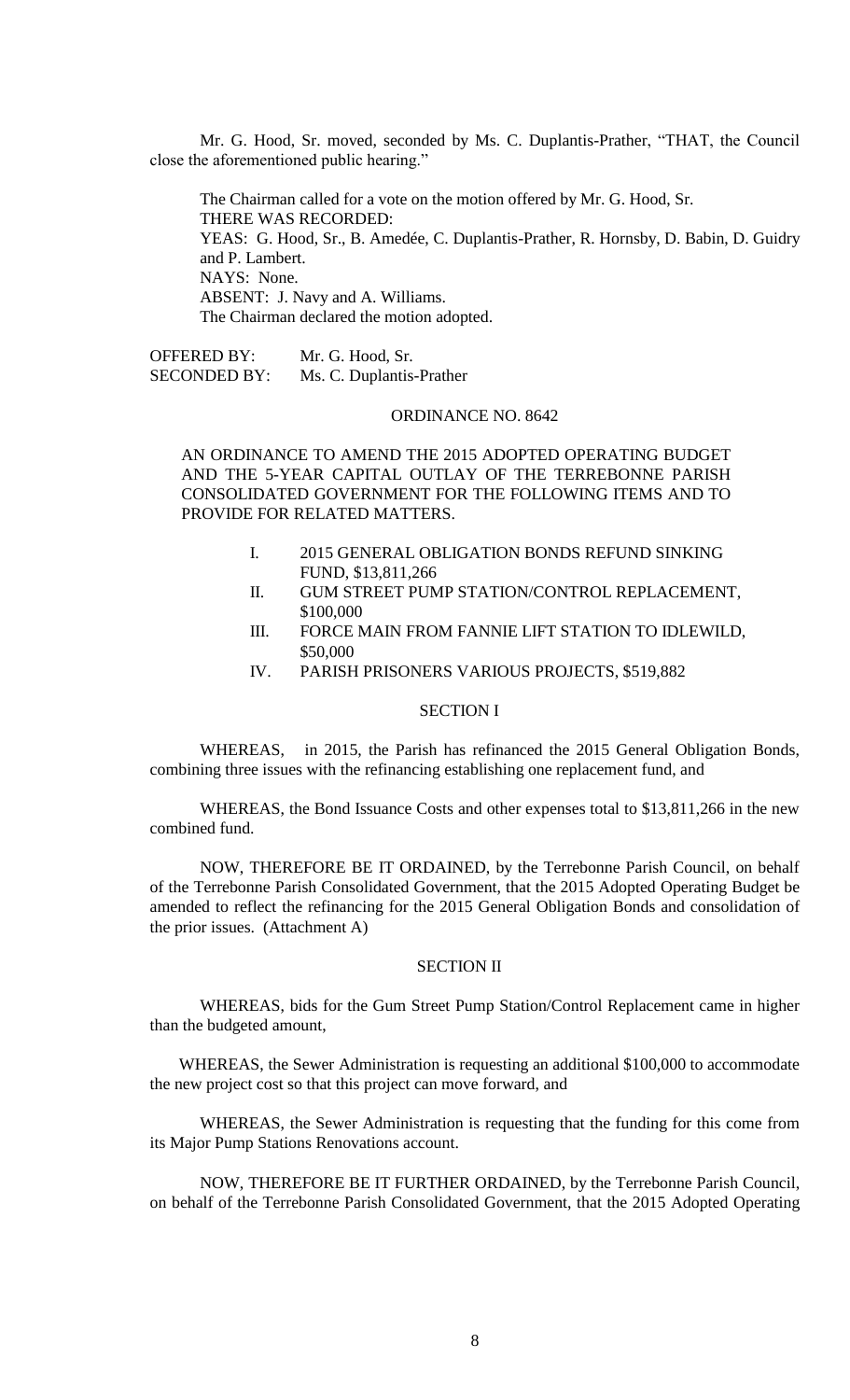Budget be amended to recognize additional funding needed for the Gum Street Pump Station/Control Replacement Project. (Attachment B)

### SECTION III

WHEREAS, project estimates for the Force Main Fannie Lift Station to Idlewild came in higher than the budgeted amount,

WHEREAS, the Sewer Administration is requesting an additional \$50,000 to accommodate the budget estimate so that this project can move forward, and

WHEREAS, the Sewer Administration is requesting that the funding for this come from its Major Pump Stations Renovations account.

NOW, THEREFORE BE IT FURTHER ORDAINED, by the Terrebonne Parish Council, on behalf of the Terrebonne Parish Consolidated Government, that the 2015 Adopted Operating Budget be amended to recognize additional funding needed for the Force Main Fannie Lift Station to Idlewild Project. (Attachment C)

### SECTION IV

WHEREAS, in 2015, the Juvenile Detention Facility will move its operations to the new facility, and

WHEREAS, the savings from moving to a smaller, more efficient facility will allow the Adult Jail to expand and operate male and female operations separately, and

WHEREAS, the Government Buildings and Sheriff staff will be ready to begin initial renovations at Building A (Men) and Building B (Women), prior to the end of the year, and

WHEREAS, the Jail is currently changing internal windows over several phases, and updating the security system, with a current budget of \$329,532 and \$11,000 respectively, which is being transferred to the Capital Projects Fund due to the size and cost, and

WHEREAS, the staff will renovate showers in both facilities, \$113,000; begin security equipment upgrades, \$26,350; and upgrade subsurface drainage, \$40,000; for a total of \$179,350 funded with the savings incurred with the Juvenile Detention move.

NOW, THEREFORE BE IT FURTHER ORDAINED, by the Terrebonne Parish Council, on behalf of the Terrebonne Parish Consolidated Government that the 2015 Adopted Budget and the 5 Year Capital Outlay be amended to recognize movement of the budgets for the various projects at the Parish Prisoners Jail. (Attachment D)

# SECTION V

If any word, clause, phrase, section or other portion of this ordinance shall be declared null, void, invalid, illegal, or unconstitutional, the remaining words, clauses, phrases, sections and other portions of this ordinance shall remain in full force and effect, the provisions of this ordinance hereby being declared to be severable.

## SECTION VI

This ordinance shall become effective upon approval by the Parish President or as otherwise provided in Section 2-13(b) of the Home Rule Charter for a Consolidated Government for Terrebonne Parish, whichever occurs sooner.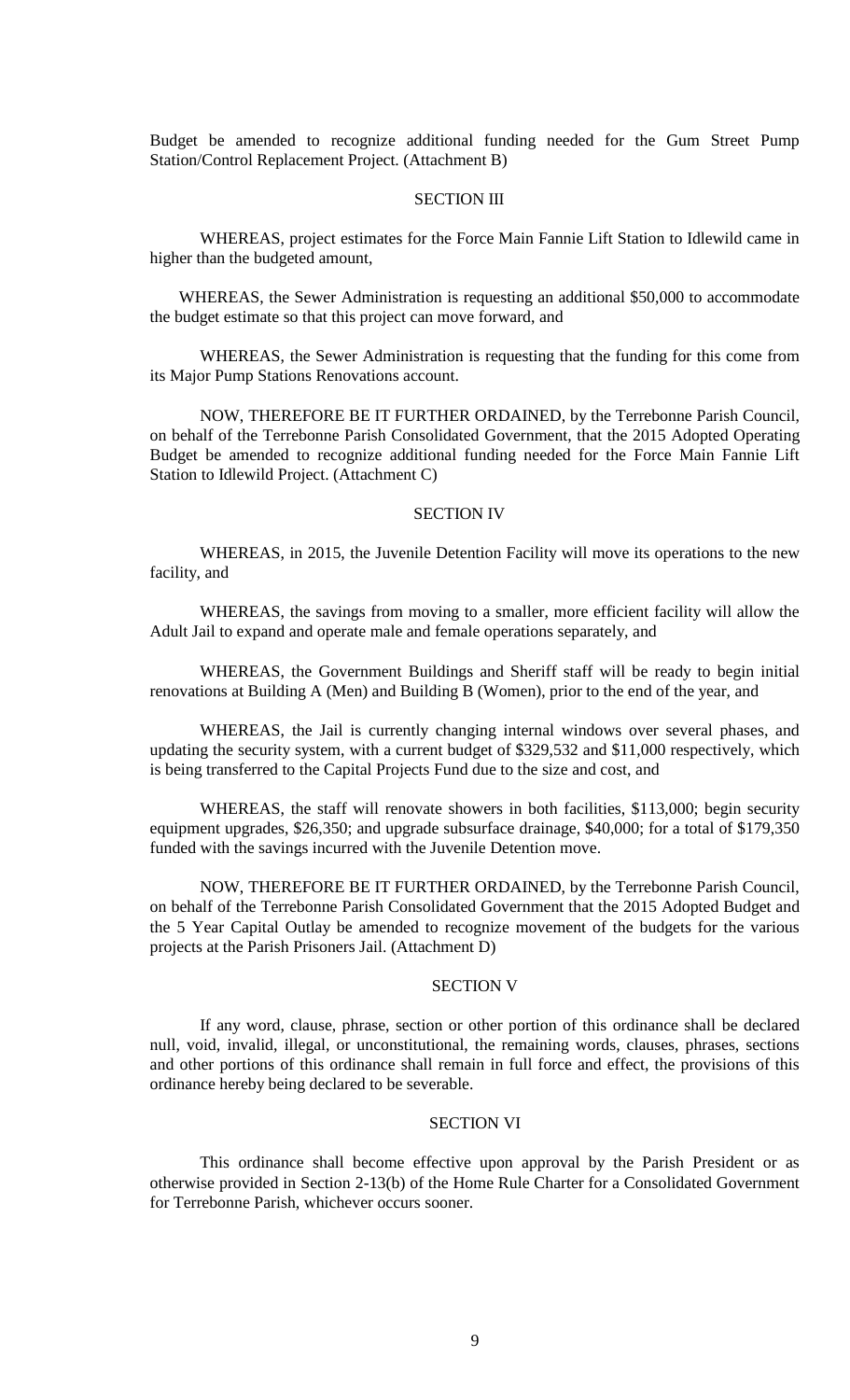This ordinance, having been introduced and laid on the table for at least two weeks, was voted upon as follows:

THERE WAS RECORDED: YEAS: G. Hood, Sr., B. Amedée, C. Duplantis-Prather, R. Hornsby, D. Babin, D. Guidry and P. Lambert NAYS: None. NOT VOTING: None. ABSTAINING: None. ABSENT: J. Navy and A. Williams. The Chairman declared the ordinance adopted on this, the 7th day of October 2015.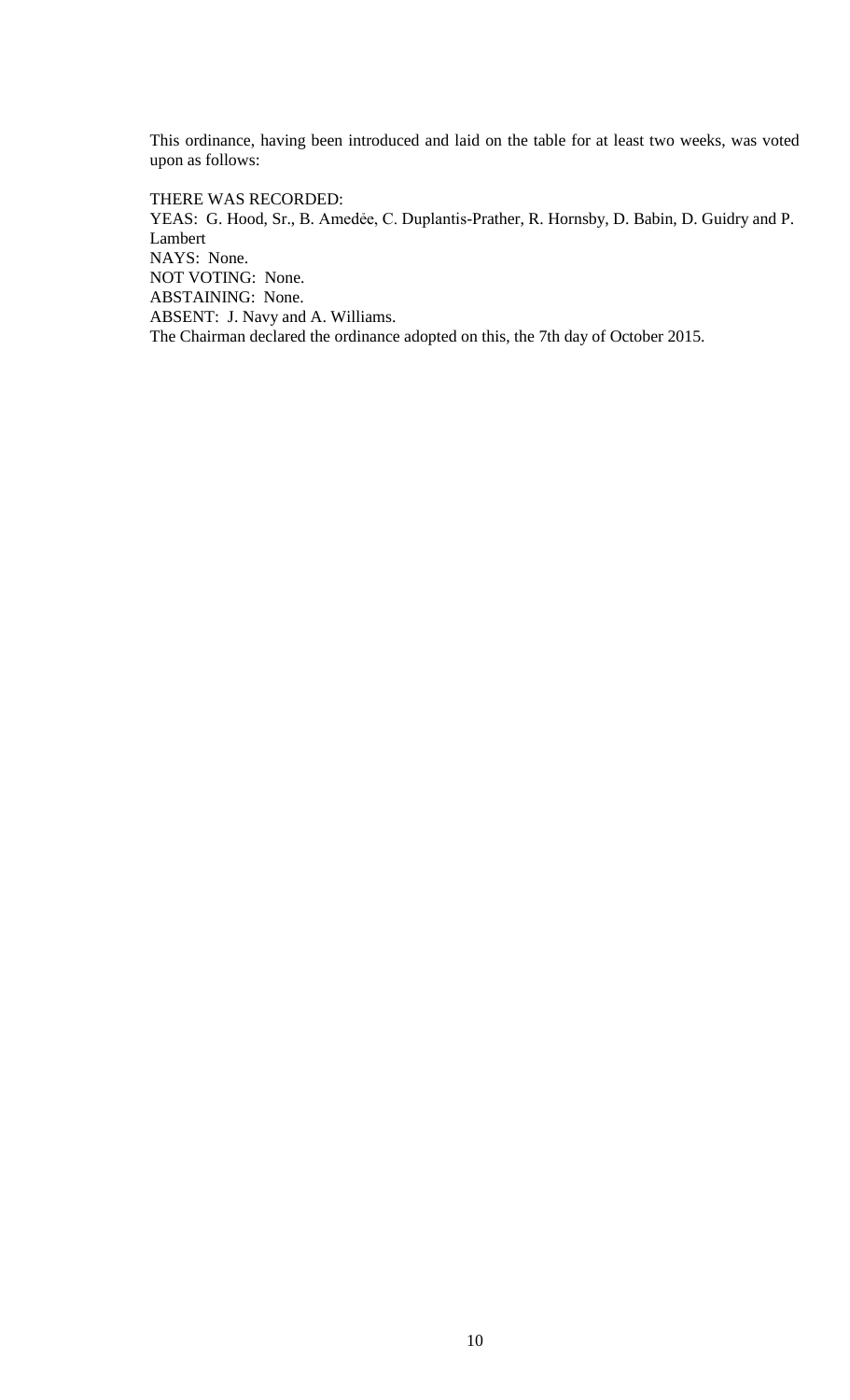|                                                                   | 2015           |                       |                |
|-------------------------------------------------------------------|----------------|-----------------------|----------------|
|                                                                   | <b>Adopted</b> | <b>Change</b>         | <b>Amended</b> |
| <b>Other Fees</b>                                                 |                | 31                    | 31             |
| <b>Agent Fees</b>                                                 |                | 750                   | 750            |
| Interest on Bonds                                                 |                | 261,055               | 261,055        |
| <b>Bond Issuance Costs</b>                                        |                | 13,549,430            | 13,549,430     |
| Proceeds of Bond Sales                                            |                | (13, 485, 996)        | (13, 485, 996) |
| Transfer In from Road & Bridge B/S Fund                           |                | (812, 327)            | (812, 327)     |
| Transfer In from 2008 Sewer Bond S/F                              |                | (660, 972)            | (660, 972)     |
| Transfer In from P/W Drainage Bond Sink                           |                | (1, 119, 408)         | (1, 119, 408)  |
| Fund Balance (Increase)                                           | N/A            | 2,267,437             | N/A            |
|                                                                   |                |                       |                |
| Transfer to 2015 GO Refund Sinking                                |                | 812,327               | 812,327        |
| Fund Balance (Decrease)                                           | N/A            | (812, 327)            | N/A            |
| Transfer to 2015 GO Refund Sinking                                |                | 660,972               | 660,972        |
| Fund Balance (Decrease)                                           | N/A            | (660, 972)            | N/A            |
|                                                                   |                |                       |                |
| Transfer to 2015 GO Refund Sinking                                |                | 1,119,408             | 1,119,408      |
| Fund Balance (Decrease)                                           | N/A            | (1, 119, 408)         | N/A            |
| <b>ATTACHMENT B - Gum Street Pump Station/Control Replacement</b> |                |                       |                |
|                                                                   |                |                       |                |
|                                                                   | <b>Adopted</b> | 2015<br><b>Change</b> | Amended        |
|                                                                   |                |                       |                |
| Gum St. Pump Stn/Control Replacement                              | 75,000         | 100,000               | 175,000        |
| <b>Transfer from Sewer Fund</b>                                   | (750,000)      | (100,000)             | (850,000)      |
|                                                                   |                |                       |                |
| <b>Major Pump Station Renovations</b>                             | 810,051        | (100,000)             | 710,051        |
| Transfer to Sewer Capital Renewals                                | 750,000        | 100,000               | 850,000        |
| <b>ATTACHMENT C - Force Main Fanny LS to Idlewild</b>             |                |                       |                |
|                                                                   |                |                       |                |
|                                                                   |                | 2015                  |                |
|                                                                   | <b>Adopted</b> | <b>Change</b>         | Amended        |
|                                                                   |                |                       |                |
| Force Main Fanny LS Idlewild                                      | 75,000         | 50,000                | 125,000        |
| <b>Transfer from Sewer Fund</b>                                   | (750,000)      | (50,000)              | (800,000)      |
| Major Pump Station Renovations                                    | 710,051        | (50,000)              | 660,051        |
| Transfer to Sewer Capital Renewals                                | 750,000        | 50,000                | 800,000        |
|                                                                   |                |                       |                |
| <b>ATTACHMENT D - Parish Prisoners Various Projects</b>           |                |                       |                |
|                                                                   | 2015           |                       |                |
|                                                                   | <b>Adopted</b> | <b>Change</b>         | Amended        |
|                                                                   |                |                       |                |
| Transfer to Capital Projects Control Fund                         | 3,242,230      | 179,350               | 3,421,580      |
| Transfer to Juvenile Detention Fund                               | 1,498,348      | (398, 348)            | 1,100,000      |
| Fund Balance (Increase)                                           | N/A            | 218,998               | N/A            |
|                                                                   |                |                       |                |
| Transfer from Parish Prisoners Fund                               |                | (329, 532)            | (329, 532)     |
| <b>Transfer from General Fund</b>                                 | 3,242,230      | (179, 350)            | 3,062,880      |
| <b>Adult Jail Renovations</b>                                     | 139,353        | 153,000               | 292,353        |
| <b>Windows Replacements</b>                                       |                | 318,532               | 318,532        |
| <b>Security System</b>                                            |                | 37,350                | 37,350         |
| <b>Transfer from General Fund</b>                                 | (1, 498, 348)  | 398,348               | (1, 100, 000)  |
| Fund Balance (Decrease)                                           | N/A            | (398, 348)            | N/A            |
|                                                                   |                |                       |                |
|                                                                   |                |                       |                |
| <b>Security Equipment</b>                                         | 11,000         | (11,000)              |                |

Transfer to Capital Projects Control Fund | Transfer 1999,532 | 329,532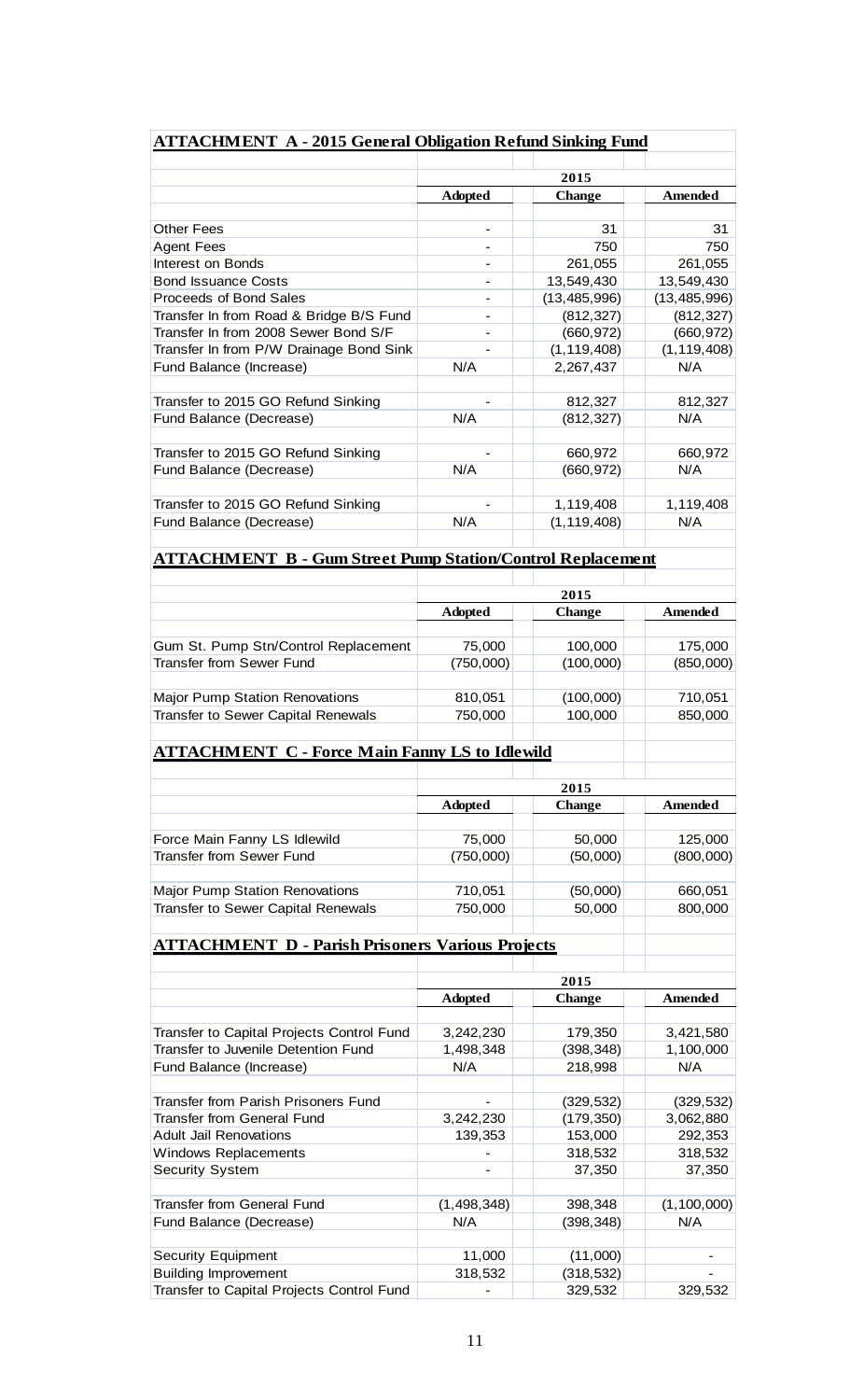The Chairman recognized the public for comments on the following:

C. A proposed ordinance that will establish a "No Parking Zone" on the left side of Joann Street.

There were no comments from the public on the proposed ordinance.

Ms. C. Duplantis-Prather moved, seconded by Mr. G. Hood, Sr. and Ms. B. Amedée, "THAT, the Council close the aforementioned public hearing."

The Chairman called for a vote on the motion offered by Ms. C. Duplantis-Prather. THERE WAS RECORDED: YEAS: A. Williams, G. Hood, Sr., B. Amedée, C. Duplantis-Prather, R. Hornsby, D. Babin, D. Guidry and P. Lambert. NAYS: None. ABSENT: J. Navy. The Chairman declared the motion adopted.

OFFERED BY: Ms. C. Duplantis-Prather SECONDED BY: Mr. D. Guidry

## ORDINANCE NO. 8643

AN ORDINANCE AMENDING THE PARISH CODE OF TERREBONNE PARISH, CHAPTER 18, SECTION 18-223, TO ESTABLISH A "NO PARKING ZONE" ON THE LEFT SIDE OF JOANN STREET; TO AUTHORIZE THE INSTALLATION OF SAID SIGNS; AND TO ADDRESS OTHER MATTERS RELATIVE THERETO.

## SECTION I

BE IT ORDAINED, by the Terrebonne Parish Council, in regular session convened, acting pursuant to the authority invest in it by the Constitution and laws of the State of Louisiana the Home Rule Charter for a Consolidated Government for Terrebonne Parish, and including, but not limited to, LSA R.S. 33:1368 and other statutes of the State of Louisiana, to amend the parish code of Terrebonne Parish, Chapter 18, Section 18-223 to create a "No Parking" zone along the entire length of the left side of Joann Street, as follows:

### CHAPTER 18, Motor Vehicles and Traffic

## ARTICLE V, Stopping, Standing and Parking

#### DIVISION II, Parish

# SECTION 18-223, "No Parking Zones"

The entire length of the left side of Joann Street shall hereby be declared "No Parking Zones" and appropriate "No Parking" signs shall be erected and maintained along said roadways. Parish Forces shall also paint the aforementioned sections of the roadway yellow to designate the authorized "No Parking Zone". Any vehicle traveling on Joann Street shall adhere to the provisions of this ordinance.

## SECTION II

If any word, clause, phrase, section or other portion of this ordinance shall be declared null, void, invalid, illegal, or unconstitutional, the remaining words, clauses, phrases, sections and other portions of this ordinance shall remain in full force and effect, the provisions of this ordinance hereby being declared to be severable.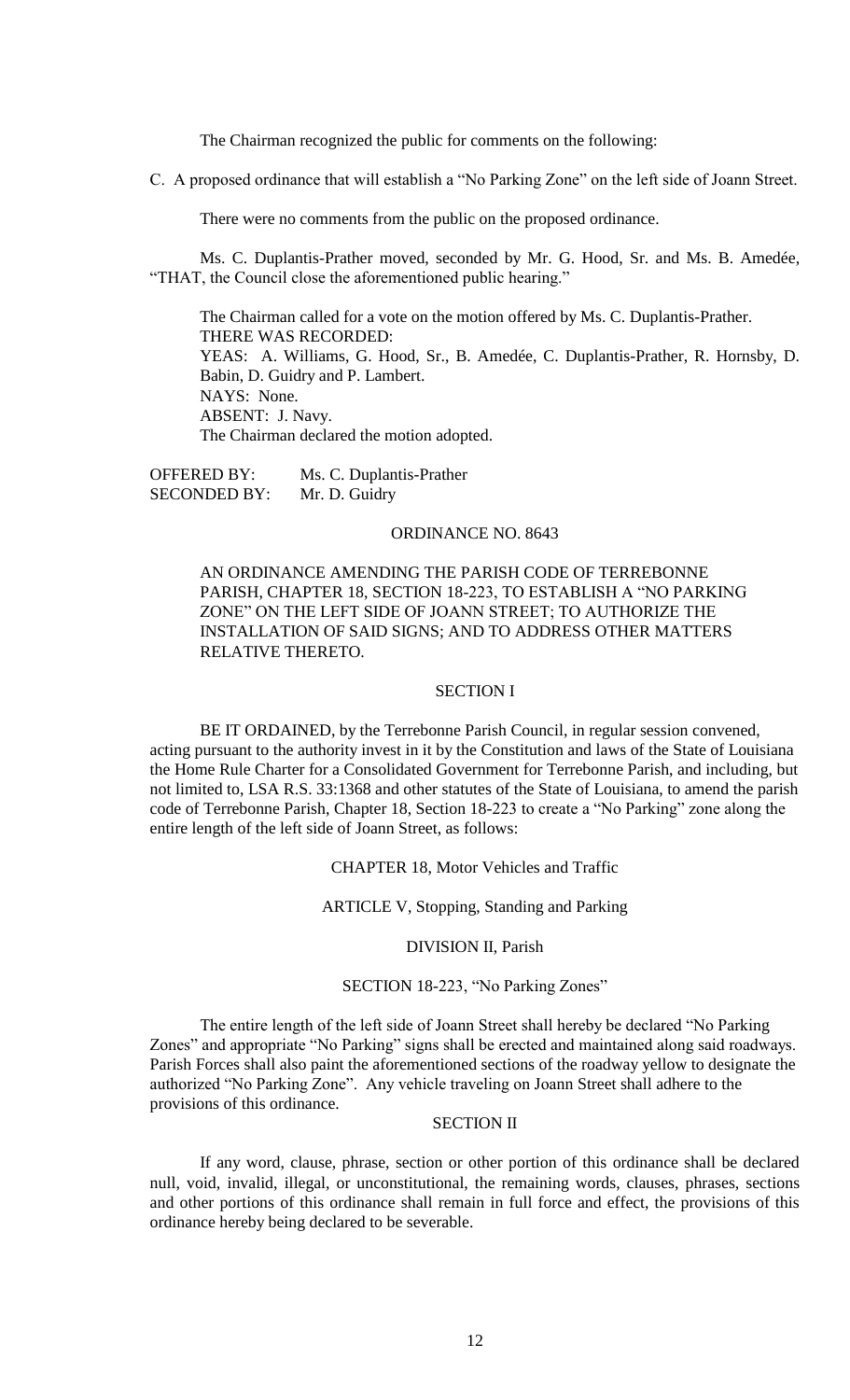# SECTION III

This ordinance shall become effective upon approval by the Parish President or as otherwise provided in Section 2-13(b) of the Home Rule Charter for a Consolidated Government for Terrebonne Parish, whichever occurs sooner.

This ordinance, having been introduced and laid on the table for at least two weeks, was voted upon as follows:

THERE WAS RECORDED:

YEAS: A. Williams, G. Hood, Sr., B. Amedẻe, C. Duplantis-Prather, R. Hornsby, D. Babin, D. Guidry and P. Lambert NAYS: None. NOT VOTING: None. ABSTAINING: None. ABSENT: J. Navy The Chairman declared the ordinance adopted on this, the 7th day of October 2015.

The Chairman recognized the public for comments on the following:

- D. A proposed ordinance to amend the 2015 Adopted Operating Budget and 5 Year Capital Outlay of the Terrebonne Parish Consolidated Government for the following item: I. Main Street Lighting, \$200,000.
	-

There were no comments from the public on the proposed ordinance.

Mr. G. Hood, Sr. moved, seconded by Ms. A. Williams, "THAT, the Council close the aforementioned public hearing."

The Chairman called for a vote on the motion offered by Mr. G. Hood, Sr. THERE WAS RECORDED: YEAS: A. Williams, G. Hood, Sr., B. Amedée, C. Duplantis-Prather, R. Hornsby, D. Babin, D. Guidry and P. Lambert. NAYS: None. ABSENT: J. Navy. The Chairman declared the motion adopted.

OFFERED BY: Mr. G. Hood, Sr. SECONDED BY: Ms. A. Williams

#### ORDINANCE NO. 8644

# AN ORDINANCE TO AMEND THE 2015 ADOPTED OPERATING BUDGET AND THE 5 YEAR CAPITAL OUTLAY OF THE TERREBONNE PARISH CONSOLIDATED GOVERNMENT FOR THE FOLLOWING ITEM:

# V. MAIN STREET LIGHTING, \$200,000

# SECTION I

WHEREAS, the Terrebonne Parish Consolidated Government is in the process of evaluating the bids for the Main Street Lighting Project, and,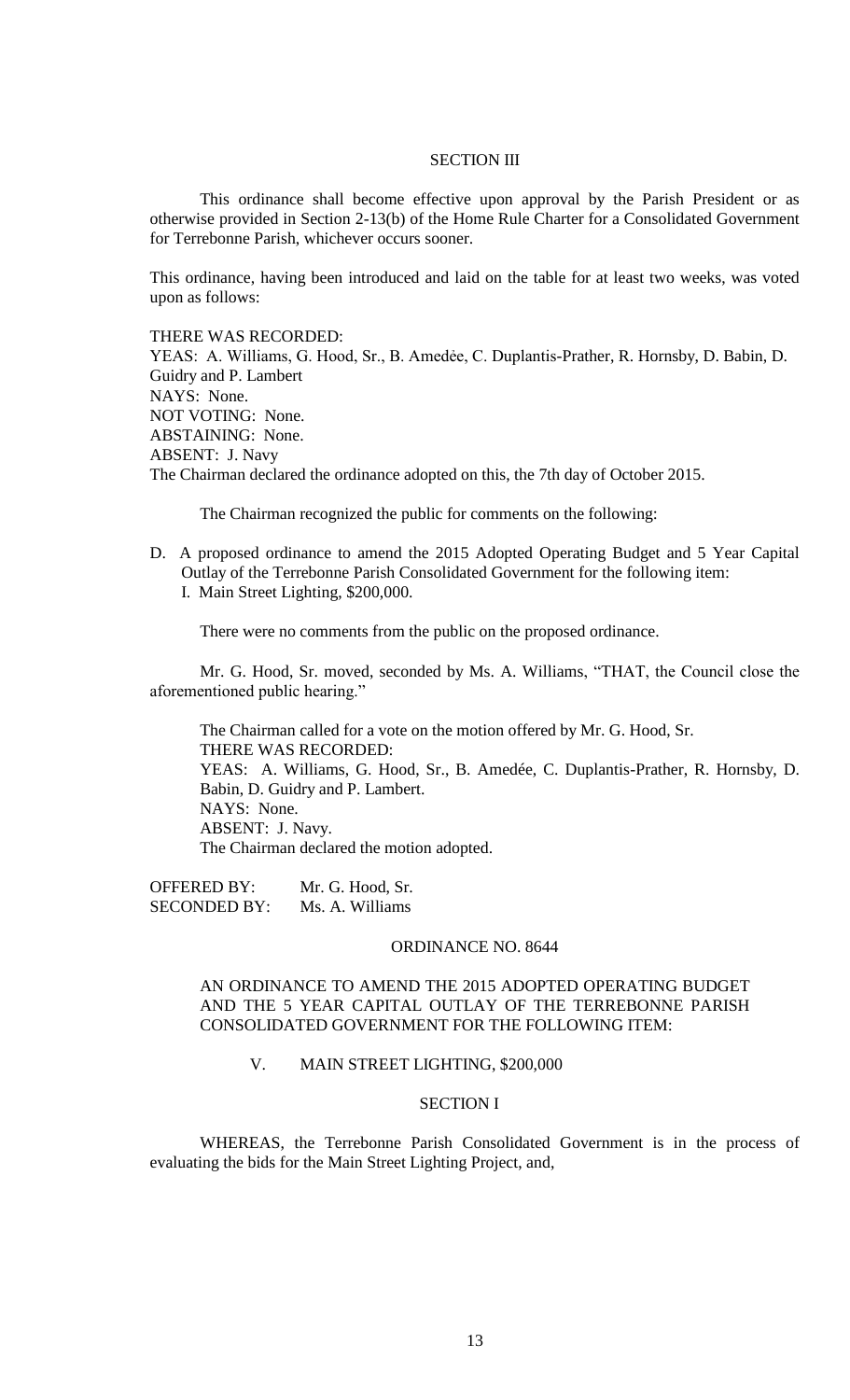WHEREAS, a review of the project budget indicates that this project needs an additional \$200,000 which will be added to the budget of \$243,338 for a total of \$443,338 to proceed with the bidding of this worthwhile project, and

WHEREAS, general scope of work includes the installing of decorative lighting system along LA Highway 24 (Main Street) between Lafayette Street to Barrow Street, and

WHEREAS, the additional funding is from Utilities Fund's Net Positions.

NOW, THEREFORE BE IT ORDAINED, by the Terrebonne Parish Council, on behalf of the Terrebonne Parish Consolidated Government, that the 2015 Adopted Budget and the 5 Year Capital Outlay of the Terrebonne Parish Consolidated Government be amended for the Main Street Lighting Project. (Attachment A)

### SECTION II

If any word, clause, phrase, section or other portion of this ordinance shall be declared null, void, invalid, illegal, or unconstitutional, the remaining words, clauses, phrases, sections and other portions of this ordinance shall remain in full force and effect, the provisions of this ordinance hereby being declared to be severable.

### SECTION III

This ordinance shall become effective upon approval by the Parish President or as otherwise provided in Section 2-13(b) of the Home Rule Charter for a Consolidated Government for Terrebonne Parish, whichever occurs sooner.

This ordinance, having been introduced and laid on the table for at least two weeks, was voted upon as follows:

THERE WAS RECORDED: YEAS: A. Williams, G. Hood, Sr., B. Amedẻe, C. Duplantis-Prather, R. Hornsby, D. Babin, D. Guidry and P. Lambert NAYS: None. NOT VOTING: None. ABSTAINING: None. ABSENT: J. Navy. The Chairman declared the ordinance adopted on this, the 7th day of October 2015.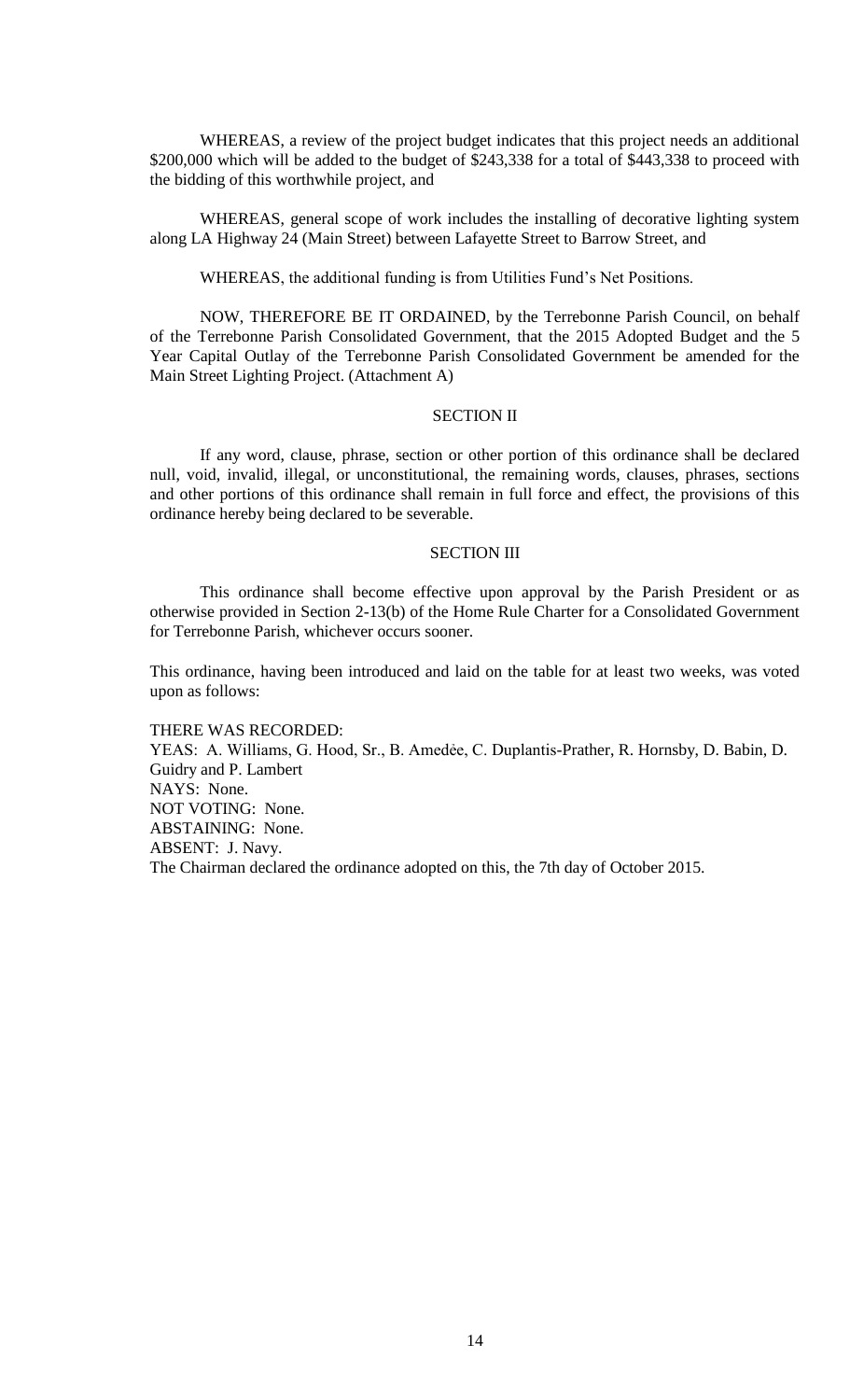Prepared By: Finance Department PC File: 2015-Main Street Lighting Date Prepared: 9/17/2015 BA #28

| <b>ATTACHMENT A - Main Street Lighting Project</b> |                |               |           |  |  |
|----------------------------------------------------|----------------|---------------|-----------|--|--|
|                                                    |                |               |           |  |  |
|                                                    | 2015           |               |           |  |  |
|                                                    | <b>Adopted</b> | <b>Change</b> | Amended   |  |  |
|                                                    |                |               |           |  |  |
| Downtown Lighting                                  | 281,880        | 200,000       | 481,880   |  |  |
| Transfer In Utilities System Fund                  |                | (200,000)     | (200,000) |  |  |
|                                                    |                |               |           |  |  |
|                                                    |                |               |           |  |  |
| Transfer to Capital Projects Control Fund          |                | 200,000       | 200,000   |  |  |
| Net Positions (Decrease)                           | N/A            | (200,000)     | N/A       |  |  |

Mr. D. Babin moved, seconded by Mr. R. Hornsby, "THAT, the Council continue with the regular order of business."

The Chairman called for a vote on the motion offered by Mr. D. Babin. THERE WAS RECORDED: YEAS: A. Williams, G. Hood, Sr., B. Amedée, C. Duplantis-Prather, R. Hornsby, D. Babin, D. Guidry and P. Lambert. NAYS: None. ABSENT: J. Navy. The Chairman declared the motion adopted.

The Chairman acknowledged Mr. Jonathan Foret, Director of the South Louisiana Wetlands Discovery Center, who introduced Ms. Erica Suarez to the Council. He explained that Ms. Suarez is the Director of the newly formed Bayou Regional Arts Council; noting that Ms. Suarez will bring exceptional knowledge and skill to Terrebonne Parish.

Ms. Suarez thanked the Council and Administration for their support and stated that she is looking forward to working with everyone.

President Claudet and Councilman R. Hornsby expressed their appreciation to Ms. Suarez for her involvement with the Bayou Regional Arts Council.

The Chairman called for a report on the Policy, Procedure and Legal Committee meeting held on 10/5/15, whereupon the Committee Chairman rendered the following:

### POLICY, PROCEDURE, & LEGAL COMMITTEE

### OCTOBER 5, 2015

The Chairman, Greg Hood, Sr., called the Policy, Procedure, & Legal Committee meeting to order at 5:30 p. m. in the Terrebonne Parish Council Meeting Room with an Invocation offered by Committee member D. Guidry and the Pledge of Allegiance led by Committee member B. Amedѐe. Upon roll call, Committee Members recorded as present were: J. Navy, A. Williams, Capt. Greg Hood, Sr., HPD Ret., B. Amedѐe, C. Duplantis-Prather, R. Hornsby, D. Babin, D. Guidry and P. Lambert. A quorum was declared present.

OFFERED BY: Ms. A. Williams SECONDED: Mr. D. Babin

RESOLUTION NO. 15-488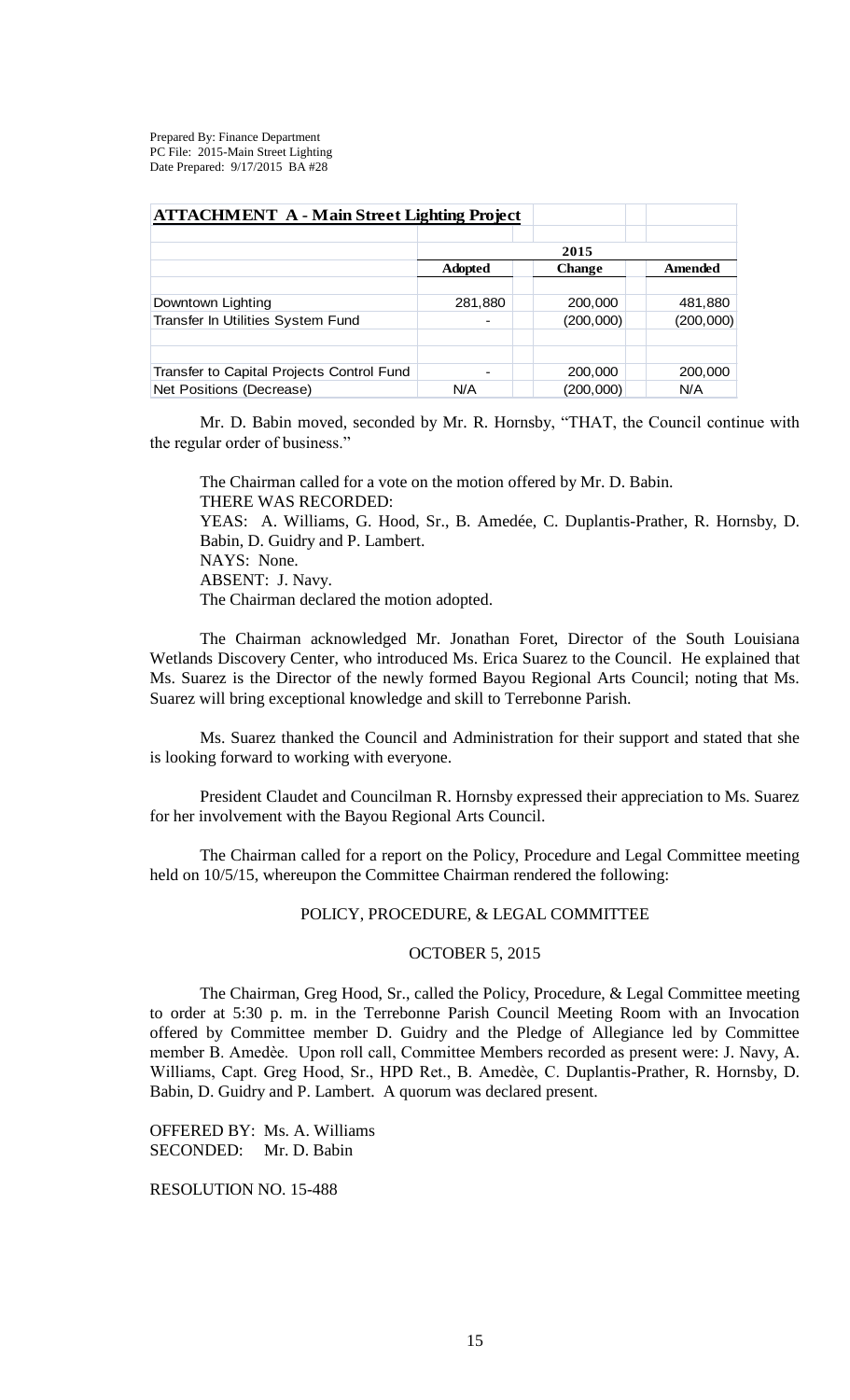# A RESOLUTION AUTHORIZING THE PARISH PRESIDENT TO EXECUTE A COOPERATIVE ENDEAVOR AGREEMENT AMONG TERREBONNE PARISH CONSOLIDATED GOVERNMENT (TPCG), TERREBONNE ECONOMIC DEVELOPMENT AUTHORITY (TEDA) and TERREBONNE ECONOMIC DEVELOPMENT FOUNDATION (TEDFO)

WHEREAS, Louisiana Revised Statute 33:1324 provides that any parish or political subdivision of the state may make agreements between or among themselves to engage jointly in the acquisition or improvement of any public project or improvement provided that at least one of the participants to the agreement is authorized under a provision of law to perform such activity for completion of the undertaking; and

WHEREAS, TEDA was created by legislative act, as contained in LA R.S. 33:130.60, for the primary object and purpose of promoting, encouraging, and participating in industrial development to stimulate the economy through commerce, industry, and research and for the utilization and development of natural, physical, and human resources of the area by providing job opportunities, and

WHEREAS, TEDFO is a nonprofit corporation with the express purpose of assisting TEDA in carrying out its objectives, and to receive and to administer funds for such other scientific, educational, and economic development purposes to accomplish the stated purposes all for the public welfare; and

WHEREAS, in an effort to obtain funding and meet its primary object and purpose TEDA previously entered into a Cooperative Endeavor Agreement with TPCG wherein TPCG partially funded the operations of TEDA by remitting to TEDA, 50% of the Terrebonne Occupational License revenues; and

WHEREAS, when said previous agreement with TPCG expired on January 31, 2014, TPCG and TEDA decided not to renew the aforementioned Cooperative Endeavor Agreement, TEDA transferred its substantial surplus of funds to TPCG and TPCG assumed the operations, responsibilities and duties previously performed by TEDA/TEDFO to pursue economic development objectives of the parish and region; and

WHEREAS, Act 191 of the 2015 Regular Session was recently sign into law by Governor Bobby Jindal amending the TEDA legislation pursuant to local request by TPCG and the TEDA Board; and

WHEREAS, during the period of June 2014 to date, the finances of TEDA and program aspects of economic development have been handled, pursuant to contract, by TPCG on behalf of TEDA; and

WHEREAS, with the advent of the amended TEDA legislation, TPCG and TEDA desire to return surplus funding along with economic development functions to TEDA pursuant to the terms contained herein; and

NOW THEREFORE, BE IT RESOLVED by the Terrebonne Parish Council on behalf of Terrebonne Parish Consolidated Government that the Parish President, Michel Claudet, is hereby authorized to execute a cooperative endeavor agreement among Terrebonne Parish Consolidated Government, the Terrebonne Economic Development Authority and Terrebonne Economic Development Foundation, containing substantially the same terms as those set out in the attached

THERE WAS RECORDED:

YEAS: A. Williams, G. Hood, B. Amedée C. Duplantis-Prather, R. Hornsby, D. Babin, D. Guidry and P. Lambert.

NAYS: None.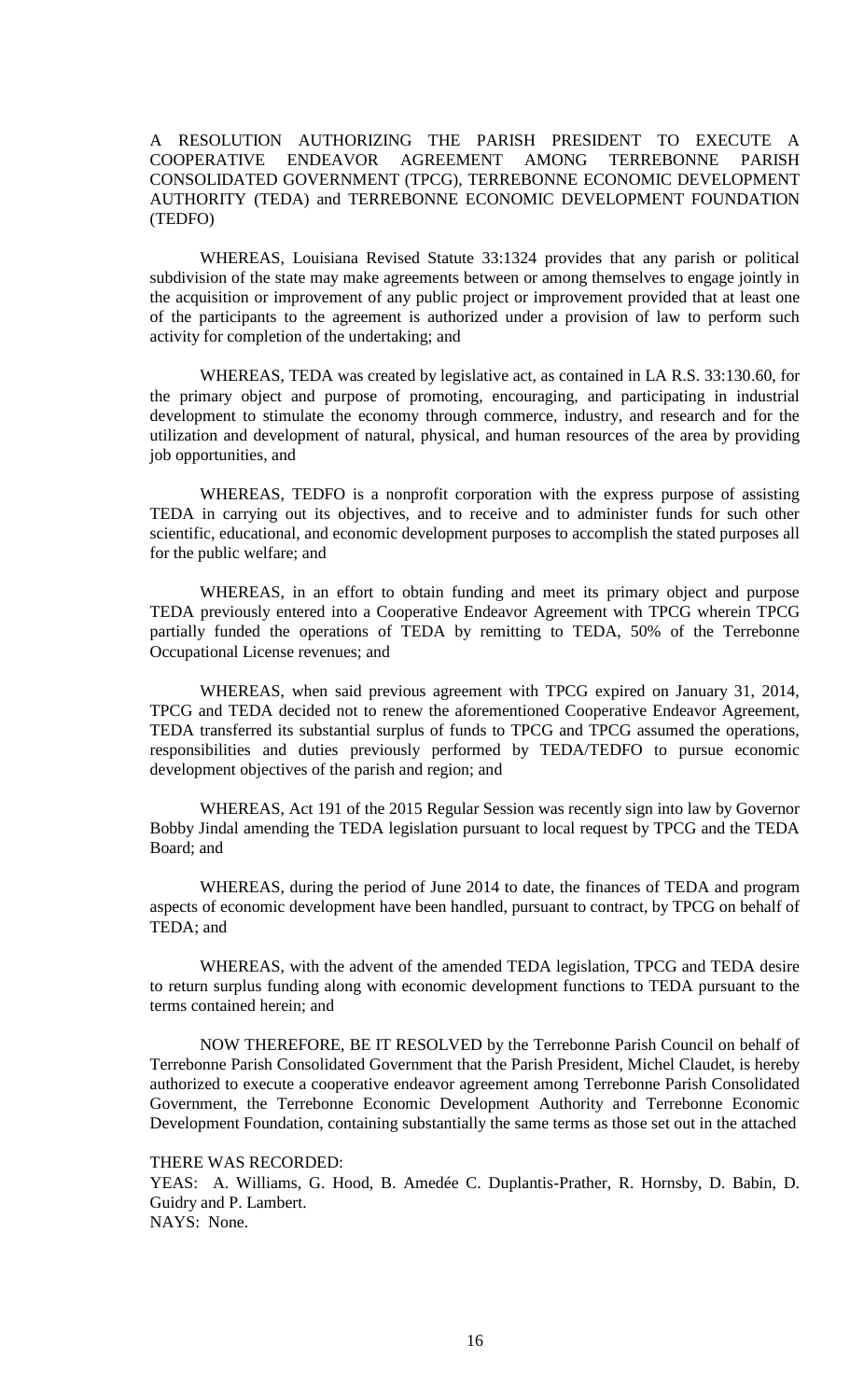ABSTAINING: J. Navy. ABSENT: None. The Chairman declared the resolution adopted on this, the 5th day of October 2015.

Parish President Michel Claudet announced that Mr. Patrick Gordon, Planning and Zoning Director, will be the new manager for the Terrebonne Economic Development Authority (TEDA).

Several Council members thanked Mr. Patrick Gordon for his years of service as Planning and Zoning Director and congratulated him on his new endeavor.

Mr. R. Hornsby moved, seconded unanimously, "THAT, the Policy, Procedure, & Legal Committee approve the co-sponsorship of the Annual Rougarou Festival to be held on Saturday, October  $24<sup>th</sup>$  and Sunday, October  $25<sup>th</sup>$ , in Downtown Houma."

The Chairman called for the vote on the motion offered by Mr. R. Hornsby. THERE WAS RECORDED: YEAS: J. Navy, A. Williams, G. Hood, Sr., B. Amedèe, C. Duplantis-Prather, R. Hornsby, D. Babin, D. Guidry and P. Lambert. NAYS: None. ABSENT: None. The Chairman declared the motion adopted.

The Chairman acknowledged Mr. Johnathan Foret, Rougarou Festival organizer, who thanked the Council and Administration for their support throughout the years.

Mr. R. Hornsby moved, seconded by Mr. D. Guidry, "THAT, there being no further business to come before the Policy, Procedure, & Legal Committee, the meeting be adjourned.

The Chairman called for the vote on the motion offered by Mr. R. Hornsby. THERE WAS RECORDED:

YEAS: J. Navy, A. Williams, G. Hood, Sr., B. Amedèe, C. Duplantis-Prather, R. Hornsby, D. Babin, D. Guidry and P. Lambert. NAYS: None. ABSENT: None.

The Chairman declared the motion adopted and the meeting was adjourned at 5:37 p. m.

Greg Hood, Sr., Chairman

Tammy E. Triggs, Minute Clerk

Mr. G. Hood, Sr. moved, seconded by Ms. A. Williams, "THAT, the Council accept and ratify the minutes of the Policy, Procedure & Legal Committee meeting held on 10/05/15."

The Chairman called for a vote on the motion offered by Mr. G. Hood, Sr. THERE WAS RECORDED: YEAS: J. Navy, A. Williams, G. Hood, Sr., B. Amedée, C. Duplantis-Prather, R. Hornsby, D. Babin, D. Guidry and P. Lambert. NAYS: None. ABSENT: None. The Chairman declared the motion adopted.

The Chairman called for a report on the Public Services Committee meeting held on 10/05/15, whereupon the Committee Chairwoman noting ratification of minutes calls public hearings on October 21, 2015 at 6:30 p.m., rendered the following: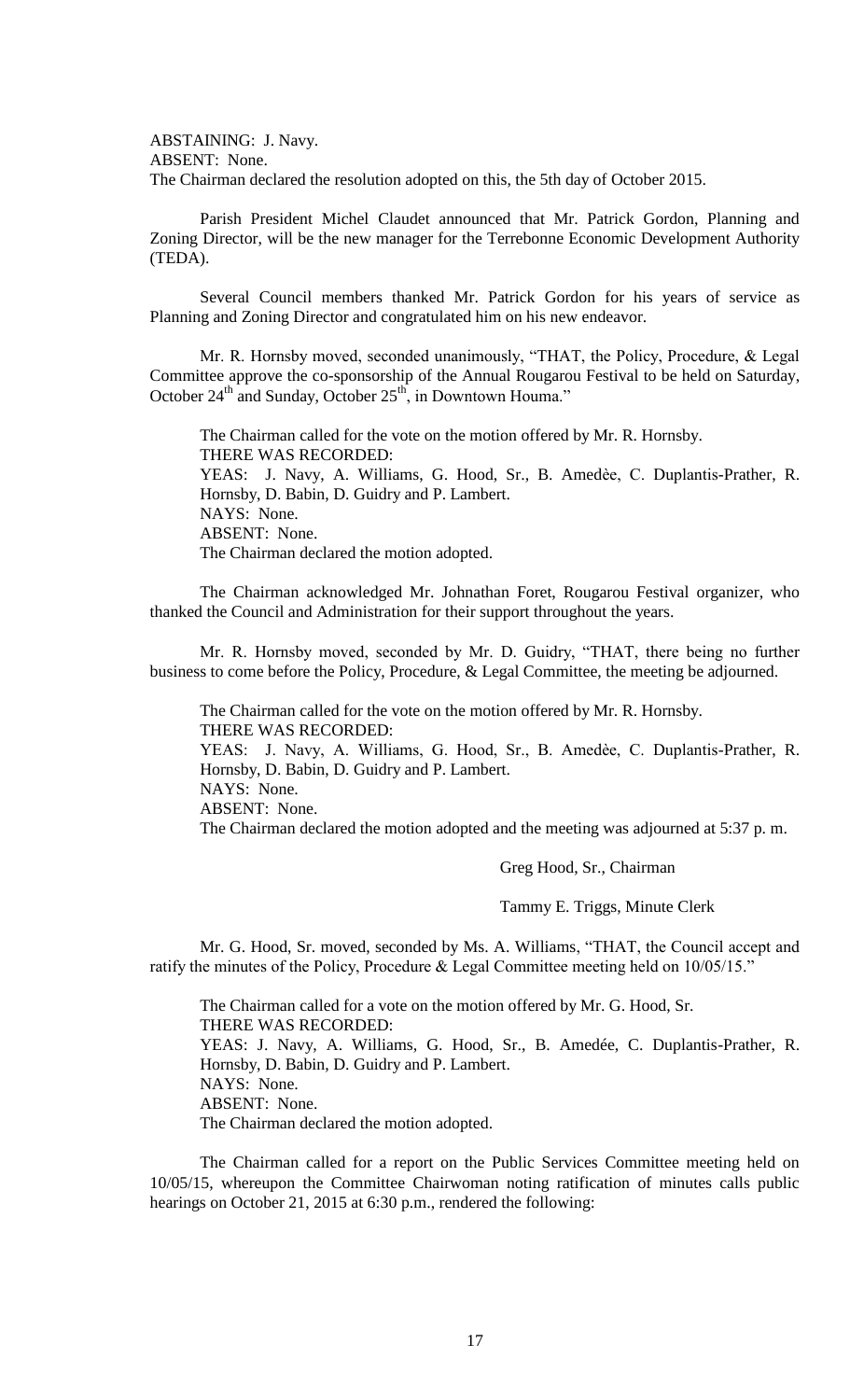### PUBLIC SERVICES COMMITTEE

## OCTOBER 5, 2015

The Chairwoman, A. Williams, called the Public Services Committee meeting to order at 5:40 p. m. in the Terrebonne Parish Council Meeting Room with an Invocation led by Committee member B. Amedèe and the Pledge of Allegiance by Committee member C. Duplantis-Prather. Upon roll call, Committee Members recorded as present were: J. Navy, A. Williams, Capt. Greg Hood, Sr., HPD Ret., B. Amedèe, C. Duplantis-Prather, R. Hornsby, D. Babin, D. Guidry and P. Lambert. A quorum was declared present.

OFFERED BY: Ms. C. Duplantis-Prather SECONDED: Mr. G. Hood, Sr.

RESOLUTION NO. 15-489

A resolution authorizing Amendment No. 2 to the engineering agreement with Providence/GSE Parish Project No. 14-UTL-29 for Main St. lighting from Lafayette to Barrow Street.

WHEREAS, the Terrebonne Parish Consolidated Government, Department of Utilities entered into an Engineering agreement with Providence/GSE on September 5, 2014 to engineer the Main St Lighting Project identified as Parish Project No. 14-UTL-29, and

WHEREAS, the engineer has informed the Terrebonne Parish Consolidated Government of the additional scope of work related to the type of lights, number of lights, light spacing, calculations associated with fixtures and spacing, permitting requirements, alternate bids, and

WHEREAS, Amendment No. 2 proposes to increase the fees to include this addition to the scope of the project, and

WHEREAS, this above work will increase the Basic Services by \$17,000.00, and

WHEREAS, this above work will increase the Additional Services by \$3,000.00, and

NOW, THEREFORE BE IT RESOLVED by the Terrebonne Parish Council, on behalf of the Terrebonne Parish Consolidated Government, that Amendment No. 2 to the engineering agreement with Providence/GSE Parish Project No. 14-UTL-29 for Main St. Lighting from Lafayette to Barrow Street be, and is hereby authorized.

BE IT FURTHER RESOLVED, Parish President and all other appropriate parties be, and they are hereby, authorized to execute any and all contract documents associated therewith.

#### THERE WAS RECORDED:

YEAS: J. Navy, A. Williams, G. Hood, B. Amedée, C. Duplantis-Prather, R. Hornsby, D. Babin, D. Guidry and P. Lambert. NAYS: None. ABSTAINING: None. ABSENT: None. The Chairwoman declared the resolution adopted on this, the 5th day of October 2015.

OFFERED BY: Mr. D. Babin SECONDED: Mr. P. Lambert

RESOLUTION NO. 15-490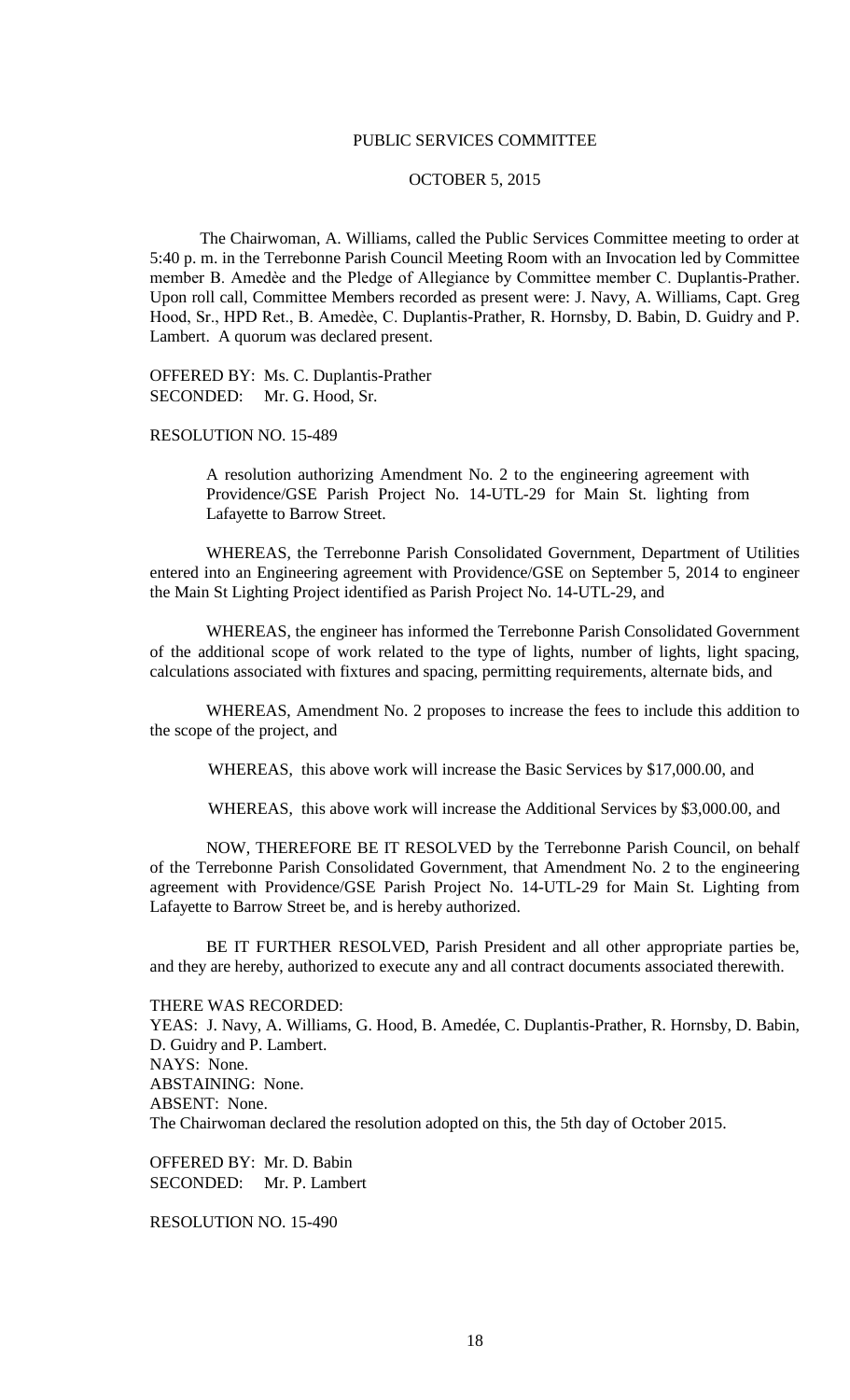WHEREAS, the Cedar Grove Bridge Repair Project is an initiative to repair the existing structure granting access to the residents of Cedar Grove Road, and

WHEREAS, the project will avert the recommended closure of the bridge, and

WHEREAS, the Road & Bridge Division wishes to complete repairs within 5 (5) days of the Issuance of Notice to Proceed, and

WHEREAS, Request for Quotations (RFQ) were received and reviewed by Public Works Roads and Brides Division for the project, and

WHEREAS, after careful review by David Rome, Roads and Bridges Superintendent, Perry Blanchard, Operations Manager, and Gregory Bush, Public Works Director, it has been determined that the sole responsive quotation received was that of Frisco Construction, Inc., and

WHEREAS, Parish Administration has recommended the acceptance of the quotation for the aforementioned project in the amount of Forty thousand, seven hundred and forty Dollars and Zero Cents (\$40,740.00) as per the attached documents.

NOW, THEREFORE BE IT RESOLVED by the Terrebonne Parish Council (Public Services Committee), on behalf of the Terrebonne Parish Consolidated Government, that the recommendation of the Parish Administration be approved and that the quotation from Frisco Construction, Inc. be accepted per the attached documents.

THERE WAS RECORDED:

YEAS: J. Navy, A. Williams, G. Hood, B. Amedée, C. Duplantis-Prather, R. Hornsby, D. Babin, D. Guidry and P. Lambert. NAYS: None. ABSTAINING: None. ABSENT: None. The Chairwoman declared the resolution adopted on this, the 5th day of October 2015.

Mr. P. Lambert moved, seconded by Mr. D. Guidry, "THAT, the Public Services Committee introduce an ordinance that will establish a 25 mph speed limit on Country Drive from Belanger Street to La. Highway 24, including the St. Ann Bridge and call a public hearing on October 21, 2015 at 6:30 p.m."

The Chairwoman called for the vote on the motion offered by Mr. P. Lambert. THERE WAS RECORDED: YEAS: J. Navy, A. Williams, G. Hood, Sr., B. Amedèe, C. Duplantis-Prather, R. Hornsby, D. Babin, D. Guidry and P. Lambert. NAYS: None. ABSENT: None. The Chairwoman declared the motion adopted.

OFFERED BY: Mr. P. Lambert SECONDED: Mr. D. Babin

RESOLUTION NO. 15-491

A resolution authorizing the execution of Change Order No. 1 for the Construction Agreement for Parish Project No. 14-RD6-32; 2014 Road District Six Asphalt Project, Terrebonne Parish, Louisiana.

WHEREAS, the Terrebonne Parish Consolidated Government entered into a contract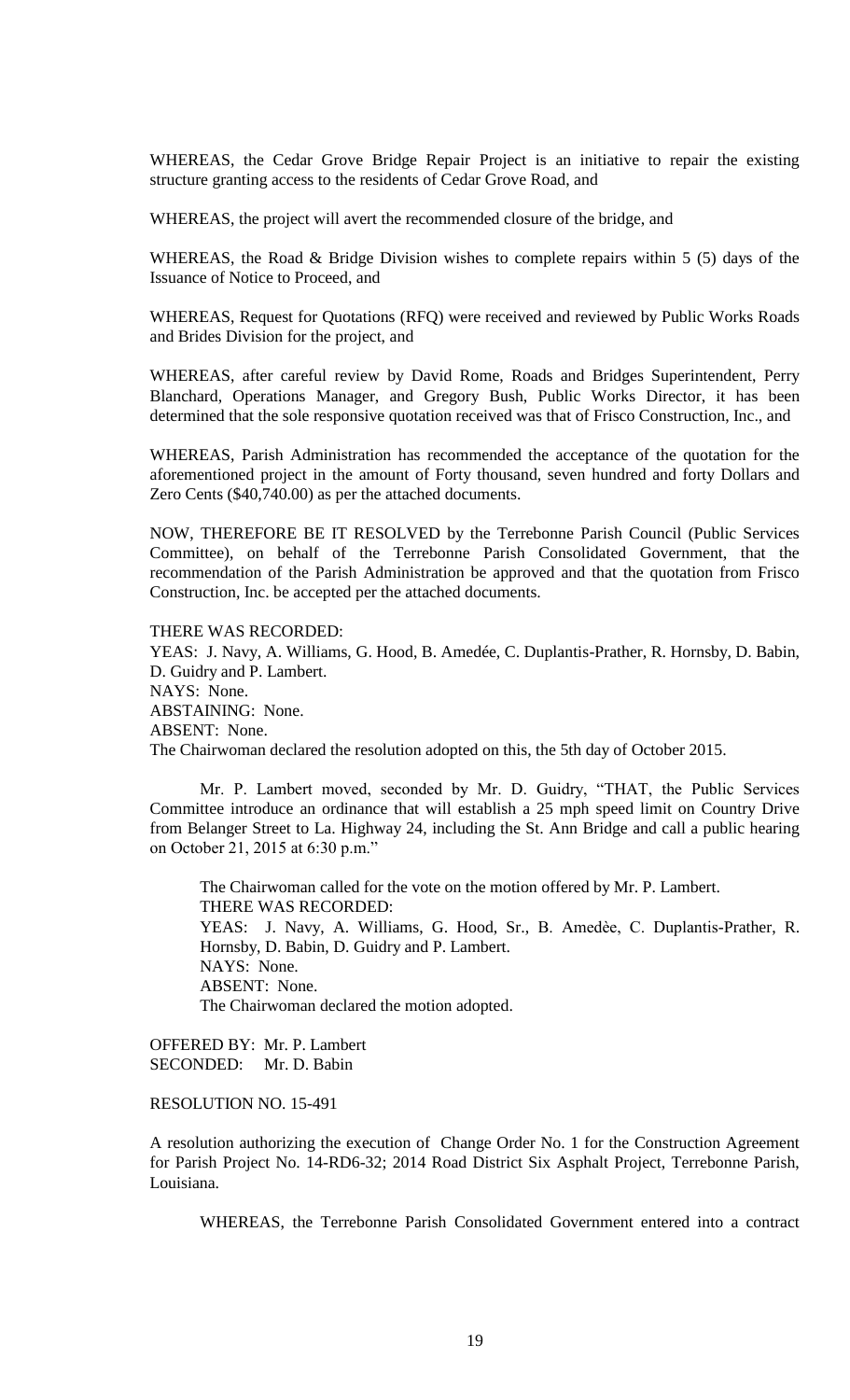dated February 20, 2015, as seen by Entry No. 1474457, with Huey Stockstill, Inc., for the 2014 Road District Six Asphalt Project, Parish Project No. 14-RD6-32, Terrebonne Parish, Louisiana, and

WHEREAS, it is necessary to adjust and balance contract quantities with installed quantities, and

WHEREAS, this change order will increase the contract by \$ 124,998.40, and

WHEREAS, this Change Order No. 1 has been recommended by the Owner for this project,

NOW, THEREFORE BE IT RESOLVED that the Terrebonne Parish Council, on behalf of the Terrebonne Parish Consolidated Government, does hereby approve and authorize the execution by Terrebonne Parish President Michel Claudet of Change Order No. 1 to the construction agreement with, Huey Stockstill, Inc., for the 2014 Road District Six Asphalt Project for an increase of One Hundred Twenty Four Thousand Nine Hundred Ninety Eight Dollars and Forty Cents (+\$124,998.40) to the original contract amount.

#### THERE WAS RECORDED:

YEAS: J. Navy, A. Williams, G. Hood, B. Amedée, C. Duplantis-Prather, R. Hornsby, D. Babin, D. Guidry and P. Lambert. NAYS: None. ABSTAINING: None. ABSENT: None. The Chairwoman declared the resolution adopted on this, the 5th day of October 2015.

OFFERED BY: Mr. P. Lambert SECONDED: Mr. D. Babin

RESOLUTION NO. 15-492

A resolution providing for the acceptance of work performed by Huey Stockstill, Inc., in accordance with the Certificate of Substantial Completion for the 2014 Road District Six Asphalt Project, Parish Project No. 14-RD6-32, Terrebonne Parish, Louisiana

WHEREAS, the Terrebonne Parish Consolidated Government entered into a contract dated February 20, 2015, Huey Stockstill, Inc., for the 2014 Road District Six Asphalt Project, Parish Project No. 14-RD6-32, Terrebonne Parish, Louisiana, and

WHEREAS, the work performed has been inspected by authorized representatives of the Department of Public Works, and Contractor and found to be substantially complete, and

WHEREAS, the Engineer for this project, recommends the acceptance of the substantial completion,

NOW, THEREFORE BE IT RESOLVED that the Terrebonne Parish Council, on behalf of the Terrebonne Parish Consolidated Government, does hereby accept the work performed, effective as of the date of recording of this resolution, and does authorize and direct the Clerk of Court and Ex-Officio Recorder of Mortgages of Terrebonne Parish to note this acceptance thereof in the margin of the inscription of said contract under Entry No. 1474457 of the Records of Terrebonne Parish, Louisiana, and

BE IT FURTHER RESOLVED that a certified copy of the resolution be recorded in the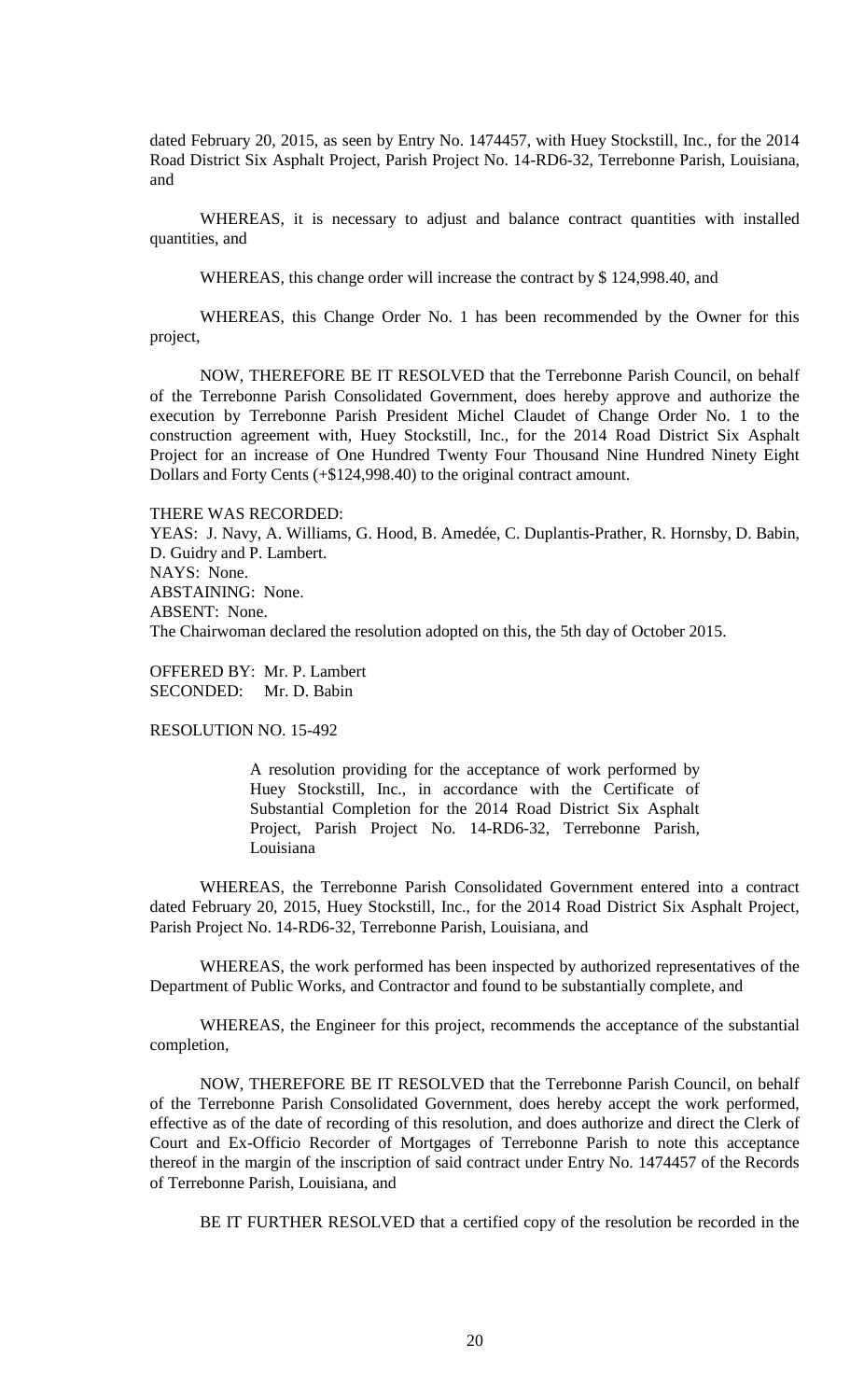office of the Clerk of Court of Terrebonne Parish to commence a 45-day clear lien period, and

BE IT FURTHER RESOLVED that the Administration is authorized to make payment of retainage upon the presentation of a Clear Lien Certificate.

THERE WAS RECORDED: YEAS: J. Navy, A. Williams, G. Hood, B. Amedée, C. Duplantis-Prather, R. Hornsby, D. Babin, D. Guidry and P. Lambert. NAYS: None. ABSTAINING: None. ABSENT: None. The Chairwoman declared the resolution adopted on this, the 5th day of October 2015.

OFFERED BY: Mr. G. Hood, Sr. SECONDED: Mr. D. Babin and Mr. R. Hornsby

RESOLUTION NO. 15-493

A resolution authorizing the execution of Change Order No. 2 for Parish Project No. 14-CIVIC-10, Critical Facilities Hardening – Civic Center (HMGP), Terrebonne Parish, Louisiana.

WHEREAS, the Terrebonne Parish Consolidated Government did receive construction bids on Parish Project No. 14-CIVIC-10, Critical Facilities Hardening – Civic Center (HMGP), Terrebonne Parish, Louisiana, on October 14, 2014, and

WHEREAS, an issue was encountered regarding the installation of the new roof panels due to variations in the elevations of the upper roof near the eves of the existing structure, and

WHEREAS, when the Contractor attempted to install the roof panel, the panel clips near the roofs eves was indeed too low relative to the newly installed roof panel and therefore could not be properly attached to the roof panel, and

WHEREAS, a solution to correct this issue was submitted and approved by the Engineer as described in Change Order No. 2, and

WHEREAS, the Engineer has recommended an additional Thirty-Eight (38) calendar days be added to the contract, and

WHEREAS, this change order will increase the current contract amount by Twenty-Three Thousand, Five Hundred and Twenty-One Dollars and Twenty-Eight Cents (\$23,521.28), and

WHEREAS, this Change Order No. 2 has been recommended by the Engineer, Providence/GSE Associates, LLC, for this project.

NOW, THEREFORE, BE IT RESOLVED that the Terrebonne Parish Council on behalf of the Terrebonne Parish Consolidated Government, does hereby approve and authorize the execution by Terrebonne Parish President Michel Claudet of Change Order No. 2 to the construction agreement with One Construction, LLC for Parish Project No. 14-CIVIC-10, Critical Facilities Hardening – Civic Center (HMGP), Terrebonne Parish, Louisiana, for an increase of Twenty-Three Thousand, Five Hundred and Twenty-One Dollars and Twenty-Eight Cents (\$23,521.28) and an increase of Thirty-Eight (38) calendar days to the construction contract, and

BE IT FURTHER RESOLVED, that a certified copy of the resolution be forwarded to Engineer, Providence/GSE Associates, LLC.

THERE WAS RECORDED: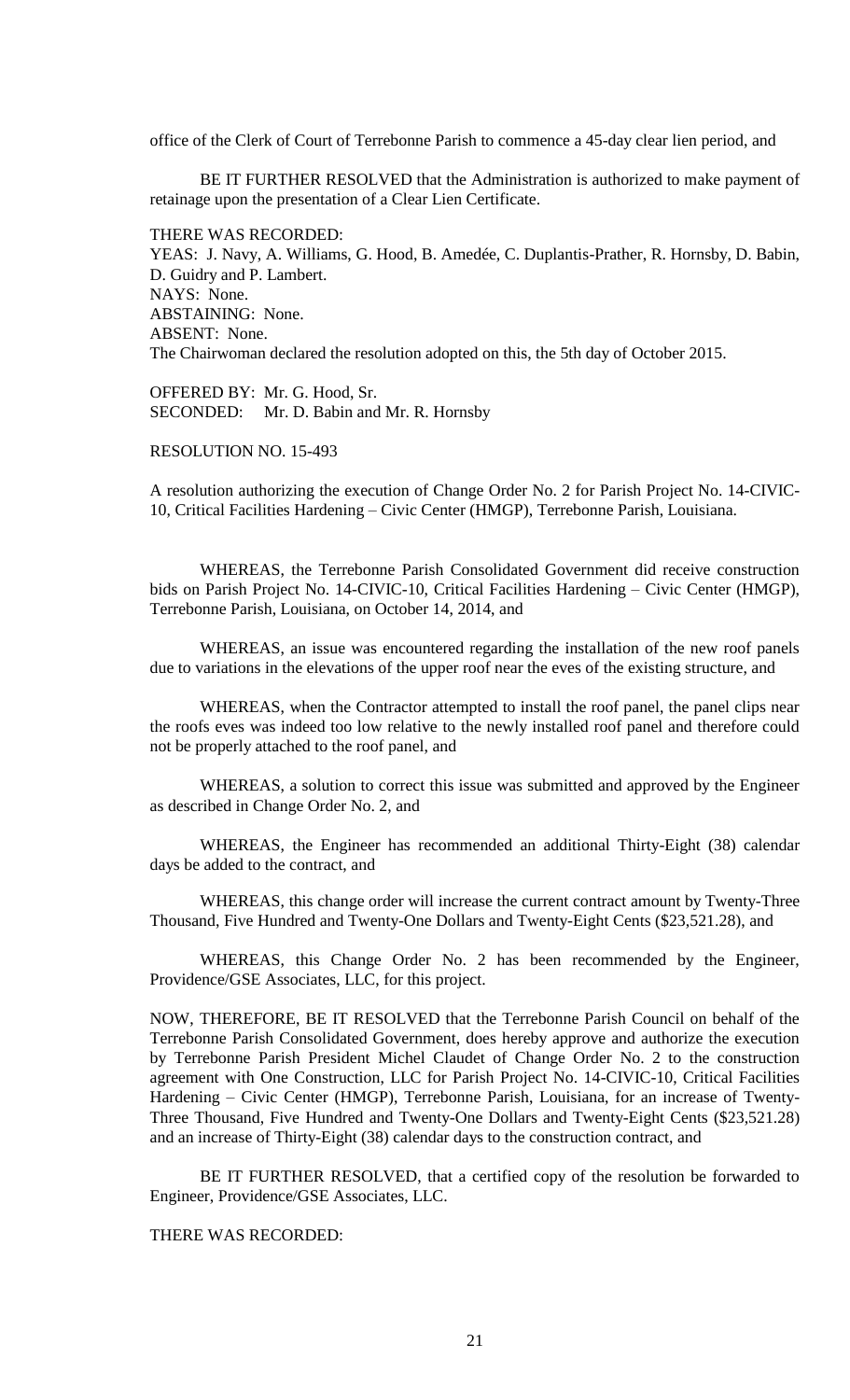YEAS: J. Navy, A. Williams, G. Hood, B. Amedée, C. Duplantis-Prather, R. Hornsby, D. Babin, D. Guidry and P. Lambert. NAYS: None. ABSTAINING: None. ABSENT: None. The Chairwoman declared the resolution adopted on this, the 5th day of October 2015.

OFFERED BY: Mr. G. Hood, Sr. SECONDED: Ms. B. Amedẻe

RESOLUTION NO. 15-494

A resolution authorizing the execution of Change Order No. 3 for Parish Project No. 14-CIVIC-10, Critical Facilities Hardening – Civic Center (HMGP), Terrebonne Parish, Louisiana.

WHEREAS, the Terrebonne Parish Consolidated Government did receive construction bids on Parish Project No. 14-CIVIC-10, Critical Facilities Hardening – Civic Center (HMGP), Terrebonne Parish, Louisiana, on October 14, 2014, and

WHEREAS, additional structural framing for door 96 is needed due to existing frame not meeting the wind load requirements, and

WHEREAS, the Engineer has recommended an additional Fourteen (14) calendar days be added to the contract for this work, and

WHEREAS, this change order will increase the current contract amount by Fifteen Thousand, Two Hundred and Fifteen Dollars and Six Cents (\$15,215.06), and

WHEREAS, this Change Order No. 3 has been recommended by the Engineer, Providence/GSE Associates, LLC, for this project.

NOW, THEREFORE, BE IT RESOLVED that the Terrebonne Parish Council on behalf of the Terrebonne Parish Consolidated Government, does hereby approve and authorize the execution by Terrebonne Parish President Michel Claudet of Change Order No. 3 to the construction agreement with One Construction, LLC for Parish Project No. 14-CIVIC-10, Critical Facilities Hardening – Civic Center (HMGP), Terrebonne Parish, Louisiana, for an increase of Fifteen Thousand, Two Hundred and Fifteen Dollars and Six Cents (\$15,215.06)and an increase of Fourteen (14) calendar days to the construction contract, and

BE IT FURTHER RESOLVED, that a certified copy of the resolution be forwarded to Engineer, Providence/GSE Associates, LLC.

THERE WAS RECORDED:

YEAS: J. Navy, A. Williams, G. Hood, B. Amedée, C. Duplantis-Prather, R. Hornsby, D. Babin, D. Guidry and P. Lambert. NAYS: None. ABSTAINING: None. ABSENT: None. The Chairwoman declared the resolution adopted on this, the 5th day of October 2015.

Mr. R. Hornsby moved, seconded by Mr. D. Babin, "THAT, the Public Services Committee introduce an ordinance to authorize the acquisition of property, sites and/or servitudes required for the Hollywood Road Extension (Valhi to La Hwy 182) Project, Parish Project No. 14-Road-33; and call a public hearing on October 21, 2015 at 6:30 p.m."

The Chairwoman called for the vote on the motion offered by Mr. R. Hornsby. THERE WAS RECORDED: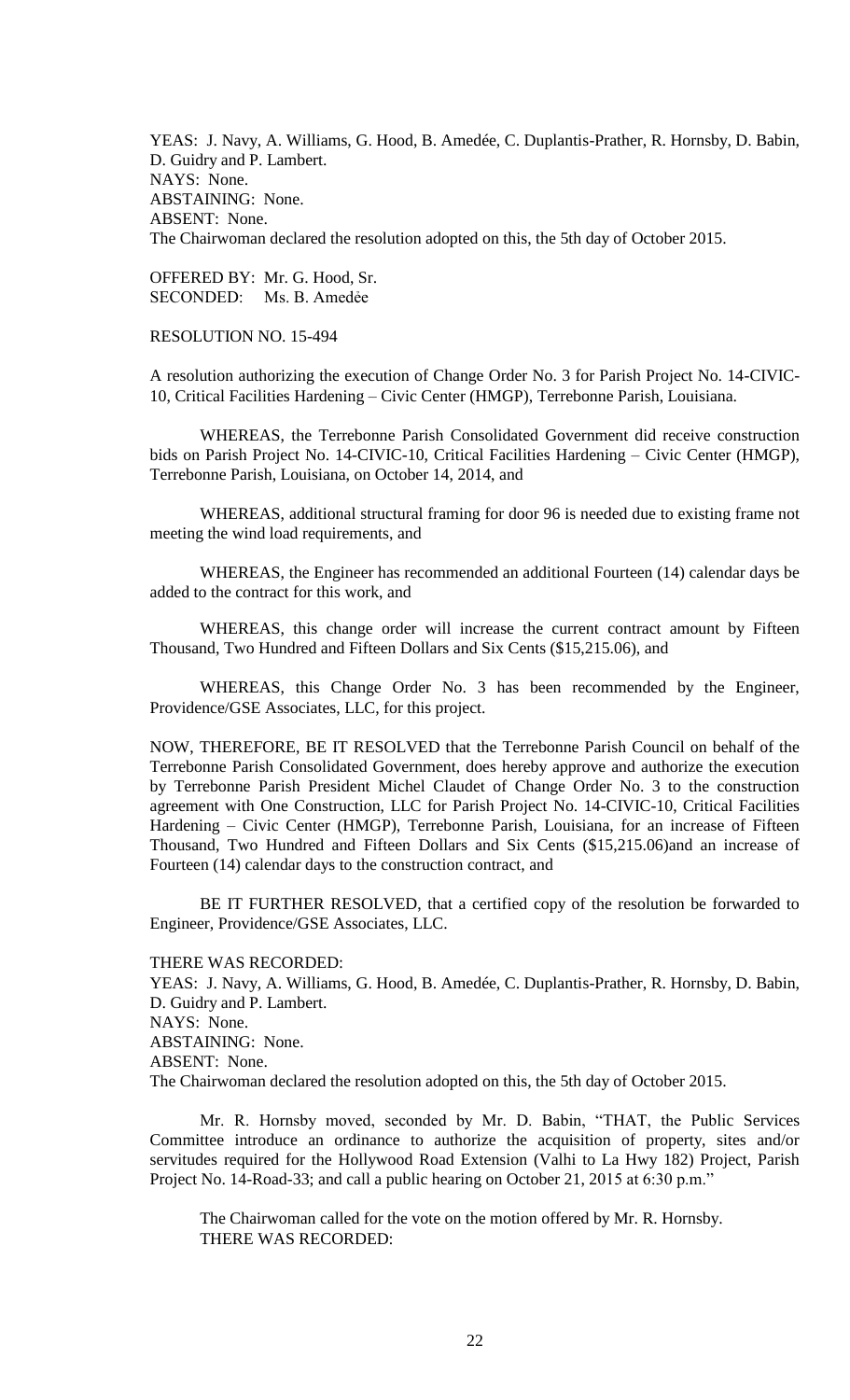YEAS: J. Navy, A. Williams, G. Hood, Sr., B. Amedèe, C. Duplantis-Prather, R. Hornsby, D. Babin, D. Guidry and P. Lambert. NAYS: None. ABSENT: None. The Chairwoman declared the motion adopted.

OFFERED BY: Mr. D. Babin SECONDED: Mr. D. Guidry

RESOLUTION NO. 15-495

A resolution authorizing the purchase of mitigation credits from the Louisiana Department of Natural Resources (DNR) and Terrebonne Parish Consolidated Government to mitigate a total of 2.4 acres In Lieu Fee Credits and execution of a mitigation contract between Resource Environmental Solutions LLC and Terrebonne Parish Consolidation Government to mitigate a total of 22.6 acres of freshwater marsh for the Suzie Canal Levee Project identified as Project No. 10-LEV-31; and authorizing the purchasing of credits and acres of marsh for these services.

WHEREAS, the Terrebonne Parish Consolidated Government is desirous of constructing Suzie Canal Levee Improvements Project, and

WHEREAS, because of unavoidable impacts of wetlands due to the construction of the Suzie Canal Levee Project, the USACE requires a purchase of 2.4 acre credits from the ILF (In Lieu Fee) Program and 22.6 acres from Resource Environmental Solutions, LLC for fresh/intermediate marsh impact, and

WHEREAS, TPCG is required to mitigate 2.4 acre credits of Fresh/Intermediate Marsh from DNR In Lieu Fee, Deltaic and approximately 22.6 acres of Fresh Marsh from Lake Long Coastal Mitigation Bank, and

WHEREAS, the credits and acres of marsh must be purchased before a permit can be issued to start work, and

WHEREAS, the Terrebonne Parish Consolidated Government agrees to pay DNR \$155,000.00 for 2.6 acres In Lieu Fee credits and \$904,000.00 to Resource Environmental Solutions LLC for 22.6 acres of fresh marsh, and

NOW, THEREFORE BE IT RESOLVED that the Terrebonne Parish Council, on behalf of the Terrebonne Parish Consolidated Government, does hereby authorize the execution of said contract in the amount of \$904,000.00 to Resource Environmental Solutions LLC and the purchase of In Lieu Fee credits of \$155,000.00 to DNR, and any and all paperwork necessary for mitigation for the Suzie Canal Levee Improvements Project, Parish Project No. 10-LEV-31; by Terrebonne Parish President Michel Claudet.

THERE WAS RECORDED:

YEAS: J. Navy, A. Williams, G. Hood, B. Amedée, C. Duplantis-Prather, R. Hornsby, D. Babin, D. Guidry and P. Lambert. NAYS: None. ABSTAINING: None. ABSENT: None. The Chairwoman declared the resolution adopted on this, the 5th day of October 2015.

At this time in the proceedings (5:44 p.m.), Committee Chairwoman A. Williams relinquished the chair to Committee Vice-Chairman D. Babin.

OFFERED BY: Ms. A. Williams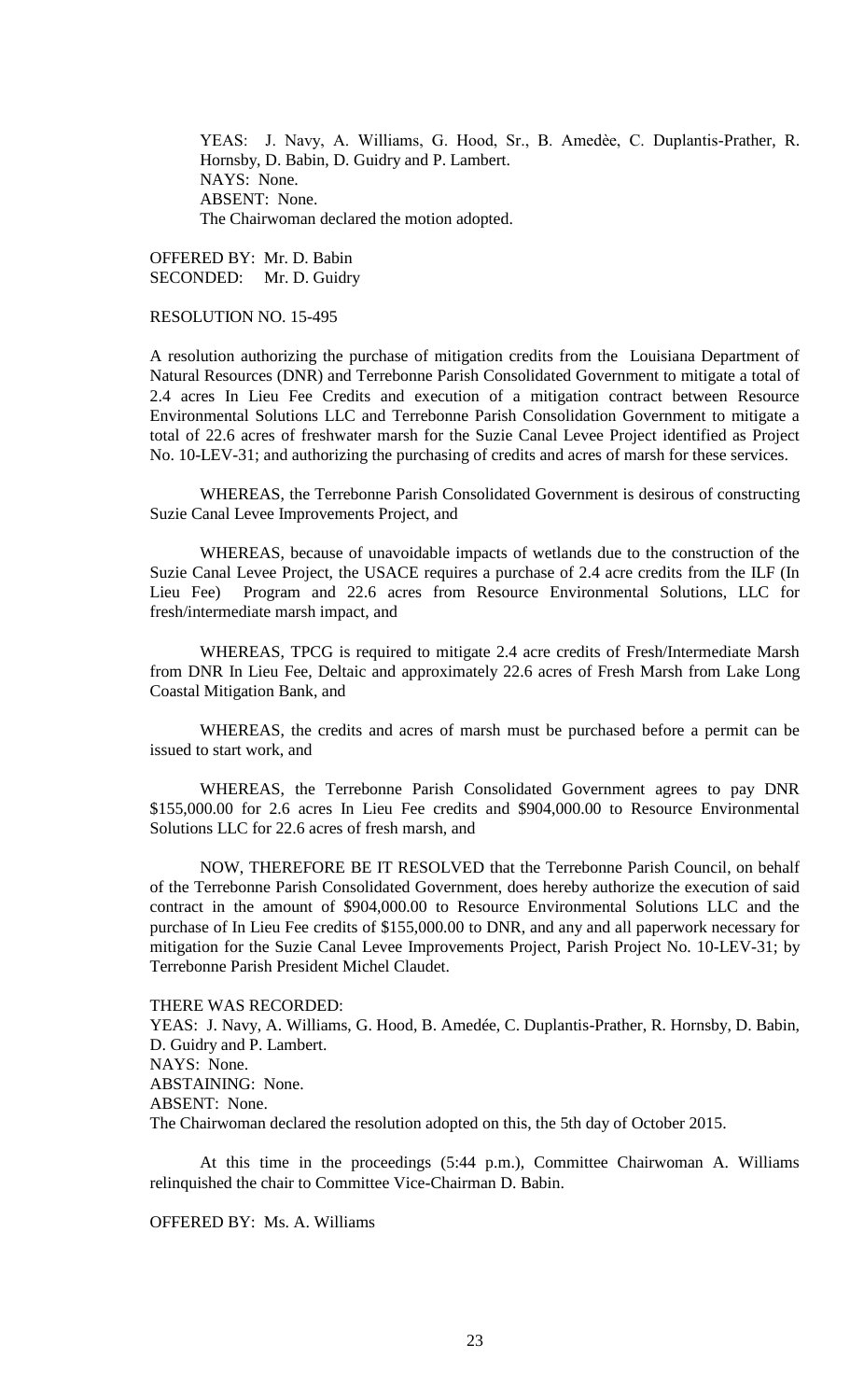SECONDED: Mr. R. Hornsby

RESOLUTION NO. 15-496

A RESOLUTION PROVIDING FOR THE RATIFICATION OF THE APPOINTMENT BY PARISH PRESIDENT MICHEL CLAUDET OF THE FIRM OF GREENPOINT ENGINEERING TO PROVIDE ENGINEERING SERVICES FOR PARISH PROJECT NO. 15- SEW-49, RENOVATIONS OF THE OAKSHIRE AND SOUTHDOWN NO. 2 SEWER HOLDING BASINS, AND ALSO AUTHORIZING PARISH PRESIDENT MICHEL CLAUDET TO EXECUTE THE APPROPRIATE ENGINEERING CONTRACT DOCUMENTS FOR THIS PROJECT.

WHEREAS, TERREBONNE PARISH IS DESIROUS TO RENOVATE THE OAKSHIRE AND SOUTHDOWN NO. 2 SEWER HOLDING BASINS IN ORDER TO PROVIDE RENOVATIONS FOR THE EXISTING INFRASTRUCTURE TO ACCOMMODATE THE POTENTIAL FOR FUTURE CUSTOMERS, AND

WHEREAS, THIS PROJECT HAS BEEN IDENTIFIED IN THE FACILITY PLAN, AS PREPARED BY PROVIDENCE/GSE ASSOCIATES, LLC AND SUBSEQUENTLY APPROVED BY THE LOUISIANA DEPARTMENT OF ENVIRONMENTAL QUALITY AND WILL BE FUNDED BY A CLEAN WATER STATE REVOLVING FUND (CWSRF) LOAN PROGRAM, AND

WHEREAS, Terrebonne Parish Consolidated Government would like to proceed with the design of this project, contingent upon the approval from the Louisiana Department of Environmental Quality, and

WHEREAS, Parish President Michel Claudet has recommended that the firm of GreenPoint Engineering, be retained to provide the necessary professional services for this project, and

NOW THEREFORE BE IT RESOLVED, that the Terrebonne Parish Council (Public Services Committee), on behalf of the Terrebonne Parish Consolidated Government, that the recommendation of Parish President Michel Claudet be ratified and that the engineering firm of GreenPoint Engineering be retained to provide the necessary professional services for Parish Project No. 15-SEW-49, Renovations of the Oakshire and Southdown No. 2 Sewer Holding Basins, and that Parish President Michel Claudet be authorized to execute any and all documents with said firm for this project.

BE IT FURTHER RESOLVED, that a certified copy of the resolution be forwarded to the Engineer, GreenPoint Engineering.

THERE WAS RECORDED: YEAS: J. Navy, A. Williams, G. Hood, B. Amedée, C. Duplantis-Prather, R. Hornsby, D. Babin, D. Guidry and P. Lambert. NAYS: None. ABSTAINING: None. ABSENT: None. The Vice- Chairman declared the resolution adopted on this, the 5th day of October 2015.

TERREBONNE PARISH COUNCIL

OFFERED BY: Ms. A. Williams SECONDED: Mr. G. Hood, Sr.

RESOLUTION NO. 15-497

**A RESOLUTION PROVIDING FOR THE RATIFICATION OF THE APPOINTMENT**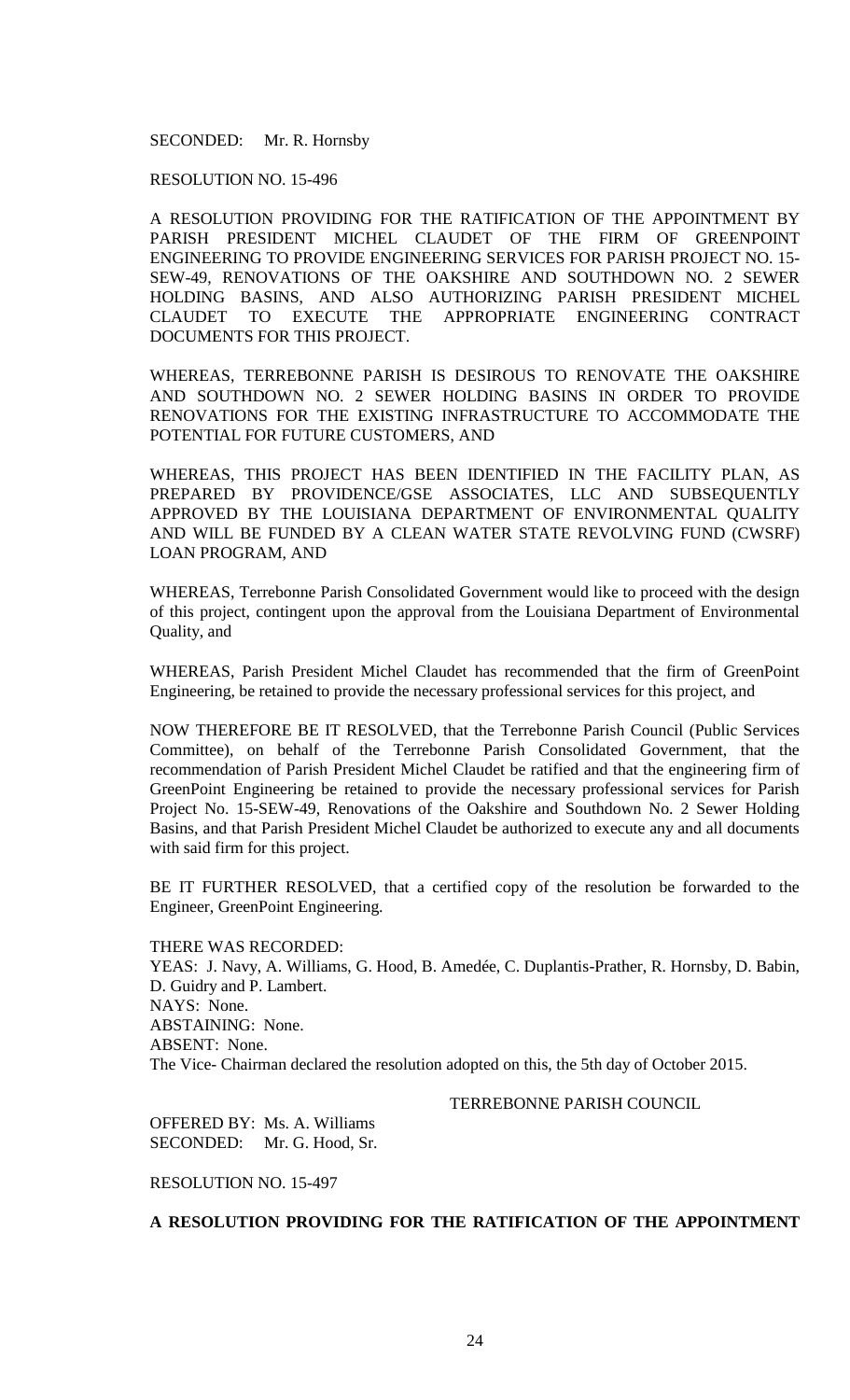**BY PARISH PRESIDENT MICHEL CLAUDET OF THE FIRM OF PROVIDENCE/GSE ASSOCIATES, LLC TO PROVIDE ENGINEERING SERVICES FOR PARISH PROJECT NO. 15-SEW-51, LAFAYETTE STREET AREA SEWER GRAVITY MAIN REPLACEMENTS, AND ALSO AUTHORIZING PARISH PRESIDENT MICHEL CLAUDET TO EXECUTE THE APPROPRIATE ENGINEERING CONTRACT DOCUMENTS FOR THIS PROJECT.** 

# **WHEREAS, TERREBONNE PARISH IS DESIROUS TO REPLACE SEVERAL SEWER GRAVITY MAINS IN THE LAFAYETTE STREET AREA DUE TO THE MAJORITY OF THE EXISTING PIPES BEING UNABLE TO REPAIR.**

WHEREAS, Terrebonne Parish Consolidated Government would like to proceed with the design of this project, and

WHEREAS, Parish President Michel Claudet has recommended that the firm of Providence/GSE Associates, LLC, be retained to provide the necessary professional services for this project, and

NOW THEREFORE BE IT RESOLVED, that the Terrebonne Parish Council (Public Services Committee), on behalf of the Terrebonne Parish Consolidated Government, that the recommendation of Parish President Michel Claudet be ratified and that the engineering firm of GreenPoint Engineering be retained to provide the necessary professional services for Parish Project No. 15-SEW-51, Lafayette Street Area Sewer Gravity Main Replacements, and that Parish President Michel Claudet be authorized to execute any and all documents with said firm for this project.

BE IT FURTHER RESOLVED, that a certified copy of the resolution be forwarded to the Engineer, Providence/GSE Associates, LLC.

THERE WAS RECORDED: YEAS: J. Navy, A. Williams, G. Hood, B. Amedée, C. Duplantis-Prather, R. Hornsby, D. Babin, D. Guidry and P. Lambert. NAYS: None. ABSTAINING: None. ABSENT: None. The Vice- Chairman declared the resolution adopted on this, the 5th day of October 2015.

OFFERED BY: Ms. A. Williams SECONDED: Ms. B. Amedẻe

RESOLUTION NO. 15-498

A resolution authorizing the execution of Change Order No. 1 for the Construction Agreement for Parish Project No. 12- CDBG-SEW-55, Part 1, Gray Sewerage Extension Project, Terrebonne Parish, Louisiana.

WHEREAS, the Terrebonne Parish Consolidated Government entered into a contract dated September 19, 2014 with LA Contracting Enterprise, LLC., Recordation Number 1463232, for Parish Project No. 12-CDBG-SEW-55, Part 1, Gray Sewerage Extension Project, Terrebonne Parish, Louisiana, and

WHEREAS, TPCG is desirous of completing the construction of the Gray Sewerage Extension Project, and

WHEREAS, this change order has been recommended to deduct the value for work in the amount of \$80,993.00 that cannot be completed until the force main, phase 2, is installed, and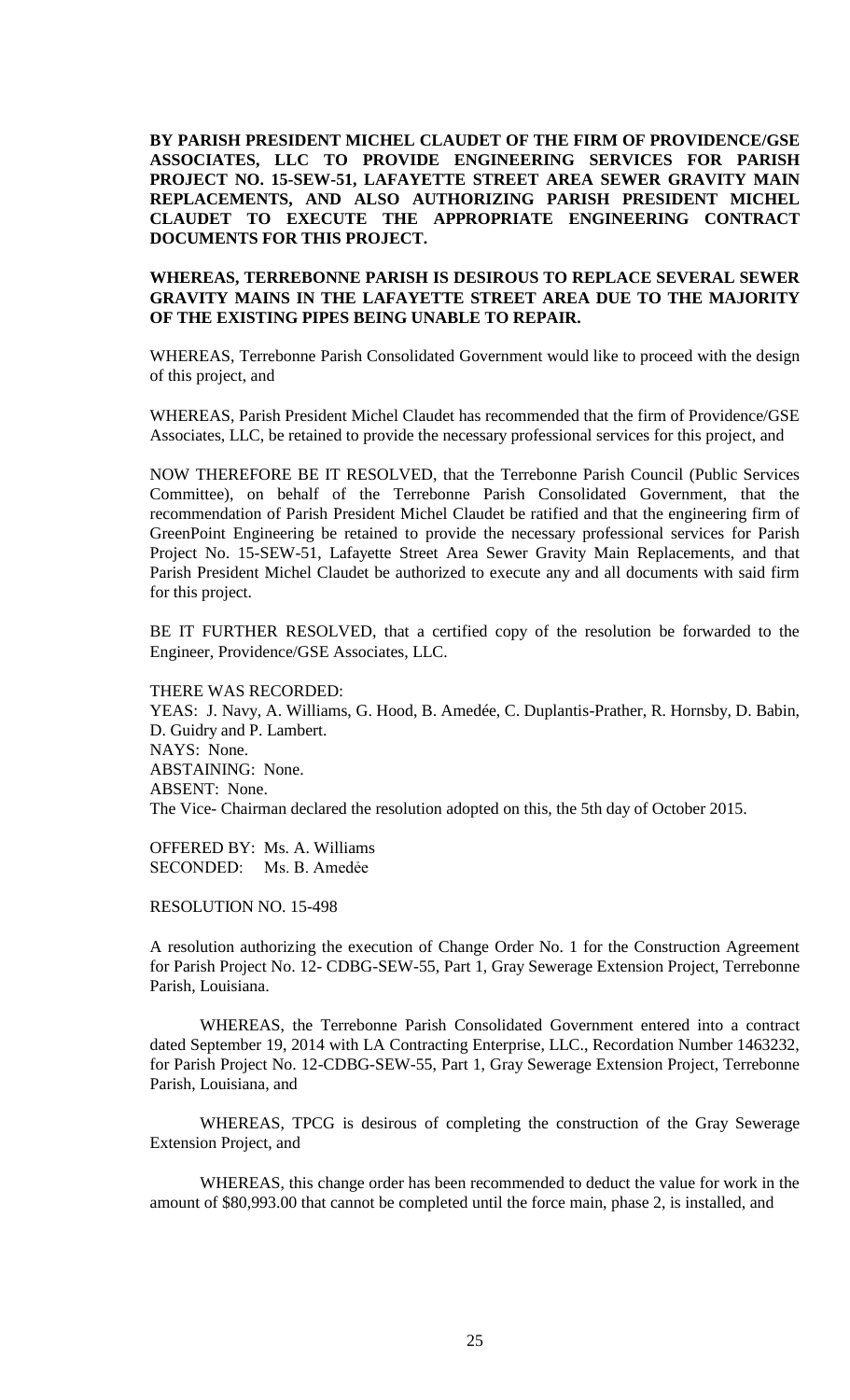WHEREAS, this change order will add seventy-eight (78) calendar days to the contract as a result of inclement weather, and

WHEREAS, Change Order No. 1 has been reviewed and approved by Office of Community Development (OCD), and

WHEREAS, this Change Order No. 1 has been recommended by the Engineer, GreenPoint Engineering, LLC, for this project.

NOW, THEREFORE BE IT RESOLVED that the Terrebonne Parish Council on behalf of the Terrebonne Parish Consolidated Government, does hereby approve and authorize the execution by Terrebonne Parish President Michel Claudet of Change Order No. 1 to the construction agreement with LA Contracting Enterprise, LLC. for Parish Project No. 12-CDBG-SEW-55, Part 1, Gray Sewerage Extension Project, Terrebonne Parish, Louisiana, for an increase of seventy-eight (78) calendar days and a decrease of eighty thousand, nine hundred ninety-three dollars and no cents (\$80,993.00) to the contract, and

BE IT FURTHER RESOLVED that a certified copy of the resolution be forwarded to Engineer, GreenPoint Engineering, LLC.

THERE WAS RECORDED:

YEAS: J. Navy, A. Williams, G. Hood, B. Amedée, C. Duplantis-Prather, R. Hornsby, D. Babin, D. Guidry and P. Lambert. NAYS: None. ABSTAINING: None. ABSENT: None. The Vice- Chairman declared the resolution adopted on this, the 5th day of October 2015.

OFFERED BY: Ms. A. Williams SECONDED: Ms. C. Duplantis-Prather

RESOLUTION NO. 15-499

A resolution ratifying the appointment of the architectural firm of Houston Lirette Architects, to provide architectural services for the new Terrebonne Parish Health Unit; and authorizing execution of an architectural agreement for these services.

WHEREAS, the Terrebonne Parish Consolidated Government wishes to construct a new Terrebonne Parish Health Unit, and

WHEREAS, Parish President Michel Claudet has recommended that the firm of Houston Lirette Architects be retained to provide the necessary professional services for this project, and

NOW, THEREFORE BE IT RESOLVED that the Terrebonne Parish Council does hereby ratify the appointment of the architectural firm of Houston Lirette Architects, by Terrebonne Parish President Michel Claudet for professional architectural services for the new Terrebonne Parish Health Unit; and

BE IT FURTHER RESOLVED that the Terrebonne Parish Council, on behalf of the Terrebonne Parish Consolidated Government, does hereby authorize the execution of an architectural agreement with the architectural firm Houston Lirette Architects by Terrebonne Parish President Michel Claudet, the new Terrebonne Parish Health Unit.

THERE WAS RECORDED: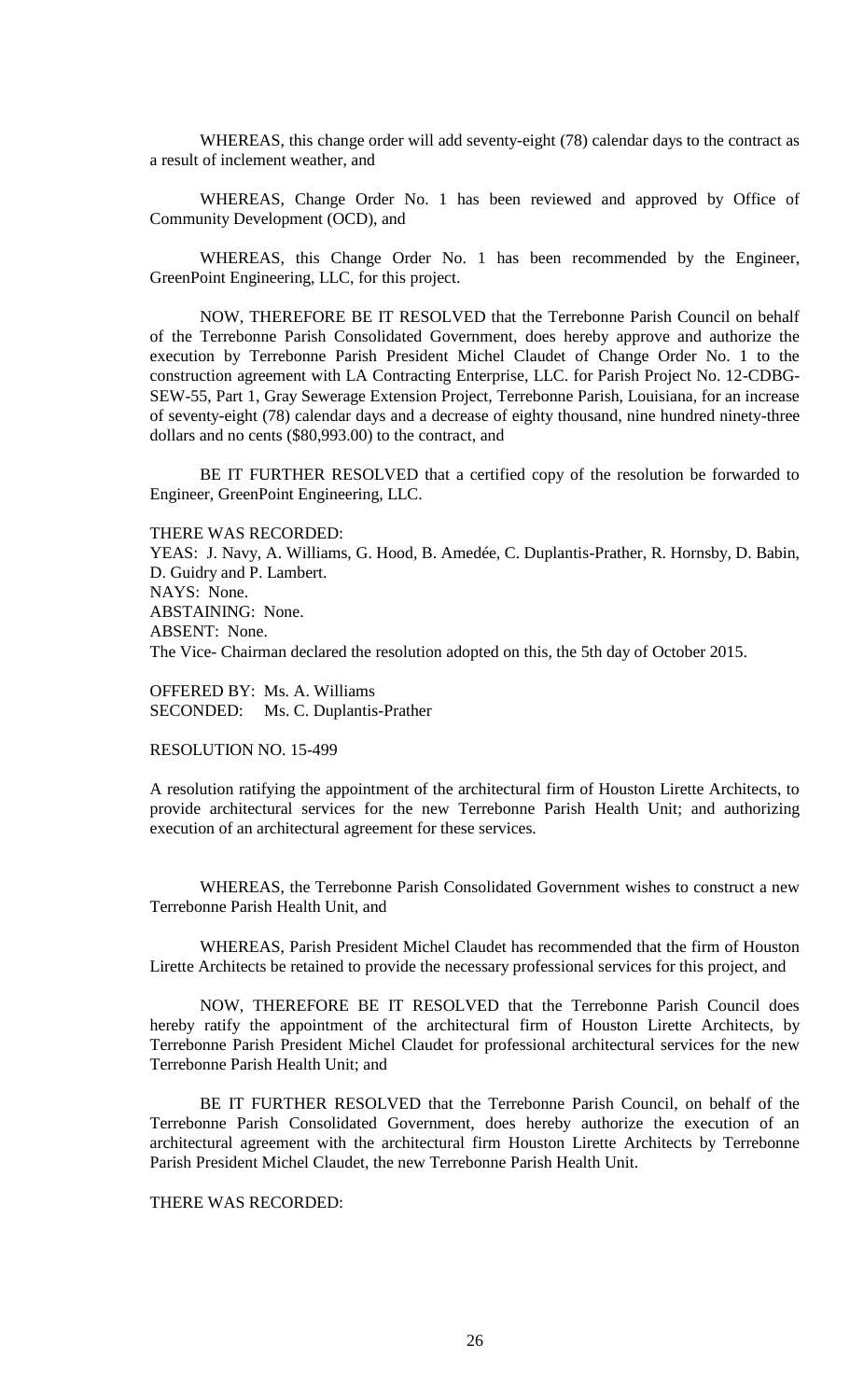YEAS: J. Navy, A. Williams, G. Hood, B. Amedée, C. Duplantis-Prather, R. Hornsby, D. Babin, D. Guidry and P. Lambert. NAYS: None. ABSTAINING: None. ABSENT: None. The Vice- Chairman declared the resolution adopted on this, the 5th day of October 2015.

Committee A. Williams thanked Administration for the aforementioned project which has been designed to bring an affordable medical facility, along with services that can help provide the residents of Terrebonne Parish with affordable healthcare, that is needed for healthy living and/or healthy lifestyle changes.

OFFERED BY: Ms. A. Williams SECONDED: Mr. G. Hood, Sr.

RESOLUTION NO. 15-500

A resolution authorizing the execution of Deductive Change Order No. 1 for the Construction Agreement for Parish Project No. 15-1/9-34, Pavement Marking Contract 2015, Terrebonne Parish, Louisiana.

WHEREAS, the Terrebonne Parish Consolidated Government will award the construction to Southern Synergy, LLC, for Parish Project No. 15-1/9-34, Pavement Marking Contract 2015, Terrebonne Parish, Louisiana, and

WHEREAS, the lowest bid came in over budget, and

WHEREAS, the Parish is desirous of moving forward with the construction of the Pavement Marking Project, and

WHEREAS, due to budget constraints on the project, a deductive change order was recommended by the Public Works, Roads Division, and

WHEREAS, the award of the construction project is contingent upon the approval of Deductive Change Order No. 1, and

NOW, THEREFORE BE IT RESOLVED that the Terrebonne Parish Council on behalf of the Terrebonne Parish Consolidated Government, does hereby approve and authorize the execution by Terrebonne Parish President Michel Claudet of Deductive Change Order No. 1 to the construction agreement with Southern Synergy, LLC for Parish Project No. 15-1/9-34, Pavement Marking Contract 2015, Terrebonne Parish, Louisiana, for a decrease to the contract amount in the amount of One Hundred Twenty Five Thousand, Thirty Eight Dollars and Fifty Cents (\$125,038.50).

THERE WAS RECORDED:

YEAS: J. Navy, A. Williams, G. Hood, B. Amedée, C. Duplantis-Prather, R. Hornsby, D. Babin, D. Guidry and P. Lambert. NAYS: None. ABSTAINING: None. ABSENT: None. The Vice- Chairman declared the resolution adopted on this, the 5th day of October 2015.

Mr. G. Hood, Sr. moved, seconded by Mr. D. Guidry, "THAT, there being no further business to come before the Public Services Committee, the meeting be adjourned."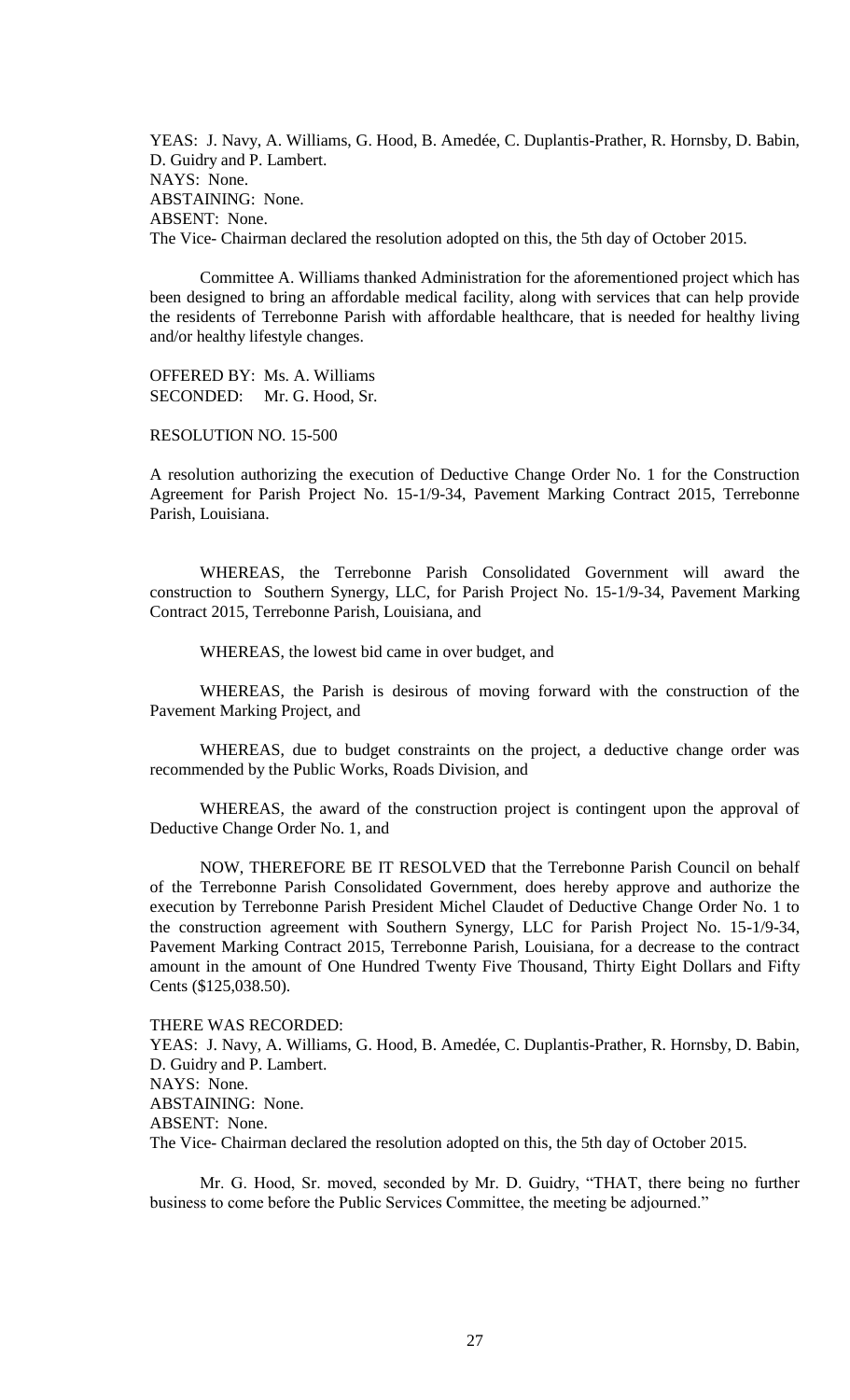The Vice-Chairman called for the vote on the motion offered by Mr. G. Hood, Sr. THERE WAS RECORDED:

YEAS: B. Amedẻe, D. Babin, C. Duplantis-Prather, D. Guidry, G. Hood, Sr., R. Hornsby, P. Lambert, J. Navy, and A. Williams.

NAYS: None.

ABSENT: None.

The Vice-Chairman declared the motion adopted and the meeting was adjourned at 5:48 p.m.

Arlanda Williams, Chairwoman

Tammy E. Triggs, Minute Clerk

Ms. A. Williams moved, seconded by Mr. D. Guidry, "THAT, the Council accept and ratify the minutes of the Public Services Committee meeting held on 10/05/15."

The Chairman called for a vote on the motion offered by Ms. A. Williams. THERE WAS RECORDED: YEAS: J. Navy, A. Williams, G. Hood, Sr., B. Amedée, C. Duplantis-Prather, R. Hornsby, D. Babin, D. Guidry and P. Lambert. NAYS: None. ABSENT: None. The Chairman declared the motion adopted.

The Chairman called for a report on the Community Development and Planning Committee meeting held on 10/05/15, whereupon the Committee Chairwoman noting ratification of minutes calls condemnation hearings on October 19, 2015 at 5:30 p.m., rendered the following:

# COMMUNITY DEVELOPMENT & PLANNING COMMITTEE

#### OCTOBER 5, 2015

The Chairwoman, C. Duplantis-Prather, called the Community Development & Planning Committee meeting to order at 5:52 p. m. in the Terrebonne Parish Council Meeting Room with an Invocation offered by Committee member J. Navy and the Pledge of Allegiance by Committee member B. Amedѐe. Upon roll call, Committee Members recorded as present were: J. Navy, Capt. Greg Hood, Sr., HPD Ret., B. Amedѐe, C. Duplantis-Prather, R. Hornsby, D. Babin, D. Guidry and P. Lambert. Committee member A. Williams was recorded as entering the proceedings at 5:53 p.m. A quorum was declared present.

OFFERED BY: Mr. D. Babin SECONDED: Ms. B. Amedẻe

RESOLUTION NO. 15-501

A Resolution authorizing the Parish President, Michel H. Claudet, to enter into an agreement with START Corporation for the management of the daily operations of the Beautiful Beginnings Center in the amount of \$80,570.00.

WHEREAS, there are families with children in need of safe shelter and resources to help them become self-sufficient; and

WHEREAS, the Terrebonne Parish Council, on behalf of the Terrebonne Parish Consolidated Government, is committed to providing assistance to those families; and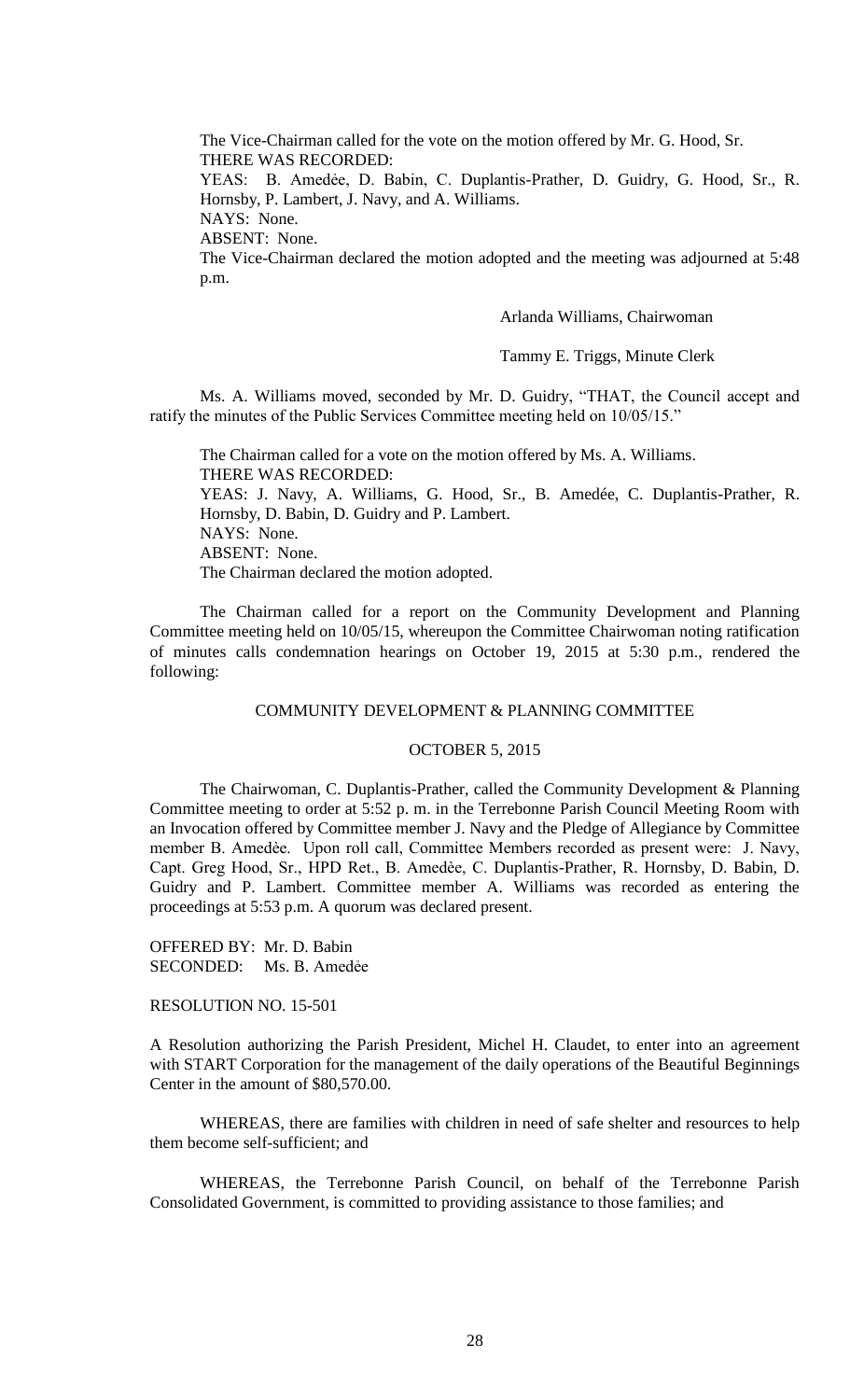WHEREAS, START Corporation, a designated Community Housing Development Organization (CHDO) by Terrebonne Parish Resolution No. 98-192 since May 12, 1998 shares in the desire to assist homeless families with children in Terrebonne Parish; and

WHEREAS, START, Corporation has satisfactorily provided Terrebonne Parish Consolidated Government's Beautiful Beginnings Center with operational management services for over ten years; and

WHEREAS, Terrebonne Parish Consolidated Government desires to renew its current annual agreement with START Corporation.

NOW, THEREFORE BE IT RESOLVED that the Terrebonne Parish Council (Community Development and Planning Committee), on behalf of Terrebonne Parish Consolidated Government authorizes the Parish President, Michel H. Claudet, to enter into an agreement with START, INC. for the management of the daily operations of the Beautiful Beginnings Center in the amount of \$80,570.00.

THERE WAS RECORDED: YEAS: J. Navy, G. Hood, B. Amedée, C. Duplantis-Prather, R. Hornsby, D. Babin, D. Guidry and P. Lambert. NAYS: None. ABSTAINING: None. ABSENT: A. Williams. The Chairwoman declared the resolution adopted on this, the 5th day of October 2015.

OFFERED BY: Ms. A. Williams SECONDED: Mr. G. Hood, Sr.

RESOLUTION NO. 15-502

A RESOLUTION AUTHORIZING THE PARISH PRESIDENT TO EXECUTE A COOPERATIVE ENDEAVOR AGREEMENT BETWEEN THE TERREBONNE PARISH CONSOLIDATED GOVERNMENT AND HOUMA-TERREBONNE HOUSING AUTHORITY FOR THE LEASE OF CERTAIN PREMISES FOR USE AS CLASSROOMS FOR THE TERREBONNE PARISH HEAD START PROGRAM, AND TO PROVIDE FOR RELATED MATTERS

WHEREAS, Article VII, Section 14 of the Louisiana Constitution provides that "[F]or a public purpose, the state and its political subdivisions or political corporations may engage in cooperative endeavors with each other, with the United States or its agencies, or with any public or private association, corporation or individual"; and,

WHEREAS, the HTHA organized under the mandate of Louisiana Revised Statute 40:381 et seq., has a duty to provide decent, safe, and sanitary housing for residents of Terrebonne Parish, regardless of their income (LA R.S. 40:392); and

WHEREAS, TPCG is authorized to provide for programs of social welfare for the aid and support of the needy; and

WHEREAS, TPCG, through its Department of Housing and Human Services, administers a program known as "Head Start," which provides comprehensive services for low-income children and families, including early childhood education, nutrition, health, mental health, and social services along with a strong parent involvement component; and

WHEREAS, as part of said comprehensive services, TPCG's Head Start Program has, for years, operated and provided educational services to the children of families enrolled in the Head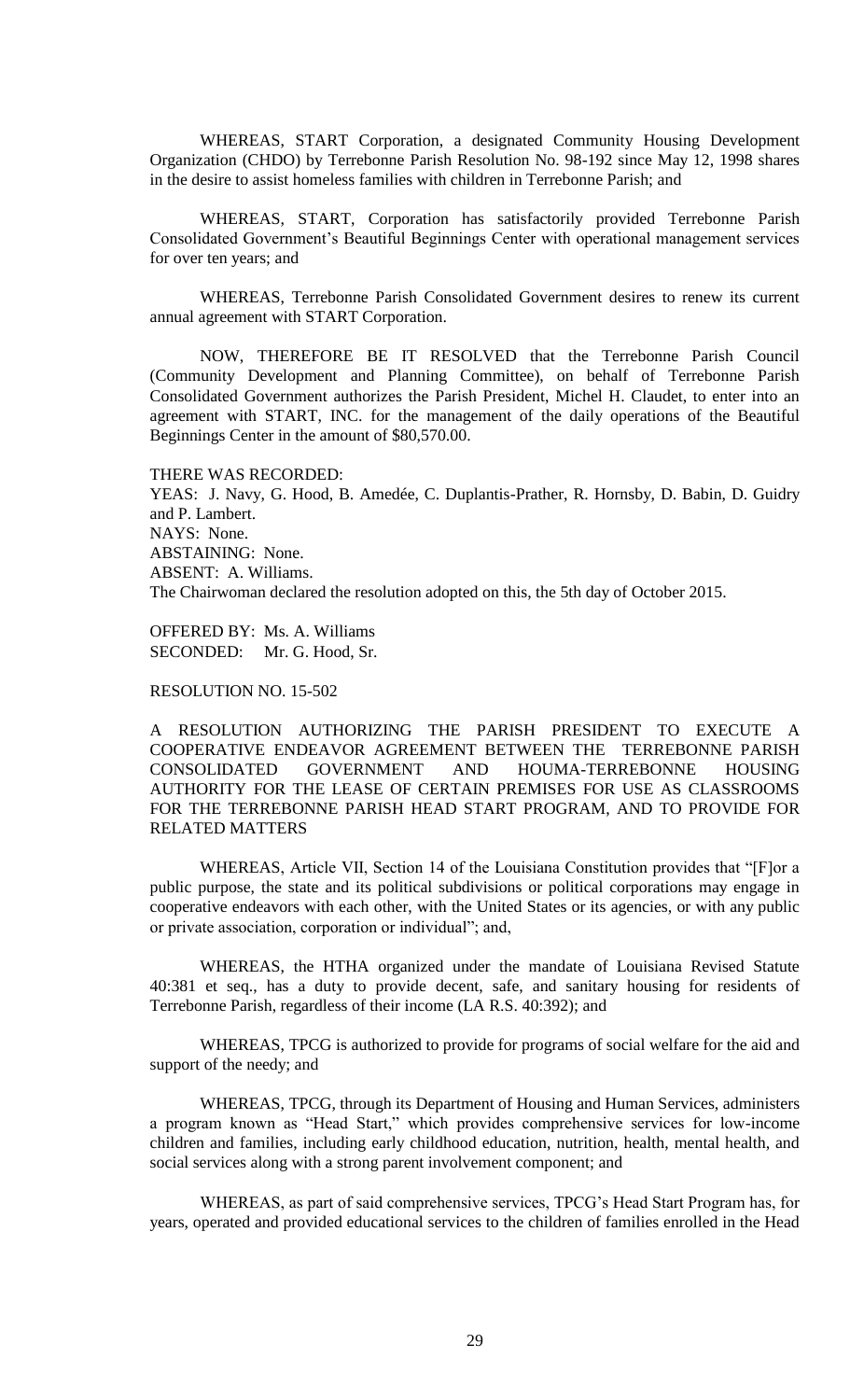Start Program in Terrebonne Parish at housing units owned by HTHA at 215A, 215B, 216A, and 216B, Senator Circle, Houma LA 70363; and

WHEREAS, TPCG and HTHA desire to continue these efforts and provide for an updated written agreement governing same;

WHEREAS, the TPCG and HTHA believe that they can substantially further the purposes of both political subdivisions by entering into this cooperative endeavor agreement in that they both promote the aid and support of the needy; and

WHEREAS, TPCG finds that its expenditure or transfer according to the terms of this cooperative endeavor, taken as a whole, is not gratuitous, and that it has a demonstrable, objective, and reasonable expectation of receiving at least equivalent value in exchange for the expenditure or transfer of its public funds.

NOW THEREFORE BE IT RESOLVED that the Terrebonne Parish Consolidated Government hereby authorizes its Parish President to execute any and all documents necessary to effectuate this Cooperative Endeavor Lease Agreement with substantially the same terms as the attached documents.

THERE WAS RECORDED: YEAS: J. Navy, A. Williams, G. Hood, B. Amedée, C. Duplantis-Prather, R. Hornsby, D. Babin, D. Guidry and P. Lambert. NAYS: None. ABSTAINING: None. ABSENT: None. The Chairwoman declared the resolution adopted on this, the 5th day of October 2015.

Upon questioning, Housing and Human Services Director Darrel Waire explained that the classrooms mentioned in the aforementioned resolution have been and are currently occupied; noting that the resolution is to formally enter into a cooperative endeavor agreement for this lease.

OFFERED BY: Mr. D. Guidry SECONDED: Mr. R. Hornsby

# RESOLUTION NO. 15-503

A RESOLUTION CALLING A CONDEMNATION HEARING ON THE RESIDENTIAL MOBILE HOME STRUCTURE SITUATED AT 5109 BAYOUSIDE DRIVE, LOT 1, BLOCK 1, ADDENDUM 3 – PETIT CAILLOU ESTATES; ALSO TRACT MEASUREING 122 X 1100'/1071.02' IN SECTION 20, T18S-R18E, FOR MONDAY, OCTOBER 19, 2015, AT 5:30 P.M. AND ADDRESSING OTHER MATTERS RELATIVE THERETO.

WHEREAS, on June 12, 2015 the Department of Planning and Zoning was notified of extensive violations to the Terrebonne Parish Nuisance Abatement Ordinance occurring at 5109 Bayouside Drive; and

WHEREAS, from an inspection of the property conducted by the Department of Planning and Zoning on June 18, 2015 it was found that the structure located at 5109 Bayouside Drive was, in fact, in such condition that it has been formally declared a dilapidated and dangerous structure, as defined under Section 14-26 of the Terrebonne Parish Code of Ordinances and, therefore, constitutes a nuisance; and

WHEREAS, the owner of record has been issued the required warning via certified mail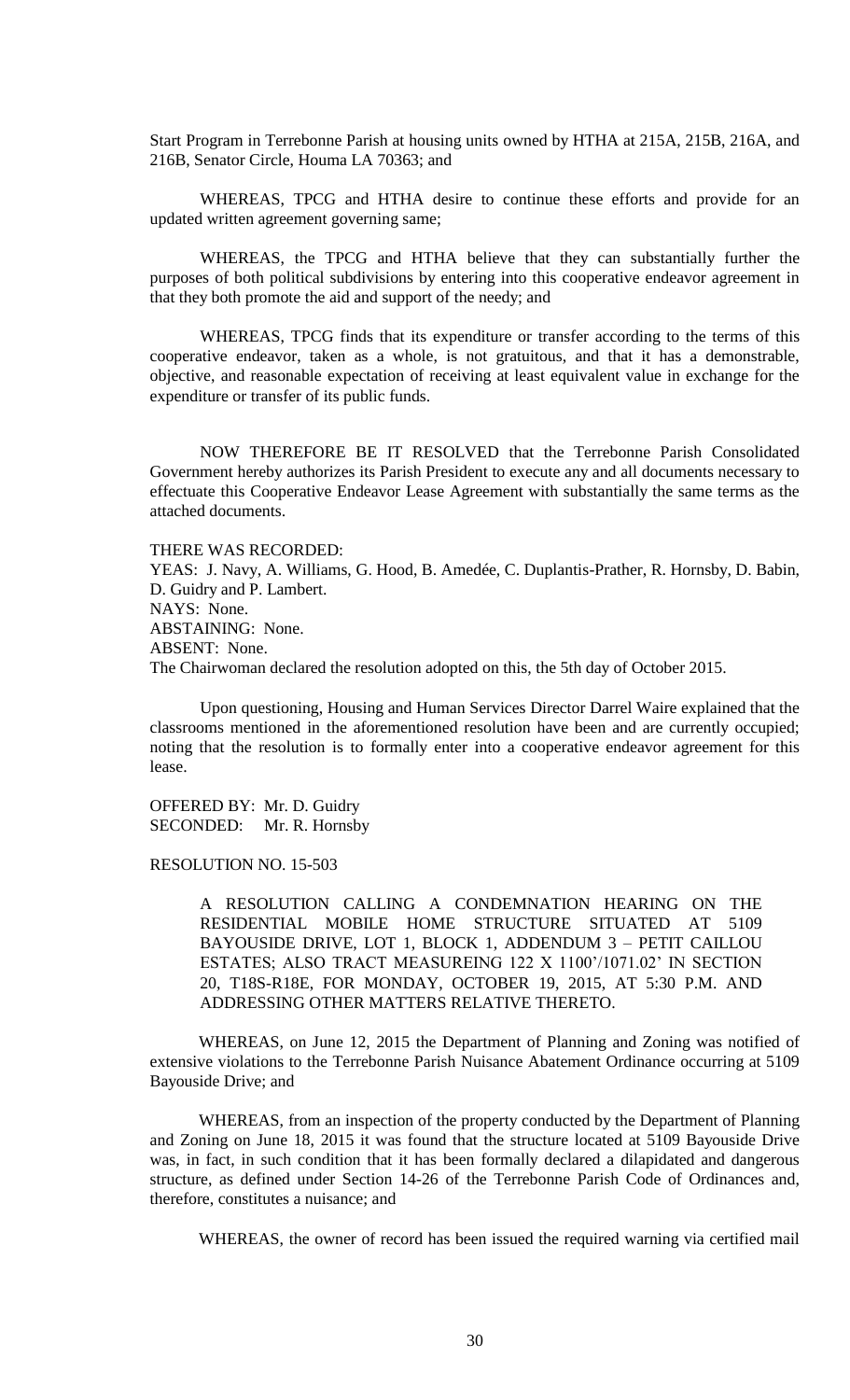by the Department of Planning and Zoning, of the violations occurring on the property; and

WHEREAS, subsequent to the required notifications and inspections of the property, the last of which occurring on July 21, 2015, no work to remedy the violations has occurred;

NOW, THEREFORE, BE IT RESOLVED by the Terrebonne Parish Council that a condemnation hearing on the residential mobile home structure located at 5109 Bayouside Drive be called for Monday, October 19, 2015 at 5:30 p. m.; and

BE IT FURTHER RESOLVED that the appropriate notice be sent to the property owner(s) requiring him/her to show just cause at the hearing as to why the structure should not be condemned; and

BE IT FURTHER RESOLVED that the Parish President is hereby authorized to appoint an attorney ad hoc to ensure that the property owner(s) are given proper notice and representation, if needed.

THERE WAS RECORDED: YEAS: J. Navy, A. Williams, G. Hood, B. Amedée, C. Duplantis-Prather, R. Hornsby, D. Babin, D. Guidry and P. Lambert. NAYS: None. ABSTAINING: None. ABSENT: None. The Chairwoman declared the resolution adopted on this the 5th day of October 2015.

OFFERED BY: Mr. J. Navy SECONDED: Mr. P. Lambert

## RESOLUTION NO. 15-504

A RESOLUTION CALLING A CONDEMNATION HEARING ON THE RESIDENTIAL STRUCTURE SITUATED AT 914 DASPIT STREET, LOT 6, BLOCK 61 – DASPIT STREET - NEWTOWN, FOR MONDAY, OCTOBER 19, 2015, AT 5:30 P.M. AND ADDRESSING OTHER MATTERS RELATIVE THERETO.

WHEREAS, on March 12, 2014 the Department of Planning and Zoning was notified of extensive violations to the Terrebonne Parish Nuisance Abatement Ordinance occurring at 914 Daspit Street; and

WHEREAS, from an inspection of the property conducted by the Department of Planning and Zoning on March 14, 2014 it was found that the structure located at 914 Daspit Street was, in fact, in such condition that it has been formally declared a dilapidated and dangerous structure, as defined under Section 14-26 of the Terrebonne Parish Code of Ordinances and, therefore, constitutes a nuisance; and

WHEREAS, the owner of record has been issued the required warning via certified mail by the Department of Planning and Zoning, of the violations occurring on the property; and

WHEREAS, subsequent to the required notifications and inspections of the property, the last of which occurring on August 7, 2015, no work to remedy the violations has occurred;

NOW, THEREFORE, BE IT RESOLVED by the Terrebonne Parish Council that a condemnation hearing on the residential structure located at 914 Daspit Street be called for Monday, October 19, 2015 at 5:30 p. m.; and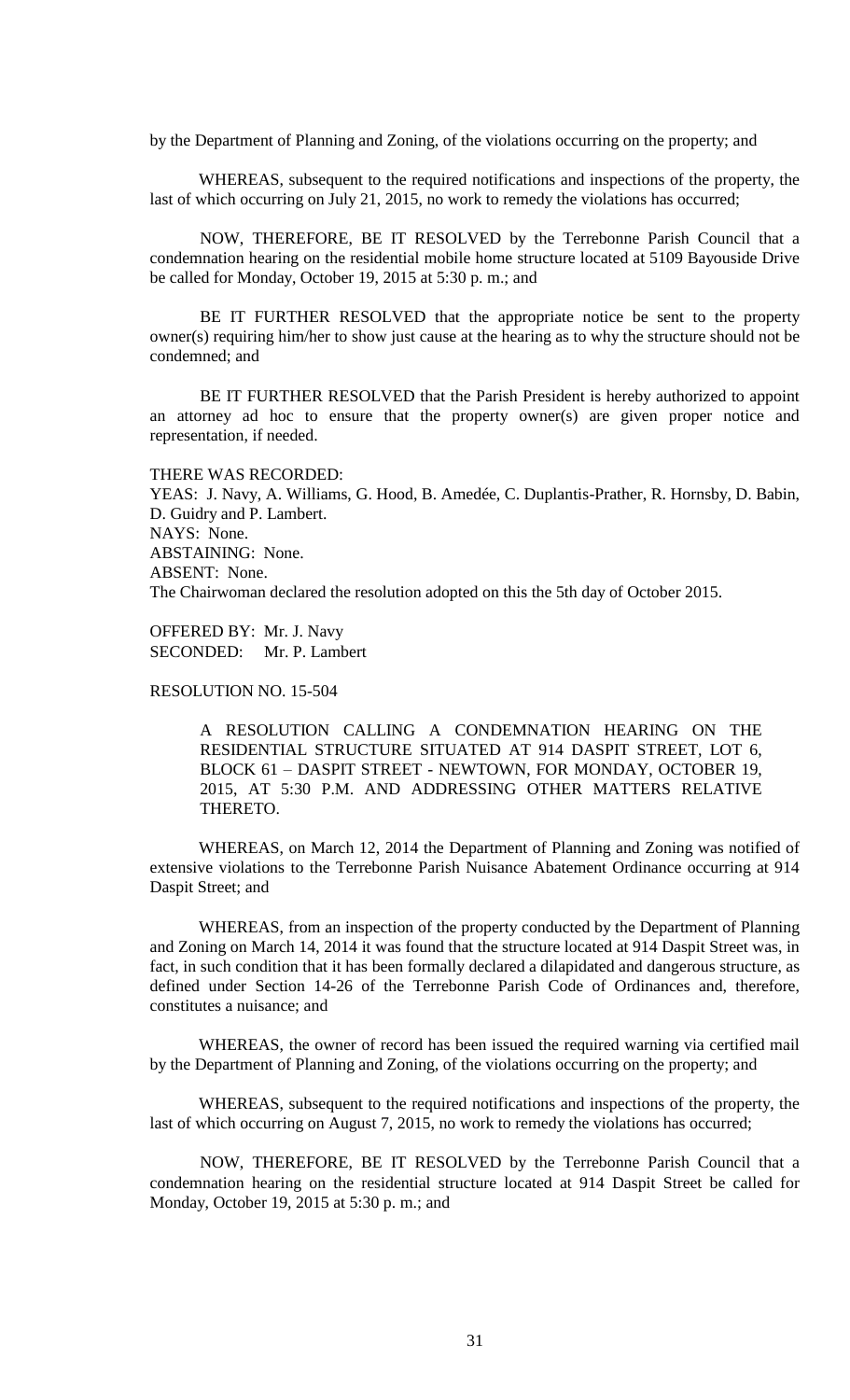BE IT FURTHER RESOLVED that the appropriate notice be sent to the property owner(s) requiring him/her to show just cause at the hearing as to why the structure should not be condemned; and

BE IT FURTHER RESOLVED that the Parish President is hereby authorized to appoint an attorney ad hoc to ensure that the property owner(s) are given proper notice and representation, if needed.

THERE WAS RECORDED:

YEAS: J. Navy, A. Williams, G. Hood, B. Amedée, C. Duplantis-Prather, R. Hornsby, D. Babin, D. Guidry and P. Lambert. NAYS: None. ABSTAINING: None. ABSENT: None. The Chairwoman declared the resolution adopted on this, the 5th day of October 2015.

OFFERED BY: Mr. D. Guidry SECONDED: Mr. G. Hood, Sr.

## RESOLUTION NO. 15-505

A RESOLUTION CALLING A CONDEMNATION HEARING ON THE COMMERCIAL STRUCTURE SITUATED AT 202 A-B HOWARD AVENUE, EM 60' X 90' OF LOT 1, BLOCK 2 – BOQUET SUBD., FOR MONDAY, OCTOBER 19, 2015, AT 5:30 P.M. AND ADDRESSING OTHER MATTERS RELATIVE THERETO.

WHEREAS, on April 10, 2015 the Department of Planning and Zoning was notified of extensive violations to the Terrebonne Parish Nuisance Abatement Ordinance occurring at 202 A-B Howard Avenue; and

WHEREAS, from an inspection of the property conducted by the Department of Planning and Zoning on April 15, 2015 it was found that the structure located at 202 A-B Howard Avenue was, in fact, in such condition that it has been formally declared a dilapidated and dangerous structure, as defined under Section 14-26 of the Terrebonne Parish Code of Ordinances and, therefore, constitutes a nuisance; and

WHEREAS, the owner of record has been issued the required warning via certified mail by the Department of Planning and Zoning, of the violations occurring on the property; and

WHEREAS, subsequent to the required notifications and inspections of the property, the last of which occurring on June 3, 2015, no work to remedy the violations has occurred;

NOW, THEREFORE, BE IT RESOLVED by the Terrebonne Parish Council that a condemnation hearing on the residential structure located at 202 A-B Howard Avenue be called for Monday, October 19, 2015 at 5:30 p. m.; and

BE IT FURTHER RESOLVED that the appropriate notice be sent to the property owner(s) requiring him/her to show just cause at the hearing as to why the structure should not be condemned; and

BE IT FURTHER RESOLVED that the Parish President is hereby authorized to appoint an attorney ad hoc to ensure that the property owner(s) are given proper notice and representation, if needed.

# THERE WAS RECORDED: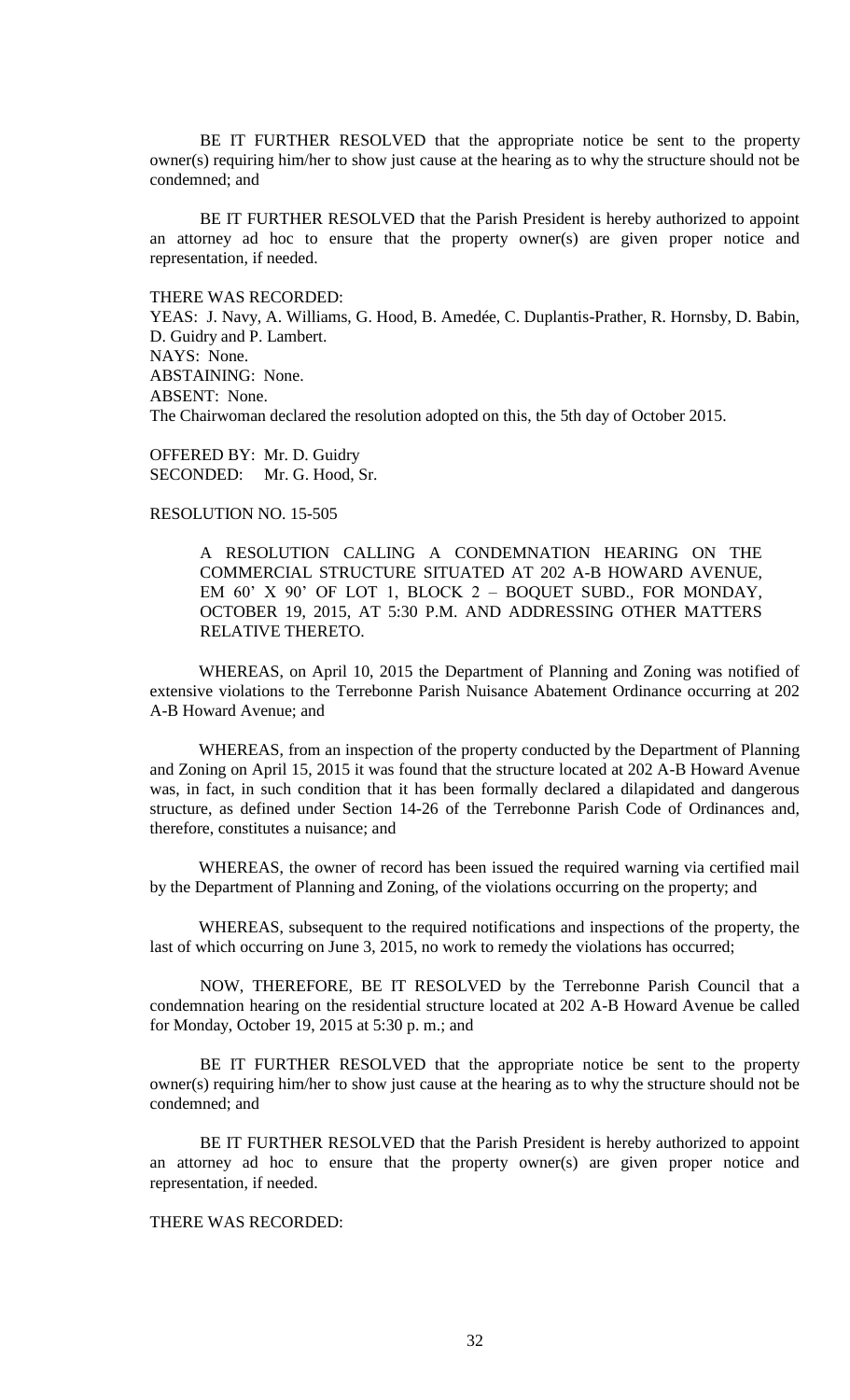YEAS: J. Navy, A. Williams, G. Hood, B. Amedée, C. Duplantis-Prather, R. Hornsby, D. Babin, D. Guidry and P. Lambert. NAYS: None. ABSTAINING: None. ABSENT: None. The Chairwoman declared the resolution adopted on this, the 5th day of October 2015.

OFFERED BY: Mr. J. Navy SECONDED: Ms. A. Williams

# RESOLUTION NO. 15-506

A RESOLUTION CALLING A CONDEMNATION HEARING ON THE RESIDENTIAL & ACCESSORY STRUCTURE SITUATED AT 216 CROZIER DRIVE, LOT 9, BLOCK 4 – CROZIER HEIGHTS, FOR MONDAY, OCTOBER 19, 2015, AT 5:30 P.M. AND ADDRESSING OTHER MATTERS RELATIVE THERETO.

WHEREAS, on June 30, 2015 the Department of Planning and Zoning was notified of extensive violations to the Terrebonne Parish Nuisance Abatement Ordinance occurring at 216 Crozier Drive; and

WHEREAS, from an inspection of the property conducted by the Department of Planning and Zoning on July 2, 2015 it was found that the structures located at 216 Crozier Drive were, in fact, in such condition that they have been formally declared dilapidated and dangerous structures, as defined under Section 14-26 of the Terrebonne Parish Code of Ordinances and, therefore, constitutes a nuisance; and

WHEREAS, the owner of record has been issued the required warning via certified mail by the Department of Planning and Zoning, of the violations occurring on the property; and

WHEREAS, subsequent to the required notifications and inspections of the property, the last of which occurring on August 5, 2015, no work to remedy the violations has occurred;

NOW, THEREFORE, BE IT RESOLVED by the Terrebonne Parish Council that a condemnation hearing on the residential & accessory structures located at 216 Crozier Drive be called for Monday, October 19, 2015 at 5:30 p. m.; and

BE IT FURTHER RESOLVED that the appropriate notice be sent to the property owner(s) requiring him/her to show just cause at the hearing as to why the structure should not be condemned; and

BE IT FURTHER RESOLVED that the Parish President is hereby authorized to appoint an attorney ad hoc to ensure that the property owner(s) are given proper notice and representation, if needed.

THERE WAS RECORDED: YEAS: J. Navy, A. Williams, G. Hood, B. Amedée, C. Duplantis-Prather, R. Hornsby, D. Babin, D. Guidry and P. Lambert. NAYS: None. ABSTAINING: None. ABSENT: None. The Chairwoman declared the resolution adopted on this, the 5th day of October 2015.

OFFERED BY: Mr. J. Navy SECONDED: Mr. G. Hood, Sr.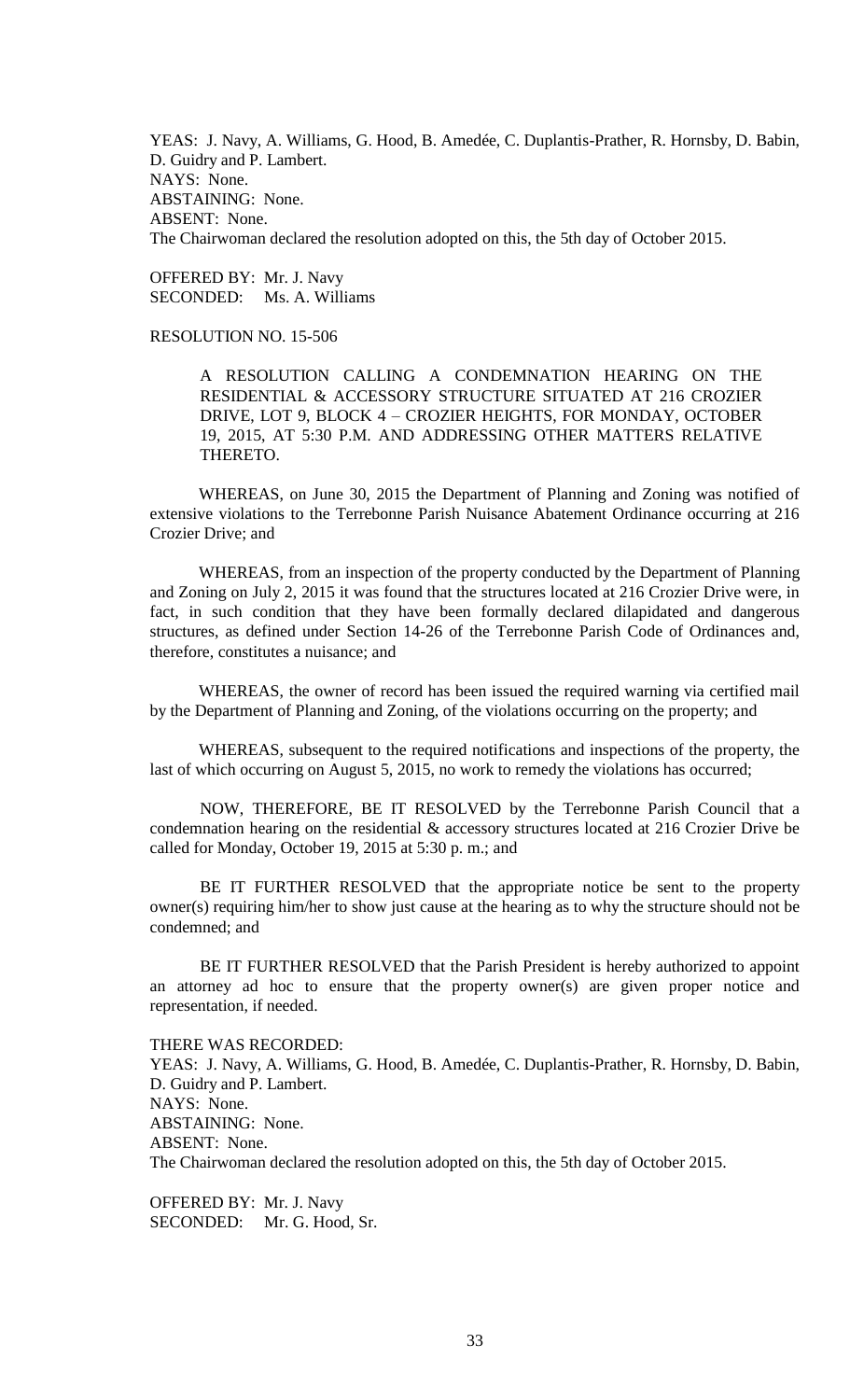# RESOLUTION NO. 15-507

# A RESOLUTION CALLING A CONDEMNATION HEARING ON THE RESIDENTIAL STRUCTURE SITUATED AT 218 CROZIER DRIVE, LOT 10, BLOCK 4 – CROZIER HEIGHTS, FOR MONDAY, OCTOBER 19, 2015, AT 5:30 P.M. AND ADDRESSING OTHER MATTERS RELATIVE THERETO.

WHEREAS, on June 30, 2015 the Department of Planning and Zoning was notified of extensive violations to the Terrebonne Parish Nuisance Abatement Ordinance occurring at 218 Crozier Drive; and

WHEREAS, from an inspection of the property conducted by the Department of Planning and Zoning on July 2, 2015 it was found that the structure located at 218 Crozier Drive was, in fact, in such condition that it has been formally declared a dilapidated and dangerous structure, as defined under Section 14-26 of the Terrebonne Parish Code of Ordinances and, therefore, constitutes a nuisance; and

WHEREAS, the owner of record has been issued the required warning via certified mail by the Department of Planning and Zoning, of the violations occurring on the property; and

WHEREAS, subsequent to the required notifications and inspections of the property, the last of which occurring on August 5, 2015, no work to remedy the violations has occurred;

NOW, THEREFORE, BE IT RESOLVED by the Terrebonne Parish Council that a condemnation hearing on the residential structure located at 218 Crozier Drive be called for Monday, October 19, 2015 at 5:30 p. m.; and

BE IT FURTHER RESOLVED that the appropriate notice be sent to the property owner(s) requiring him/her to show just cause at the hearing as to why the structure should not be condemned; and

BE IT FURTHER RESOLVED that the Parish President is hereby authorized to appoint an attorney ad hoc to ensure that the property owner(s) are given proper notice and representation, if needed.

THERE WAS RECORDED:

YEAS: J. Navy, A. Williams, G. Hood, B. Amedée, C. Duplantis-Prather, R. Hornsby, D. Babin, D. Guidry and P. Lambert. NAYS: None. ABSTAINING: None. ABSENT: None. The Chairwoman declared the resolution adopted on this the 5th day of October 2015.

OFFERED BY: Ms. A. Williams SECONDED: Mr. G. Hood, Sr.

RESOLUTION NO. 15-508

A RESOLUTION CALLING A CONDEMNATION HEARING ON THE RESIDENTIAL ACCESSORY STRUCTURE SITUATED AT 386 PALM AVENUE, LOTS 4  $&$  5, BLOCK 4 – GARNET ADDITION, FOR MONDAY, OCTOBER 19, 2015, AT 5:30 P.M. AND ADDRESSING OTHER MATTERS RELATIVE THERETO.

WHEREAS, on March 31, 2015 the Department of Planning and Zoning was notified of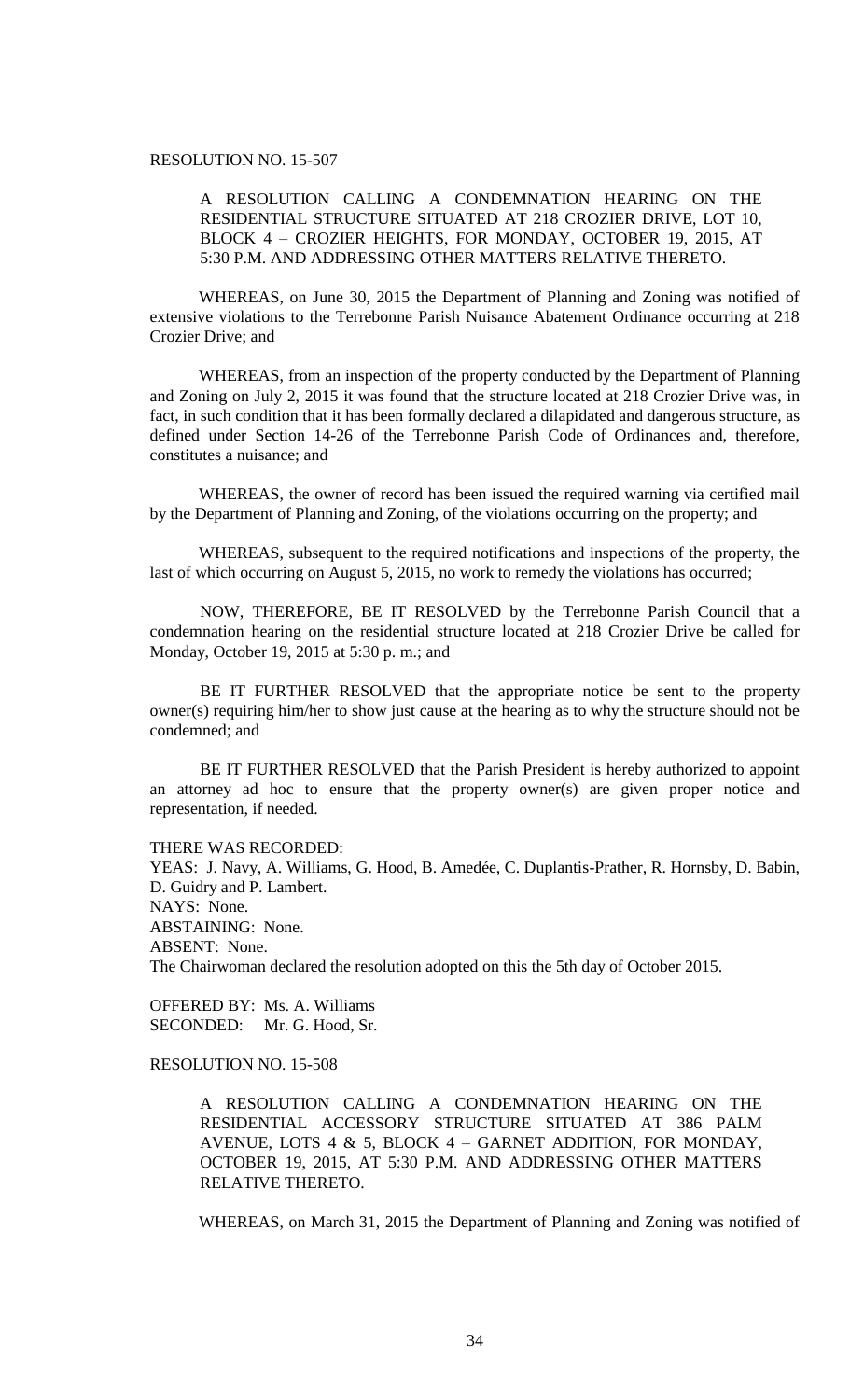extensive violations to the Terrebonne Parish Nuisance Abatement Ordinance occurring at 386 Palm, Avenue; and

WHEREAS, from an inspection of the property conducted by the Department of Planning and Zoning on April 2, 2015 it was found that the structure located at 386 Palm Avenue was, in fact, in such condition that it has been formally declared a dilapidated and dangerous structure, as defined under Section 14-26 of the Terrebonne Parish Code of Ordinances and, therefore, constitutes a nuisance; and

WHEREAS, the owner of record has been issued the required warning via certified mail by the Department of Planning and Zoning, of the violations occurring on the property; and

WHEREAS, subsequent to the required notifications and inspections of the property, the last of which occurring on May 12, 2015, no work to remedy the violations has occurred;

NOW, THEREFORE, BE IT RESOLVED by the Terrebonne Parish Council that a condemnation hearing on the residential accessory structure located at 386 Palm Avenue be called for Monday, October 19, 2015 at 5:30 p. m.; and

BE IT FURTHER RESOLVED that the appropriate notice be sent to the property owner(s) requiring him/her to show just cause at the hearing as to why the structure should not be condemned; and

BE IT FURTHER RESOLVED that the Parish President is hereby authorized to appoint an attorney ad hoc to ensure that the property owner(s) are given proper notice and representation, if needed.

THERE WAS RECORDED:

YEAS: J. Navy, A. Williams, G. Hood, B. Amedée, C. Duplantis-Prather, R. Hornsby, D. Babin, D. Guidry and P. Lambert. NAYS: None. ABSTAINING: None. ABSENT: None. The Chairwoman declared the resolution adopted on this, the 5th day of October 2015.

OFFERED BY: Mr. J. Navy SECONDED: Mr. G. Hood, Sr.

RESOLUTION NO. 15-509

A RESOLUTION CALLING A CONDEMNATION HEARING ON THE RESIDENTIAL & ACCESSORY STRUCTURE SITUATED AT 1500 BOND STREET, LOT 1, BLOCK 2 – HONDURAS ADDITION, FOR MONDAY, OCTOBER 19, 2015, AT 5:30 P.M. AND ADDRESSING OTHER MATTERS RELATIVE THERETO.

WHEREAS, on May 28, 2015 the Department of Planning and Zoning was notified of extensive violations to the Terrebonne Parish Nuisance Abatement Ordinance occurring at 1500 Bond Street; and

WHEREAS, from an inspection of the property conducted by the Department of Planning and Zoning on June 2, 2015 it was found that the structures located at 1500 Bond Street were, in fact, in such condition that they have been formally declared dilapidated and dangerous structures, as defined under Section 14-26 of the Terrebonne Parish Code of Ordinances and, therefore, constitutes a nuisance; and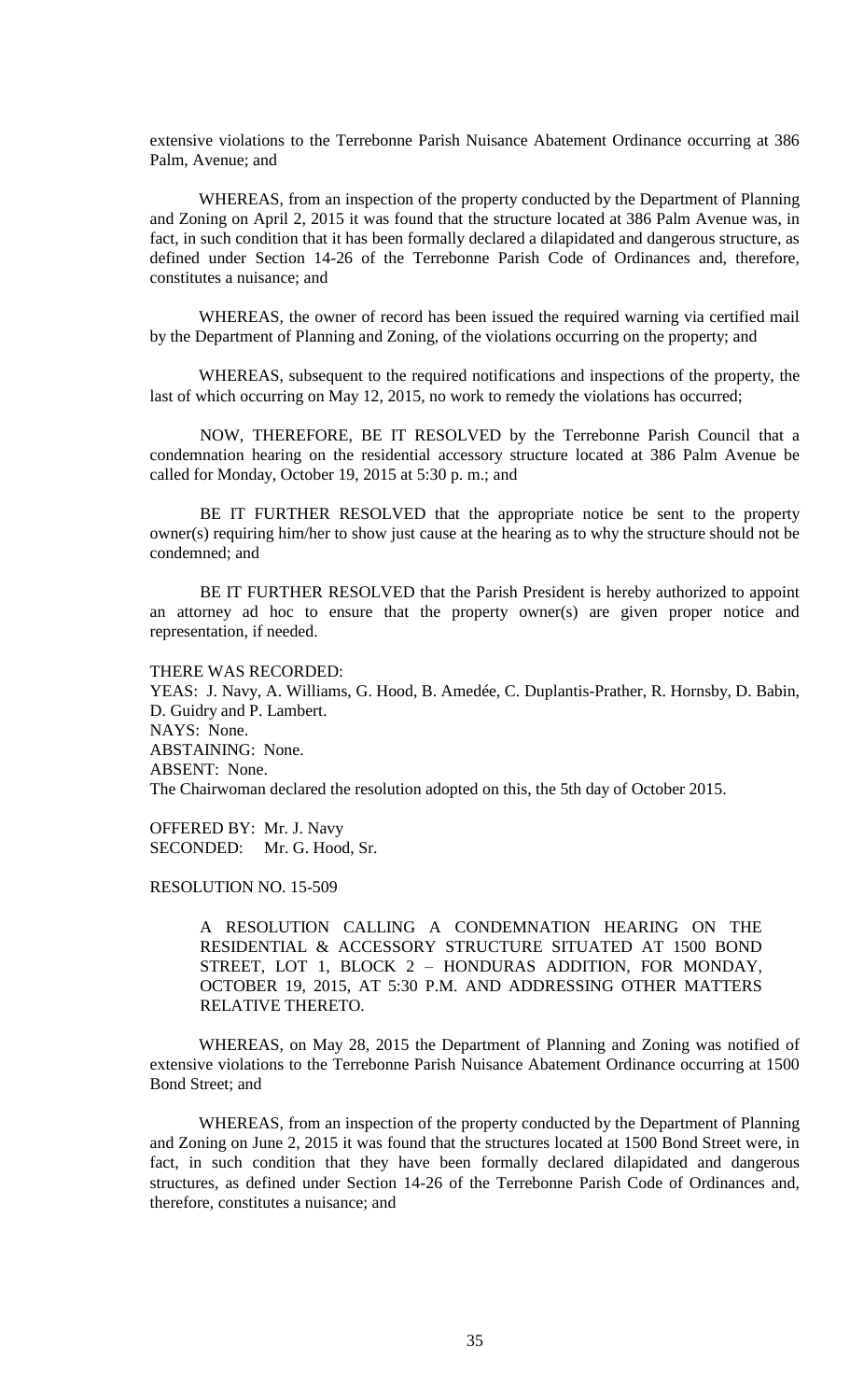WHEREAS, the owner of record has been issued the required warning via certified mail by the Department of Planning and Zoning, of the violations occurring on the property; and

WHEREAS, subsequent to the required notifications and inspections of the property, the last of which occurring on July 10, 2015, no work to remedy the violations has occurred;

NOW, THEREFORE, BE IT RESOLVED by the Terrebonne Parish Council that a condemnation hearing on the residential & accessory structure located at 1500 Bond Street be called for Monday, October 19, 2015 at 5:30 p. m.; and

BE IT FURTHER RESOLVED that the appropriate notice be sent to the property owner(s) requiring him/her to show just cause at the hearing as to why the structure should not be condemned; and

BE IT FURTHER RESOLVED that the Parish President is hereby authorized to appoint an attorney ad hoc to ensure that the property owner(s) are given proper notice and representation, if needed.

THERE WAS RECORDED: YEAS: J. Navy, A. Williams, G. Hood, B. Amedée, C. Duplantis-Prather, R. Hornsby, D. Babin, D. Guidry and P. Lambert. NAYS: None. ABSTAINING: None. ABSENT: None. The Chairwoman declared the resolution adopted on this, the 5th day of October 2015.

OFFERED BY: Mr. J. Navy SECONDED: Mr. G. Hood, Sr.

# RESOLUTION NO. 15-510

A RESOLUTION CALLING A CONDEMNATION HEARING ON THE RESIDENTIAL STRUCTURE SITUATED AT 714 ROUSSELL STREET, 60' X 60' NORTH 20' OF LOT 2, SOUTH 40' OF LOT 4, BLOCK 11 – ROUSSELL STREET, FOR MONDAY, OCTOBER 19, 2015, AT 5:30 P.M. AND ADDRESSING OTHER MATTERS RELATIVE THERETO.

WHEREAS, on June 4, 2015, the Department of Planning and Zoning was notified of extensive violations to the Terrebonne Parish Nuisance Abatement Ordinance occurring at 714 Roussell Street; and

WHEREAS, from an inspection of the property conducted by the Department of Planning and Zoning on June 9, 2015, it was found that the structure located at 714 Roussell Street was, in fact, in such condition that it has been formally declared a dilapidated and dangerous structure, as defined under Section 14-26 of the Terrebonne Parish Code of Ordinances and, therefore, constitutes a nuisance; and

WHEREAS, after attempts to contact the owner of record via certified mail, the Department of Planning and Zoning published the required warning giving the owner notice of the violations; and

WHEREAS, subsequent to the required publication of the nuisance warning and numerous inspections of the property, the last of which occurring on July 21, 2015, no work to remedy the violations has occurred.

NOW, THEREFORE, BE IT RESOLVED by the Terrebonne Parish Council that a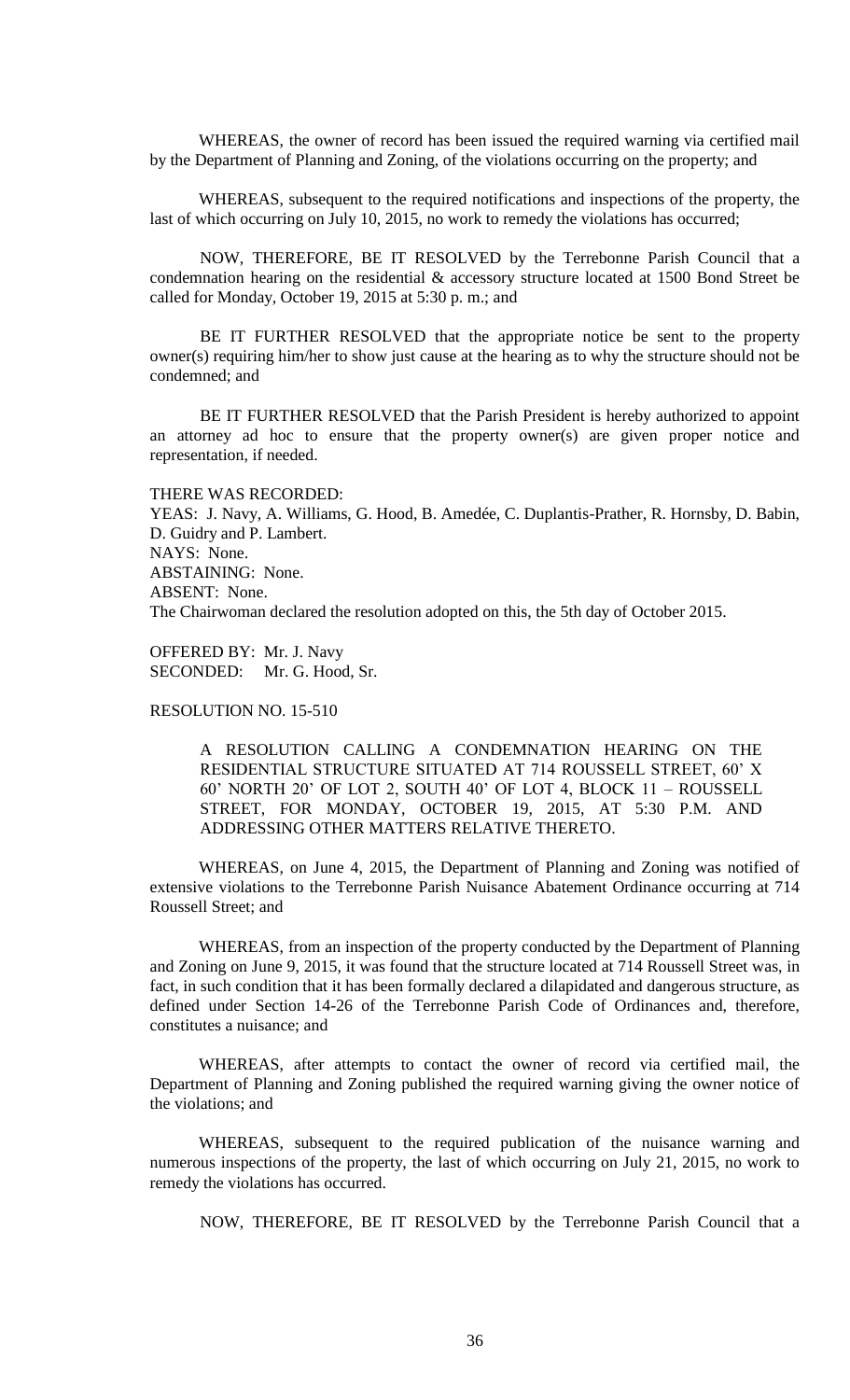condemnation hearing on the residential structure located at 714 Roussell Street be called for Monday, October 19, 2015, at 5:30 p. m.; and

BE IT FURTHER RESOLVED that the appropriate notice be sent to the property owner(s) requiring him/her to show just cause at the hearing as to why the structure should not be condemned; and

BE IT FURTHER RESOLVED that the Parish President is hereby authorized to appoint an attorney ad hoc to ensure that the property owner(s) are given proper notice and representation, if needed.

THERE WAS RECORDED:

YEAS: J. Navy, A. Williams, G. Hood, B. Amedée, C. Duplantis-Prather, R. Hornsby, D. Babin, D. Guidry and P. Lambert. NAYS: None. ABSTAINING: None. ABSENT: None. The Chairwoman declared the resolution adopted on this, the 5th day of October 2015.

OFFERED BY: Ms. A. Williams SECONDED: Mr. D. Babin

### RESOLUTION NO. 15-511

A RESOLUTION CALLING A CONDEMNATION HEARING ON THE RESIDENTIAL STRUCTURE SITUATED AT 419 LEVRON STREET, LOT 33 EASTSIDE OF LEVRON STREET – LEVRON ADDITION, FOR MONDAY, OCTOBER 19, 2015, AT 5:30 P.M. AND ADDRESSING OTHER MATTERS RELATIVE THERETO.

WHEREAS, on June 16, 2015, the Department of Planning and Zoning was notified of extensive violations to the Terrebonne Parish Nuisance Abatement Ordinance occurring at 419 Levron Street; and

WHEREAS, from an inspection of the property conducted by the Department of Planning and Zoning on June 17, 2015, it was found that the structure located at 419 Levron Street was, in fact, in such condition that it has been formally declared a dilapidated and dangerous structure, as defined under Section 14-26 of the Terrebonne Parish Code of Ordinances and, therefore, constitutes a nuisance; and

WHEREAS, after attempts to contact the owner of record via certified mail, the Department of Planning and Zoning published the required warning giving the owner notice of the violations; and

WHEREAS, subsequent to the required publication of the nuisance warning and numerous inspections of the property, the last of which occurring on July 20, 2015, no work to remedy the violations has occurred.

NOW, THEREFORE, BE IT RESOLVED by the Terrebonne Parish Council that a condemnation hearing on the residential structure located at 714 Roussell Street be called for Monday, October 19, 2015, at 5:30 p. m.; and

BE IT FURTHER RESOLVED that the appropriate notice be sent to the property owner(s) requiring him/her to show just cause at the hearing as to why the structure should not be condemned; and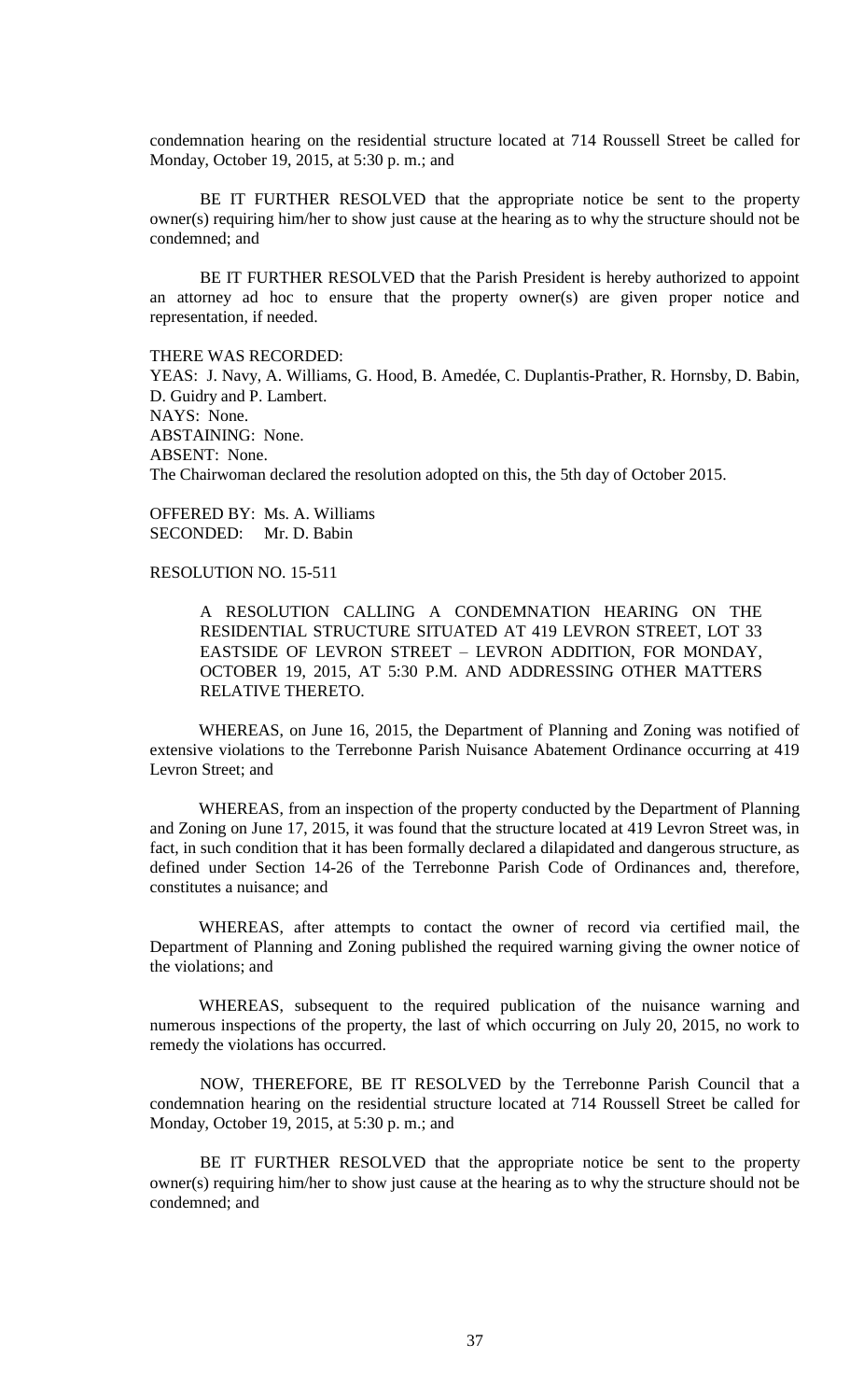BE IT FURTHER RESOLVED that the Parish President is hereby authorized to appoint an attorney ad hoc to ensure that the property owner(s) are given proper notice and representation, if needed.

THERE WAS RECORDED:

YEAS: J. Navy, A. Williams, G. Hood, B. Amedée, C. Duplantis-Prather, R. Hornsby, D. Babin, D. Guidry and P. Lambert. NAYS: None. ABSTAINING: None. ABSENT: None. The Chairwoman declared the resolution adopted on this, the 5th day of October 2015.

OFFERED BY: Mr. G. Hood, Sr. SECONDED: Mr. R. Hornsby

RESOLUTION NO. 15-512

A RESOLUTION CALLING A CONDEMNATION HEARING ON THE RESIDENTIAL STRUCTURE SITUATED AT 3111 BETTY ANN STREET, LOT 57 ½ X 168' KNOWN AS LOT 4, BLOCK 4 – GILBERT SUBD., FOR MONDAY, OCTOBER 19, 2015, AT 5:30 P.M. AND ADDRESSING OTHER MATTERS RELATIVE THERETO.

WHEREAS, on June 17, 2015, the Department of Planning and Zoning was notified of extensive violations to the Terrebonne Parish Nuisance Abatement Ordinance occurring at 3111 Betty Ann Street; and

WHEREAS, from an inspection of the property conducted by the Department of Planning and Zoning on June 23, 2015, it was found that the structure located at 3111 Betty Ann Street was, in fact, in such condition that it has been formally declared a dilapidated and dangerous structure, as defined under Section 14-26 of the Terrebonne Parish Code of Ordinances and, therefore, constitutes a nuisance; and

WHEREAS, after attempts to contact the owner of record via certified mail, the Department of Planning and Zoning published the required warning giving the owner notice of the violations; and

WHEREAS, subsequent to the required publication of the nuisance warning and numerous inspections of the property, the last of which occurring on July 29, 2015, no work to remedy the violations has occurred.

NOW, THEREFORE, BE IT RESOLVED by the Terrebonne Parish Council that a condemnation hearing on the residential structure located at 3111 Betty Ann Street be called for Monday, October 19, 2015, at 5:30 p. m.; and

BE IT FURTHER RESOLVED that the appropriate notice be sent to the property owner(s) requiring him/her to show just cause at the hearing as to why the structure should not be condemned; and

BE IT FURTHER RESOLVED that the Parish President is hereby authorized to appoint an attorney ad hoc to ensure that the property owner(s) are given proper notice and representation, if needed.

# THERE WAS RECORDED:

YEAS: J. Navy, A. Williams, G. Hood, B. Amedée, C. Duplantis-Prather, R. Hornsby, D. Babin, D. Guidry and P. Lambert.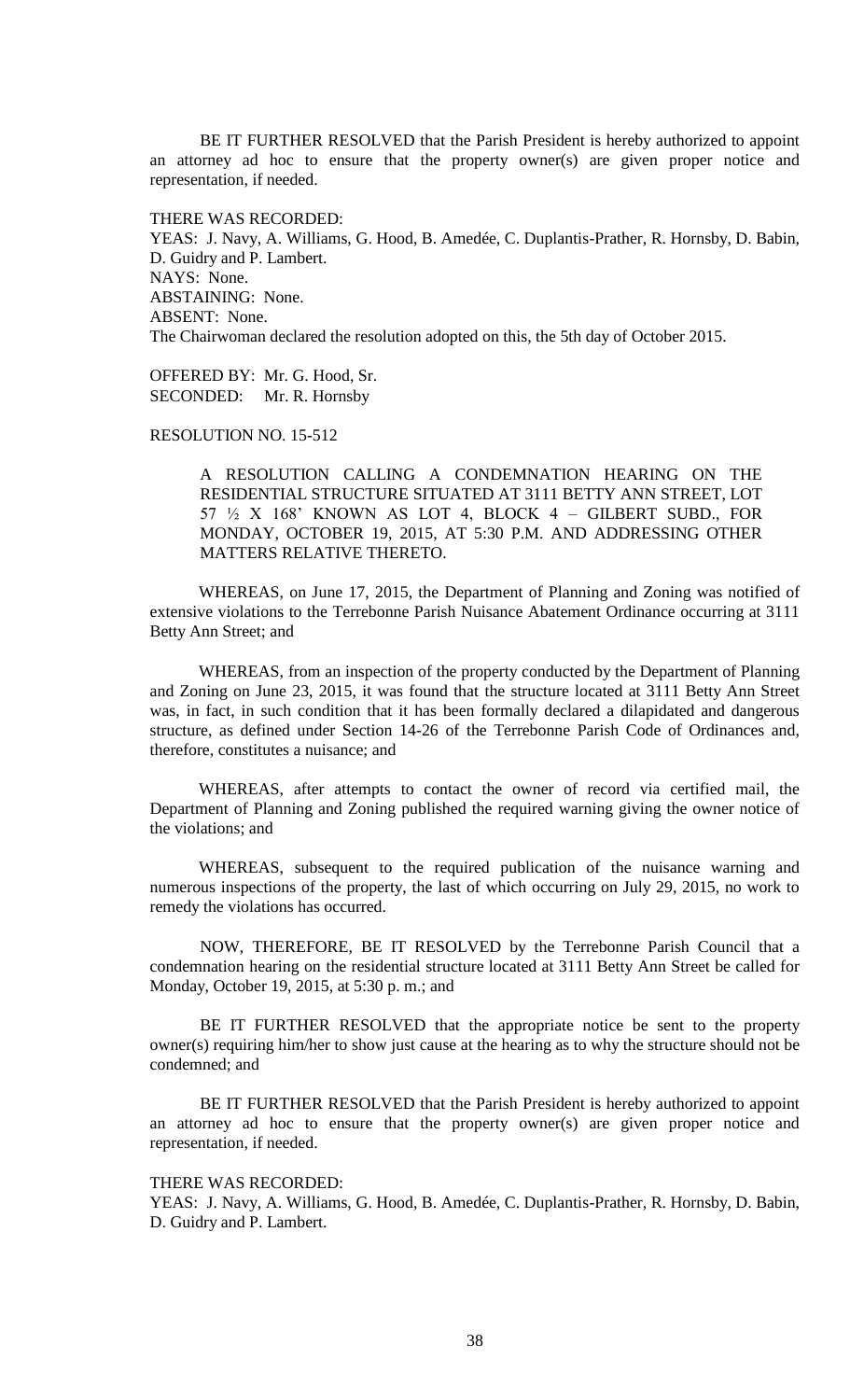NAYS: None. ABSTAINING: None. ABSENT: None. The Chairwoman declared the resolution adopted on this, the 5th day of October 2015.

OFFERED BY: Ms. B. Amedée SECONDED: Mr. D. Babin

RESOLUTION NO. 15-513

A RESOLUTION CALLING A CONDEMNATION HEARING ON THE RESIDENTIAL ACCESSORY STRUCTURE SITUATED AT 326 PATRICK DRIVE, LOTS 21 & 22, BLOCK 2, ADDENDUM 5 – PATRICK L LEBLANC SUBD., FOR MONDAY, OCTOBER 19, 2015, AT 5:30 P.M. AND ADDRESSING OTHER MATTERS RELATIVE THERETO.

WHEREAS, on March 26, 2015, the Department of Planning and Zoning was notified of extensive violations to the Terrebonne Parish Nuisance Abatement Ordinance occurring at 326 Patrick Drive; and

WHEREAS, from an inspection of the property conducted by the Department of Planning and Zoning on April 2, 2015, it was found that the structure located at 326 Patrick Drive was, in fact, in such condition that it has been formally declared a dilapidated and dangerous structure, as defined under Section 14-26 of the Terrebonne Parish Code of Ordinances and, therefore, constitutes a nuisance; and

WHEREAS, after attempts to contact the owner of record via certified mail, the Department of Planning and Zoning published the required warning giving the owner notice of the violations; and

WHEREAS, subsequent to the required publication of the nuisance warning and numerous inspections of the property, the last of which occurring on May 11, 2015, no work to remedy the violations has occurred.

NOW, THEREFORE, BE IT RESOLVED by the Terrebonne Parish Council that a condemnation hearing on the residential accessory structure located at 326 Patrick Drive be called for Monday, October 19, 2015, at 5:30 p. m.; and

BE IT FURTHER RESOLVED that the appropriate notice be sent to the property owner(s) requiring him/her to show just cause at the hearing as to why the structure should not be condemned; and

BE IT FURTHER RESOLVED that the Parish President is hereby authorized to appoint an attorney ad hoc to ensure that the property owner(s) are given proper notice and representation, if needed.

THERE WAS RECORDED: YEAS: J. Navy, A. Williams, G. Hood, B. Amedée, C. Duplantis-Prather, R. Hornsby, D. Babin, D. Guidry and P. Lambert. NAYS: None. ABSTAINING: None. ABSENT: None. The Chairwoman declared the resolution adopted on this, the 5th day of October 2015.

OFFERED BY: Ms. A. Williams SECONDED: Mr. G. Hood, Sr.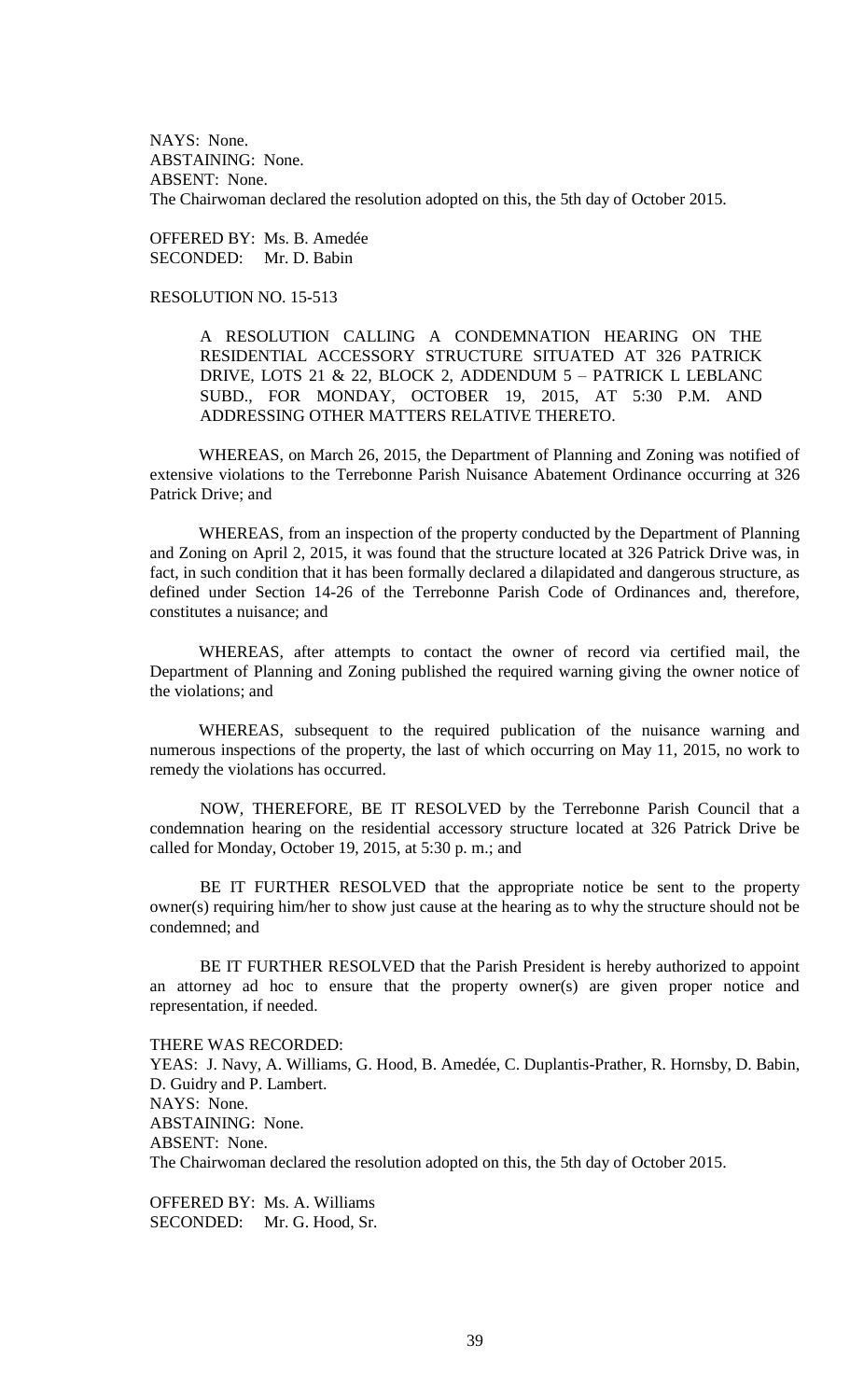# RESOLUTION NO. 15-514

A RESOLUTION CALLING A CONDEMNATION HEARING ON THE RESIDENTIAL & ACCESSORY STRUCTURE SITUATED AT 1500 BOND STREET, LOT 1, BLOCK 2 – HONDURAS ADDITION, FOR MONDAY, OCTOBER 19, 2015, AT 5:30 P.M. AND ADDRESSING OTHER MATTERS RELATIVE THERETO.

WHEREAS, on May 28, 2015 the Department of Planning and Zoning was notified of extensive violations to the Terrebonne Parish Nuisance Abatement Ordinance occurring at 1500 Bond Street; and

WHEREAS, from an inspection of the property conducted by the Department of Planning and Zoning on June 2, 2015 it was found that the structures located at 1500 Bond Street were, in fact, in such condition that they have been formally declared dilapidated and dangerous structures, as defined under Section 14-26 of the Terrebonne Parish Code of Ordinances and, therefore, constitutes a nuisance; and

WHEREAS, the owner of record has been issued the required warning via certified mail by the Department of Planning and Zoning, of the violations occurring on the property; and

WHEREAS, subsequent to the required notifications and inspections of the property, the last of which occurring on July 10, 2015, no work to remedy the violations has occurred;

NOW, THEREFORE, BE IT RESOLVED by the Terrebonne Parish Council that a condemnation hearing on the residential & accessory structure located at 1500 Bond Street be called for Monday, October 19, 2015 at 5:30 p. m.; and

BE IT FURTHER RESOLVED that the appropriate notice be sent to the property owner(s) requiring him/her to show just cause at the hearing as to why the structure should not be condemned; and

BE IT FURTHER RESOLVED that the Parish President is hereby authorized to appoint an attorney ad hoc to ensure that the property owner(s) are given proper notice and representation, if needed.

THERE WAS RECORDED:

YEAS: J. Navy, A. Williams, G. Hood, B. Amedée, C. Duplantis-Prather, R. Hornsby, D. Babin, D. Guidry and P. Lambert. NAYS: None. ABSTAINING: None. ABSENT: None.

Mr. G. Hood, Sr. moved, seconded by Ms. A. Williams, "THAT, there being no further business to come before the Community Development & Planning Committee, the meeting be adjourned."

The Chairwoman called for the vote on the motion offered by Mr. G. Hood, Sr. THERE WAS RECORDED: YEAS: J. Navy, A. Williams, G. Hood, Sr., B. Amedèe, C. Duplantis-Prather, R. Hornsby, D. Babin, D. Guidry and P. Lambert. NAYS: None. ABSENT: None. The Chairwoman declared the motion adopted and the meeting was adjourned at 5:58 p. m.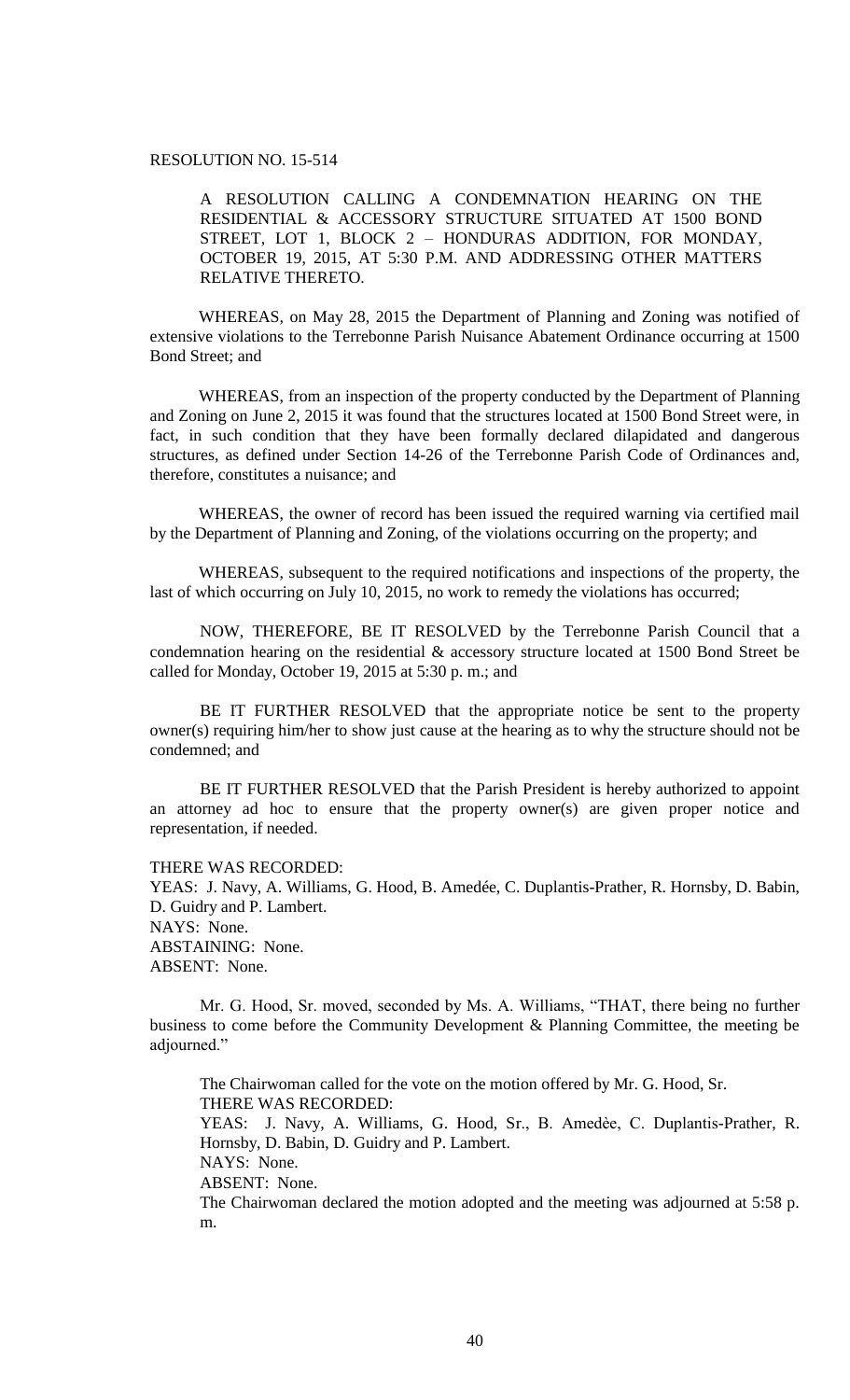C. Duplantis-Prather, Chairwoman

Tammy E. Triggs, Minute Clerk

Ms. C. Duplantis-Prather moved, seconded by Ms. A. Williams, "THAT, the Council accept and ratify the minutes of the Community Development and Planning Committee meeting held on 10/05/15."

The Chairman called for a vote on the motion offered by Ms. C. Duplantis-Prather. THERE WAS RECORDED: YEAS: J. Navy, A. Williams, G. Hood, Sr., B. Amedée, C. Duplantis-Prather, R. Hornsby, D. Babin, D. Guidry and P. Lambert. NAYS: None. ABSENT: None. The Chairman declared the motion adopted.

The Chairman called for a report on the Budget and Finance Committee meeting held on 10/05/15, whereupon the Committee Chairman noting ratification of minutes calls public hearings on October 21, 2015 at 6:30 p.m., rendered the following:

### BUDGET & FINANCE COMMITTEE

#### OCTOBER 5, 2015

The Chairman, John Navy, called the Budget & Finance Committee meeting to order at 6:01 p. m. in the Terrebonne Parish Council Meeting Room with an Invocation offered by Committee member C. Duplantis-Prather and the Pledge of Allegiance by Committee member A. Williams. Upon roll call, Committee Members recorded as present were: J. Navy, A. Williams, Capt. Greg Hood, Sr., B. Amedѐe, C. Duplantis-Prather, R. Hornsby, D. Babin, D. Guidry and P. Lambert. A quorum was declared present.

OFFERED BY: Mr. D. Babin SECONDED: Ms. C. Duplantis-Prather

RESOLUTION NO. 15-515

WHEREAS, on September 26, 2012 the Terrebonne Parish Council adopted Ordinance No. 8187 declaring the following described property adjudicated to the Terrebonne Parish Consolidated Government, with an owner of record as DANNY R. DAVIDSON & SHERRI as surplus:

LOT 5 BLOCK 4 ADDEN. 1 OAKSHIRE MANOR SUBD. CB 2158/456. (ACCOUNT# A01- 7286) (209 Tudor Street), and

WHEREAS, on September 21, 2015 online bids were received by the Terrebonne Parish Consolidated Government for Bid No. 15-S/P-37 Surplus Sale of Adjudicated Property Located at 209 Tudor Street (100%) (Account #A01-7286), and

WHEREAS, after careful review by Parish Administration it has been determined that the highest bid received is that of Alligator Home Improvements, LLC in the amount of Thirtyseven Thousand One Hundred Thirty-three Dollars (\$37,133.00) and that the bid should be accepted as per attached bid forms and pursuant to all the terms and conditions as stated in Ordinance 8187, and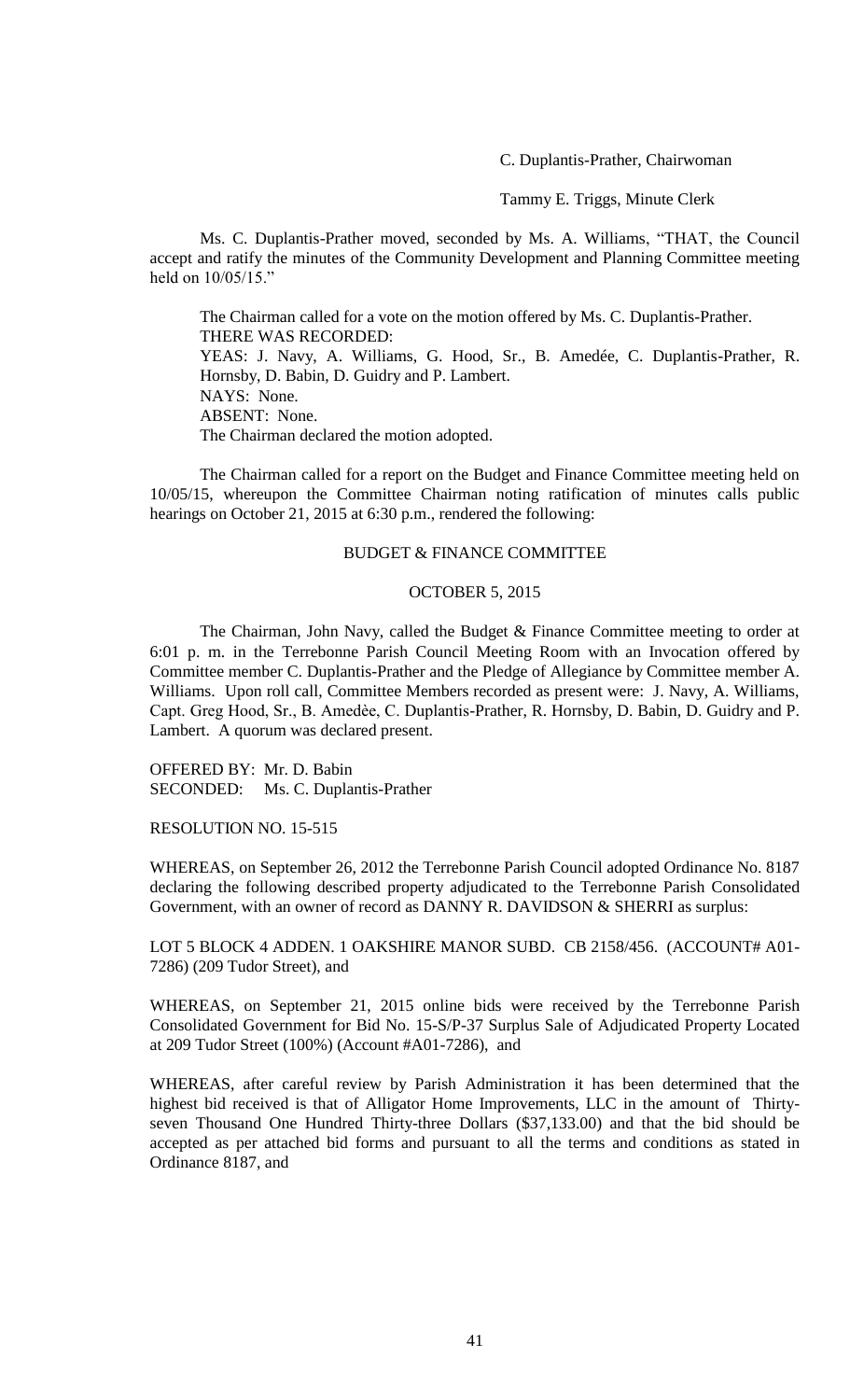WHEREAS, the Parish Administration has recommended the acceptance of the aforementioned bid for Bid No. 15-S/P-37 Surplus Sale of Adjudicated Property Located at 209 Tudor Street (100%) (Account #A01-7286) as described in attached hereto and made a part hereof.

NOW, THEREFORE BE IT RESOLVED by Terrebonne Parish Council (Budget and Finance Committee), on behalf of the Terrebonne Parish Consolidated Government, that the recommendation of the Parish Administration is approved and the bid of Alligator Home Improvements, LLC is accepted as per attached bid forms and pursuant to all the terms and conditions as stated in Ordinance 8187.

THERE WAS RECORDED:

YEAS: J. Navy, A. Williams, G. Hood, B. Amedée, C. Duplantis-Prather, R. Hornsby, D. Babin, D. Guidry and P. Lambert. NAYS: None. ABSTAINING: None. ABSENT: None. The Chairman declared the resolution adopted on this, the 5th day of October 2015.

OFFERED BY: Mr. D. Guidry SECONDED: Ms. C. Duplantis-Prather

RESOLUTION NO. 15-516

WHEREAS, on July 24, 2013 the Terrebonne Parish Council adopted Ordinance No. 8313 declaring the following described property adjudicated to the Terrebonne Parish Consolidated Government, with an owner of record as JASON L. BROWN as surplus:

WEST 1/2 OF LOT 3 BLOCK 6 ADDEN. 3 MEDWARD SUBD. CB 2201/280. (ACCOUNT# A07-33309) (403 Clinton Street), and

WHEREAS, on September 21, 2015 online bids were received by the Terrebonne Parish Consolidated Government for Bid No. 15-S/P-36 Surplus Sale of Adjudicated Property Located at 403 Clinton Street (100%) (Account #A07-33309), and

WHEREAS, after careful review by Parish Administration it has been determined that the highest bid received is that of Troy Hebert in the amount of Three Thousand One Hundred Thirty-three Dollars and Thirty-three Cents (\$3,133.33) and that the bid should be accepted as per attached bid forms and pursuant to all the terms and conditions as stated in Ordinance 8313, and

WHEREAS, the Parish Administration has recommended the acceptance of the aforementioned bid for Bid No. 15-S/P-36 Surplus Sale of Adjudicated Property Located at 403 Clinton Street (100%) (Account #A07-33309) as described in attached hereto and made a part hereof.

NOW, THEREFORE BE IT RESOLVED by Terrebonne Parish Council (Budget and Finance Committee), on behalf of the Terrebonne Parish Consolidated Government, that the recommendation of the Parish Administration is approved and the bid of Troy Hebert is accepted as per attached bid forms and pursuant to all the terms and conditions as stated in Ordinance 8313.

THERE WAS RECORDED:

YEAS: J. Navy, A. Williams, G. Hood, B. Amedée, C. Duplantis-Prather, R. Hornsby, D. Babin, D. Guidry and P. Lambert. NAYS: None. ABSTAINING: None. ABSENT: None.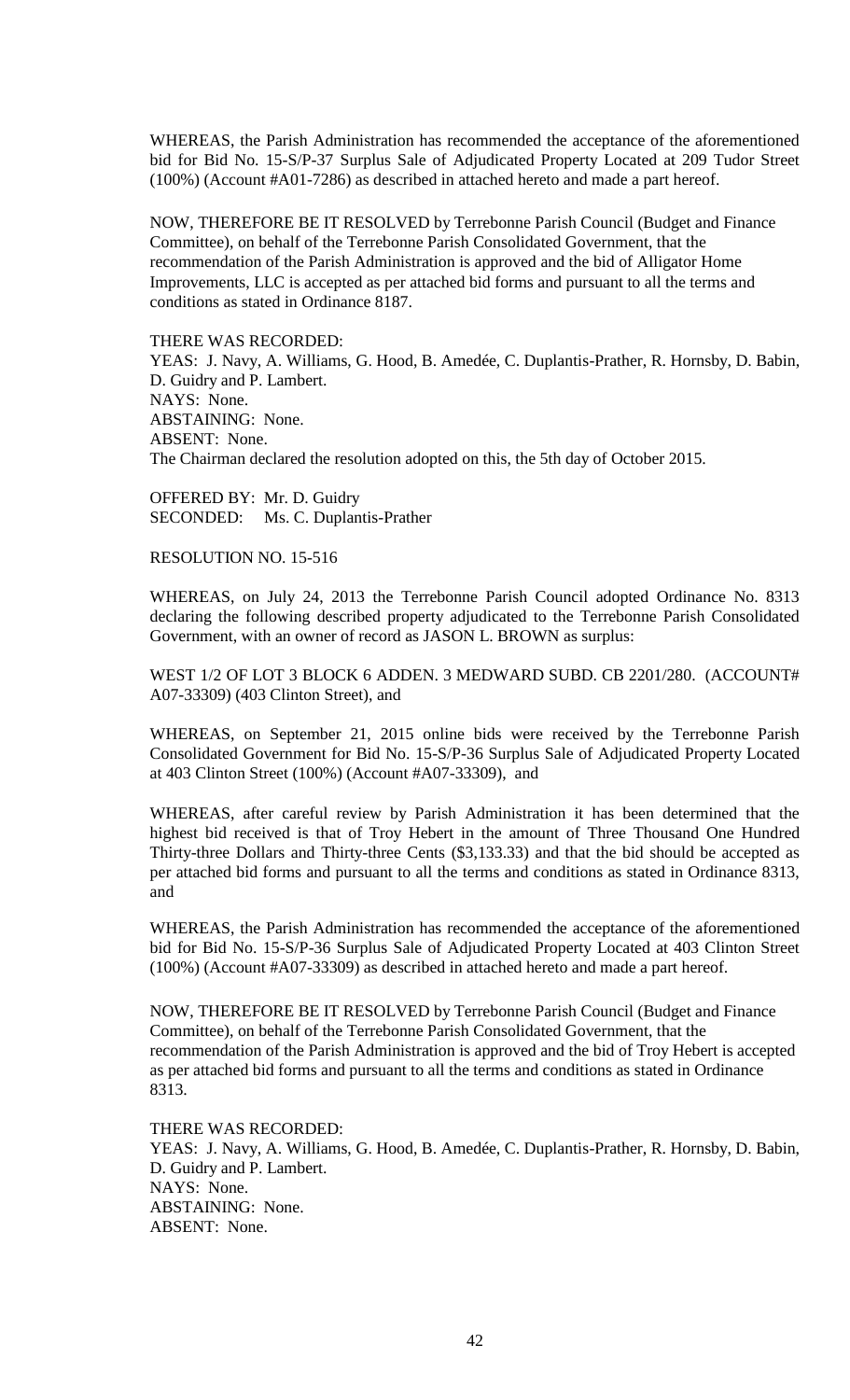The Chairman declared the resolution adopted on this, the 5th day of October 2015.

OFFERED BY: Ms. A. Williams SECONDED: Ms. C. Duplantis-Prather

RESOLUTION NO. 15-517

WHEREAS, on September 26, 2012 the Terrebonne Parish Council adopted Ordinance No. 8186 declaring the following described property adjudicated to the Terrebonne Parish Consolidated Government, with an owner of record as MILTON WILLIAMS ESTATE - 99/100 as surplus:

LOT 7 BLOCK A, BEATTIEVILLE. CB 2380/624. (ACCOUNT# R01-9055) (112 Red Street), and

WHEREAS, on September 21, 2015 online bids were received by the Terrebonne Parish Consolidated Government for Bid No. 12-S/P-51 (Re-Bid) Surplus Sale of Adjudicated Property Located at 112 Red Street (99%) (Account #R01-9055), and

WHEREAS, after careful review by Parish Administration it has been determined that the highest bid received is that of Renitta Brown in the amount of Seven Thousand Two Hundred Sixty Dollars (\$7,260.00) and that the bid should be accepted as per attached bid forms and pursuant to all the terms and conditions as stated in Ordinance 8186, and

WHEREAS, the Parish Administration has recommended the acceptance of the aforementioned bid for Bid No. 12-S/P-51 (Re-Bid) Surplus Sale of Adjudicated Property Located at 112 Red Street (99%) (Account #R01-9055) as described in attached hereto and made a part hereof.

NOW, THEREFORE BE IT RESOLVED by Terrebonne Parish Council (Budget and Finance Committee), on behalf of the Terrebonne Parish Consolidated Government, that the recommendation of the Parish Administration is approved and the bid of Renitta Brown is accepted as per attached bid forms and pursuant to all the terms and conditions as stated in Ordinance 8186.

THERE WAS RECORDED:

YEAS: J. Navy, A. Williams, G. Hood, B. Amedée, C. Duplantis-Prather, R. Hornsby, D. Babin, D. Guidry and P. Lambert. NAYS: None. ABSTAINING: None. ABSENT: None. The Chairman declared the resolution adopted on this, the 5th day of October 2015.

OFFERED BY: Ms. A. Williams SECONDED: Mr. D. Babin

RESOLUTION NO. 15-518

WHEREAS, on September 17, 2015 bids were received electronically via Central Auction House by the Terrebonne Parish Consolidated Government for Bid No. 15-WHSE-41(A) Purchase New/Unused Electrical Inventory Products (12-Month Requirements Contract), and

WHEREAS, after careful review by Mary Crochet, Warehouse Manager, it has been determined that the lowest qualified bids are that of Reulet Electric Supplies LLC, Buccaneer Services, Inc., Techline Inc., H.D. Supply Power Solutions and Stuart C. Irby Company. The bids of Gresco Utility Supply and Wesco Distribution, Inc. should be rejected for failure to comply with the "Requirements and Instructions for Bidders". The division requests authorization for a partial rebid at a later date, and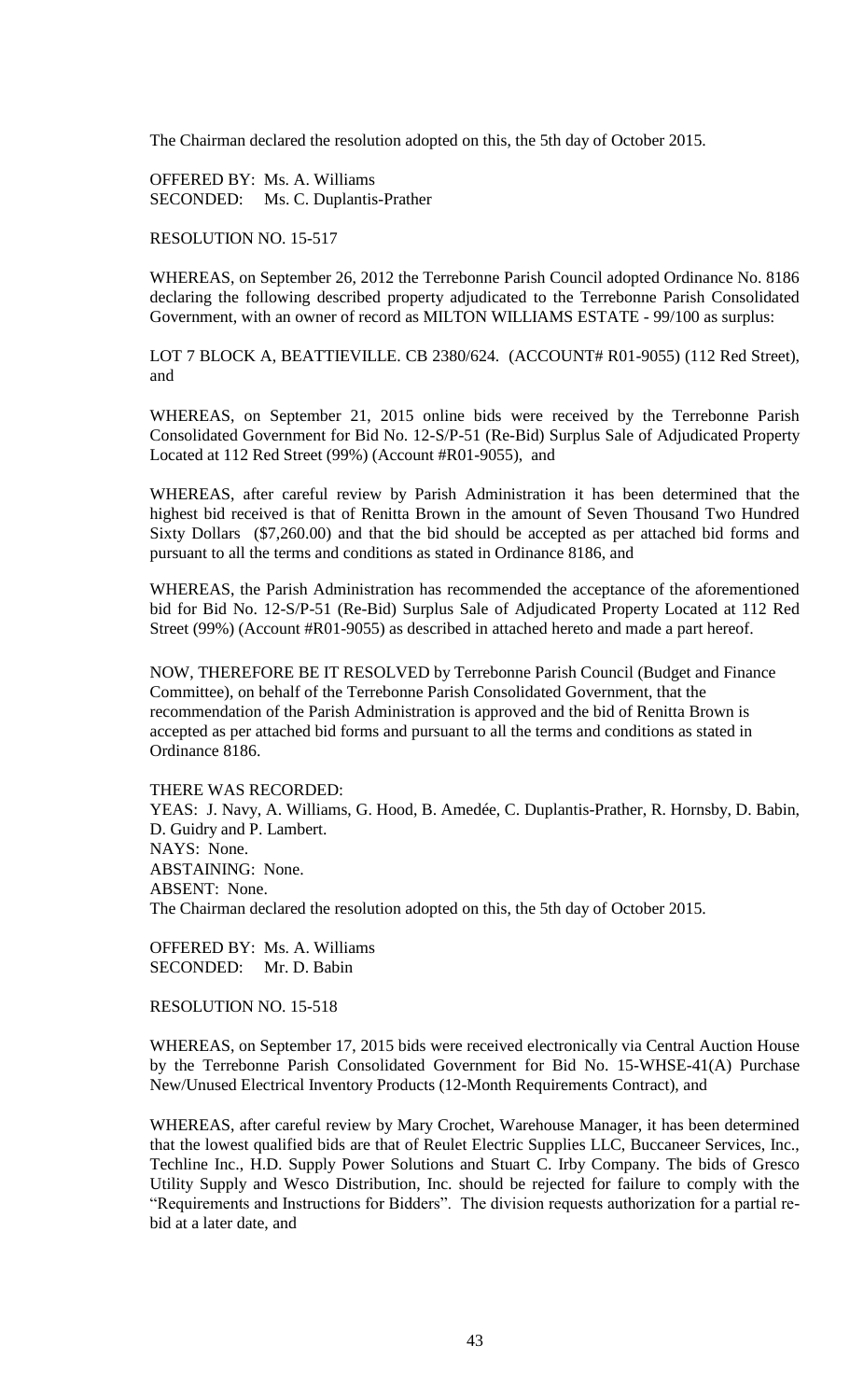WHEREAS, should the awarded vendor be unable to supply the Warehouse Division with the required electrical inventory products, the Warehouse Division shall be authorized to award the item(s) to the next lowest qualified bidder, and

WHEREAS, Parish Administration has concurred with the recommendation to award the bids of Reulet Electric Supplies LLC, Buccaneer Services, Inc., Techline Inc., H.D. Supply Power Solutions and Stuart C. Irby Company and reject the bids of Gresco Utility Supply and Wesco Distribution and authorizes partial re-bid for Bid 15-WHSE-41(A) Purchase New/Unused Electrical Inventory Products as per attached document, and

NOW, THEREFORE BE IT RESOLVED by the Terrebonne Parish Council (Budget and Finance Committee), on behalf of the Terrebonne Parish Consolidated Government, that the recommendation of Parish Administration be approved for the purchase of electrical inventory products as per the attached documents

### THERE WAS RECORDED:

YEAS: J. Navy, A. Williams, G. Hood, B. Amedée, C. Duplantis-Prather, R. Hornsby, D. Babin, D. Guidry and P. Lambert. NAYS: None. ABSTAINING: None. ABSENT: None. The Chairman declared the resolution adopted on this, the 5th day of October 2015.

Mr. D. Babin moved, seconded by Mr. P. Lambert, "THAT, the Budget & Finance Committee introduce an ordinance to authorize the Parish President to execute a Cooperative Endeavor Agreement for the lease of Hazard Mitigation Grant Program (HMGP) property between TPCG and Heather Rodriguez for the HMGP property located at 157 Marjorie Street, and call a public hearing on said matter on Wednesday, October 21, 2015 at 6:30 p.m."

The Chairman called for the vote on the motion offered by Mr. D. Babin. THERE WAS RECORDED: YEAS: J. Navy, A. Williams, G. Hood, Sr., B. Amedėe, C. Duplantis-Prather, R. Hornsby, D. Babin, D. Guidry and P. Lambert. NAYS: None. ABSENT: None. The Chairman declared the motion adopted.

OFFERED BY: Ms. A. Williams SECONDED: Mr. D. Guidry

RESOLUTION NO. 15-519

WHEREAS, prices were obtained through the Louisiana State Commodity Catalog by the Terrebonne Parish Consolidated Government for the purpose of purchasing new office furniture for the Terrebonne Parish Juvenile Detention Center under State Contract Number 4400005781, and

WHEREAS, after careful review by Joseph Harris, Juvenile Detention Center Director it has been determined that the furniture purchases will not exceed the price of Forty-two Thousand, Two Hundred Twenty Dollars and Seventy-four Cents (\$42,220.74) from The HON Company for the purchase of new office furniture and should be accepted as per the attached State Purchasing Catalog documents, and

WHEREAS, the Parish Administration has recommended the acceptance of the price for the aforementioned office furniture purchases at a cost not to exceed Forty-two Thousand, Two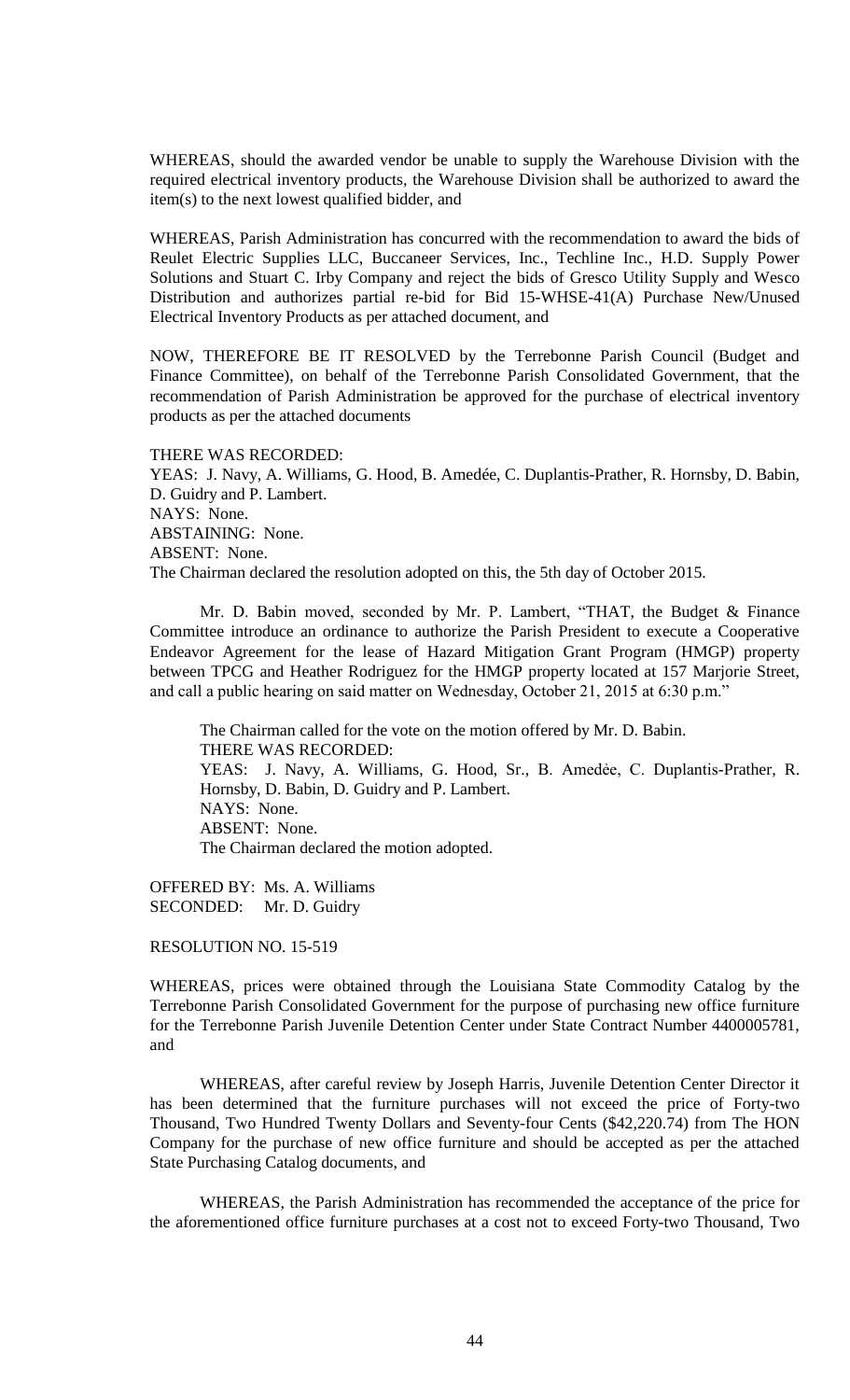Hundred Twenty Dollars and Seventy-four Cents (\$42,220.74) as per the attached State Purchasing Contract Catalog.

NOW, THEREFORE BE IT RESOLVED by the Terrebonne Parish Council (Budget and Finance Committee), on behalf of the Terrebonne Parish Consolidated Government, that the recommendation of the Parish Administration be approved and that the purchase of the new office furniture be accepted as per the attached forms.

THERE WAS RECORDED:

YEAS: J. Navy, A. Williams, G. Hood, B. Amedée, C. Duplantis-Prather, R. Hornsby, D. Babin, D. Guidry and P. Lambert.

NAYS: None.

ABSTAINING: None.

ABSENT: None.

The Chairman declared the resolution adopted on this, the 5th day of October 2015.

Mr. D. Babin moved, seconded by Mr. P. Lambert, "THAT, the Budget and Finance Committee introduce an ordinance to declare two hundred sixteen (216) seized firearms from the Houma Police Department, with a value in excess of \$5,000.00 as surplus and authorizing said items to be disposed of through legally approved methods to a licensed firearms dealer or firearms manufacturer and call a public hearing on said matter on Wednesday, October 21, 2015 at 6:30 p.m."

The Chairman called for the vote on the motion offered by Mr. D. Babin. THERE WAS RECORDED: YEAS: J. Navy, A. Williams, G. Hood, Sr., B. Amedée, C. Duplantis-Prather, R. Hornsby, D. Babin, D. Guidry and P. Lambert. NAYS: None. ABSENT: None. The Chairman declared the motion adopted.

Mr. D. Babin moved, seconded by Ms. B. Amedèe, "THAT, the Budget and Finance Committee introduce an ordinance to amend the 2015 Adopted Operating Budget and the 5 Year Capital Outlay of the Terrebonne Parish Consolidated Government for the following items:

- I. Housing and Human Services, \$15,000
- II. Sewer Bond Project Transfers, \$3,918,274
- III. Solid/Liquid Waste Property Tax Transfer, \$9,331,024
- IV. Bayou Country Sports Park Lights, \$440,000
- V. Bayou Country Sports Park 40 Acres, \$250,000

and call a public hearing on said matter on October 21, 2015 at 6:30 p.m."

The Chairman called for the vote on the motion offered by Mr. D. Babin. THERE WAS RECORDED: YEAS: J. Navy, A. Williams, G. Hood, Sr., B. Amedėe, C. Duplantis-Prather, R. Hornsby, D. Babin, D. Guidry and P. Lambert. NAYS: None. ABSENT: None. The Chairman declared the motion adopted.

Parish Manager A. Levron explained that \$250,000 in funding for the Bayou Country Sports Park was received from the Land and Water Conservation Fund Grant; and noted that one of the requirements for acceptance of the grant is that the area be used exclusively for outdoor recreation.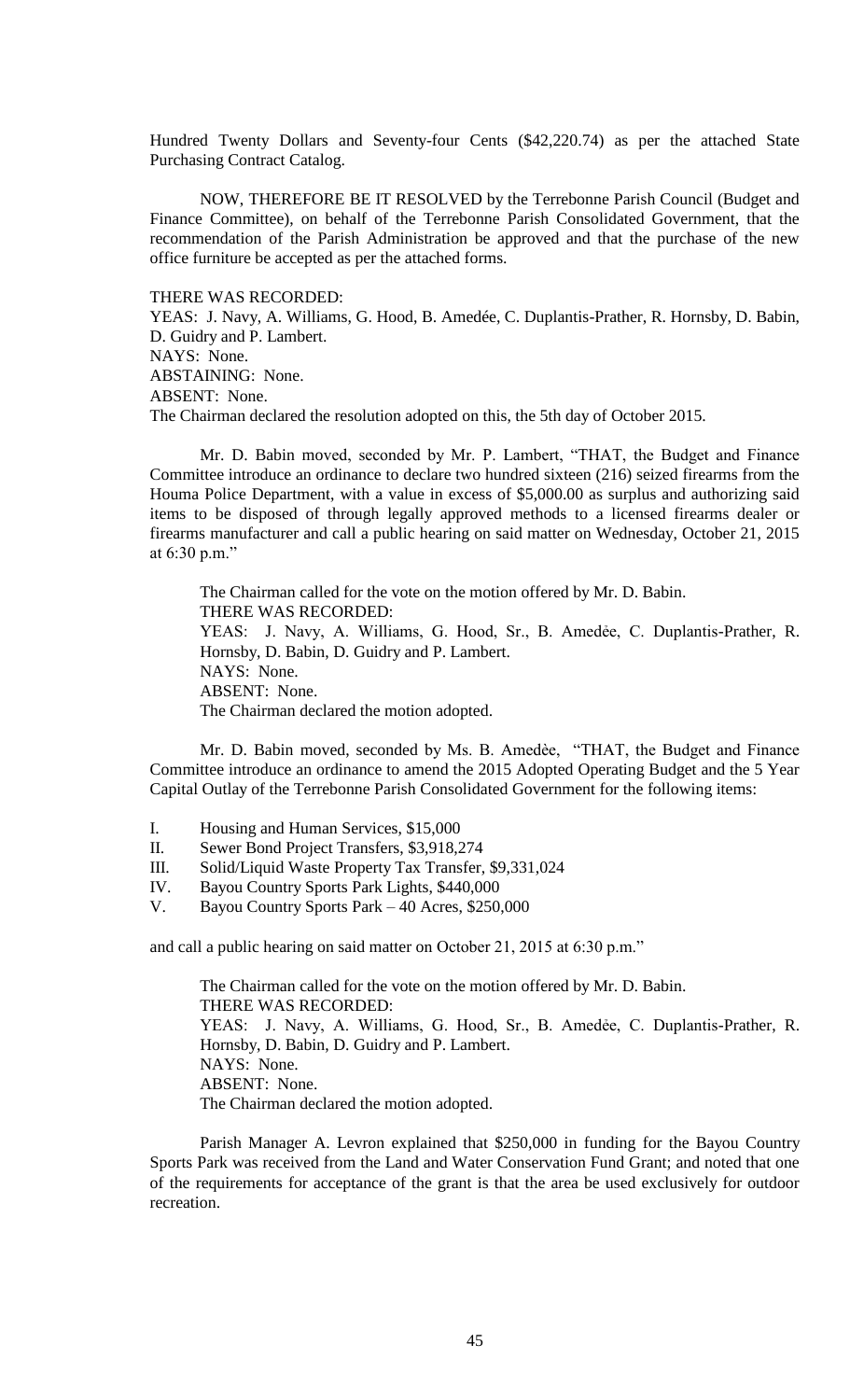Mr. R. Hornsby moved, seconded by Mr. D. Babin, "THAT, the Budget and Finance Committee introduce an ordinance to obtain additional property for use in the Bayou Country Sports Park to fulfill the necessary property required to complete the master plan for the Bayou Country Sports Park and call a public hearing on October 21, 2015 at 6:30 p.m."

The Chairman called for the vote on the motion offered by Mr. R. Hornsby. THERE WAS RECORDED: YEAS: J. Navy, A. Williams, G. Hood, Sr., B. Amedėe, C. Duplantis-Prather, R. Hornsby, D. Babin, D. Guidry and P. Lambert. NAYS: None. ABSENT: None. The Chairman declared the motion adopted.

A review of the proposed 2016 Budget began on the following funds/departmental budgets:

- **a) Parish Council (Fund 151-111; Sm Bk. 13; Big Bk.7) –** Chief Finance Officer Jamie Elfert presented the proposed 2016 Budget noting that Ordinance No. 8257, adopted in January 2013, established new salaries for the Council Members and Council Chair. (Parish Code, Section 2-51)
- **b) Council Clerk (Fund 151-115; Sm. Bk. 15; Big Bk. 9) -** Chief Finance Officer Jamie Elfert summarized the proposed 2016 Budget adding that there were no significant changes.
- **c) Official Fees/Publications (Fund 151-119; Sm. Bk.18; Big Bk. 11) –** Chief Finance Officer Jamie Elfert highlighted the proposed 2016 Budget stating that the fund includes the Membership Dues for the year 2016 for the following: Louisiana Municipal Association, Louisiana Conference of Mayors, METLEC (Metropolitan Law Enforcement Commission), National Association of Counties, Police Jury Association; noting that Independent Audit Fees, Public Proceedings, and Cable Regulation fees are included, as well.
- **d) Ward Court (Fund 151-126; Sm. Bk. 26; Big Bk. 17) –** Chief Finance Officer Jamie Elfert reviewed the proposed 2016 Budget highlighting that the only significant change is \$8,200 has been budgeted for the Justice of the Peace and Constables biannual training.

Upon questioning, Chief Finance Officer Jamie Elfert stated that, if the Justices of the Peace and the Constables fail to complete the mandatory training, their compensation will be suspended.

- **e) Judicial – Other (Fund 151-129; Sm. Bk. 27; Big Bk.18) –** Chief Finance Officer Jamie Elfert presented the proposed 2016 Budget noting that there were no significant changes.
- **f) Parish President (Fund 151-131; Sm. Bk. 28; Big Bk. 19)–** Chief Finance Officer Jamie Elfert summarized the proposed 2016 Budget stating that Ordinance No. 8258 established an increase in compensation for the Parish President effective upon the next term, Year 2016, as authorized by Section 3-08 of the Parish Home Rule Charter. She explained that the annual salary is computed as the average salary of the Parish Sheriff, Clerk of Court and Assessor; as certified annually by the Human Resources Director.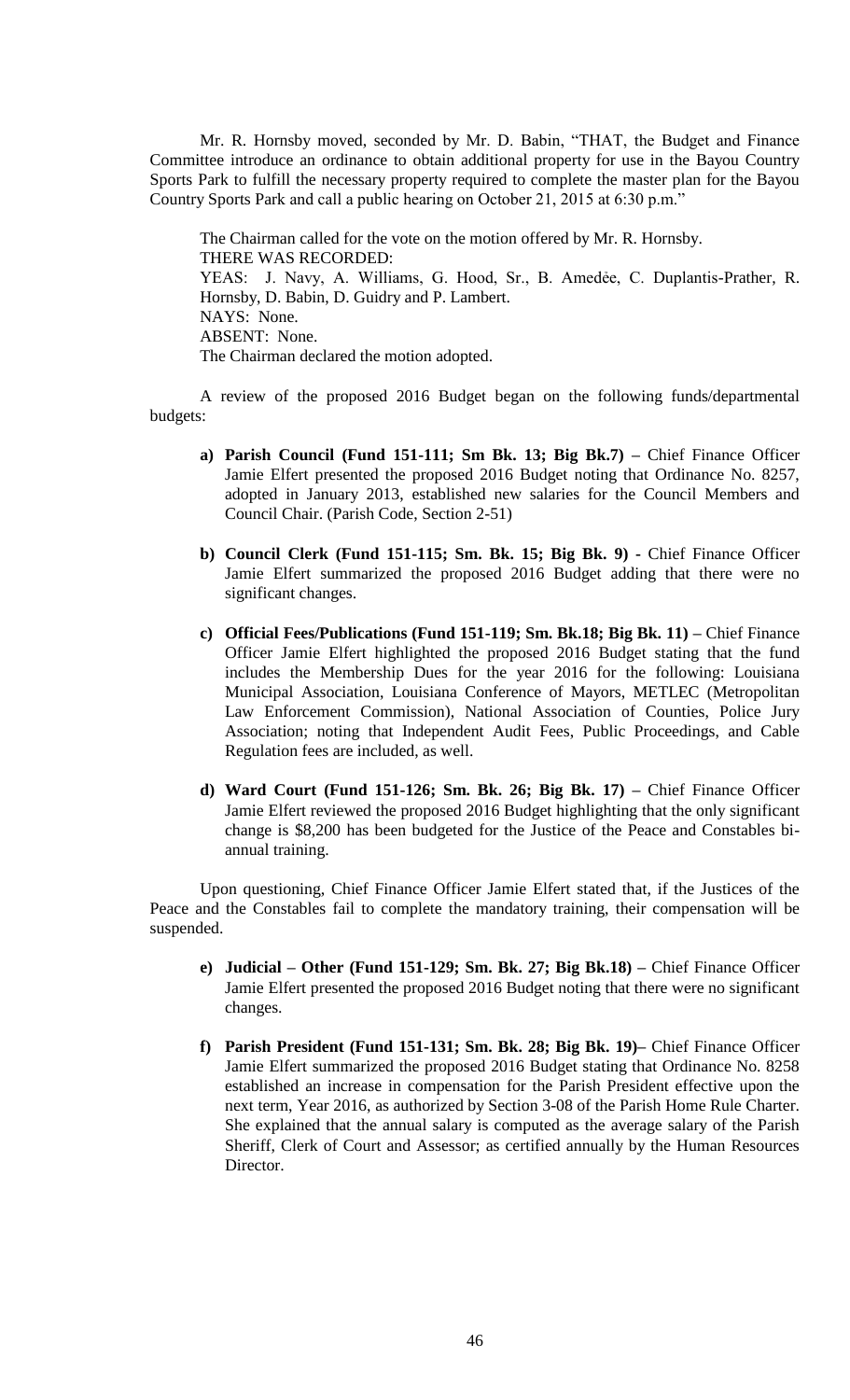- **g) Elections (Fund 151-142; Sm. Bk. 33; Big Bk. 23) -** Chief Finance Officer Jamie Elfert reviewed the proposed 2016 Budget highlighting a decrease of approximately \$30,000 in the fund due to a major election in the Fall of 2016.
- **h) Finance/Accounting (Fund 151-151; Sm. Bk. 34; Big Bk. 24)** Chief Finance Officer Jamie Elfert presented the proposed 2016 Budget noting that the position of Accounting Specialist I (Grade 105) will be reclassed to Accounting Specialist II (Grade 106) and two part-time Accounting Specialist I (College Interns) will be eliminated.
- **i) Finance/Customer Service (Fund 151-152; Sm. Bk. 36; Big Bk. 27)**  Chief Finance Officer Jamie Elfert highlighted the proposed 2016 Budget stating that there were no significant changes.
- **j) Legal Services (Fund 151-157; Sm. Bk. 38; Big Bk. 29)**  Chief Finance Officer Jamie Elfert summarized the proposed 2016 Budget explaining that there will be a decrease in the expenditures in this account because there will be no BP Legal Fees.
- **k) Planning Department/Admin/Zoning (Fund 151-193; Sm. Bk. 40; Big Bk. 30)**  Chief Finance Officer Jamie Elfert presented the proposed 2016 Budget explaining that one Citizen Inquiry Coordinator, (Grade 207) will be transferred from Planning Department/Admin/Zoning to Code Violations/Compliance and add one Part Time Foreman I for the Downtown/Marina upkeep (Downtown Development/Reimbursable).
- **l) Planning Department/Code Violations/Compliance (Fund 151-195; Sm. Bk.46 ; Big Bk. 36)** – Chief Finance Officer Jamie Elfert highlighted the proposed 2016 Budget noting that one Citizen Inquiry Coordinator, (Grade 207) will be transferred to Planning 151-193.
- **m) Auditoriums (Fund 205-196; Sm. Bk. 97; Big Bk. 93)** Chief Finance Officer Jamie Elfert summarized the proposed 2016 Budget highlighting that a Chiller Replacement along with piping for the Municipal Auditorium, \$100,000.
- **n) General – Other (Fund 151-199; Sm. Bk. 48; Big Bk. 38)** Chief Finance Officer Jamie Elfert reviewed the proposed 2016 Budget stating that there were no significant changes.
- **o) Parish VA Service Office (Fund 151-408; Sm. Bk. 53; Big Bk. 42)**  Chief Finance Officer Jamie Elfert presented the proposed 2016 Budget noting that there were no significant changes.
- **p) Health and Welfare (Fund 151-409; Sm. Bk. 54; Big Bk. 43) –** Chief Finance Officer Jamie Elfert highlighted the proposed 2016 Budget stating that the estimated contract for the Mosquito Abatement Program is a decrease of \$170,000 and the Veterans Homeless Shelter, \$20,000.
- **q) Planning Department/Museums (Fund 151-560; Sm. Bk. 57; Big Bk. 46) -** Chief Finance Officer Jamie Elfert summarized the proposed 2016 Budget highlighting that self generated revenue through the gift shop, concessions, commissions; rentals admissions, membership fees and donations are projected to be \$8,500 in 2016 and the publicity and promotions fund decreased by \$1,032.
- **r) Planning Department/Economic Development (Fund 151-650; Sm. Bk. 59; Big Bk. 48)** – Chief Finance Officer Jamie Elfert reviewed the proposed 2016 Budget explaining that this department has been deleted and recommends that all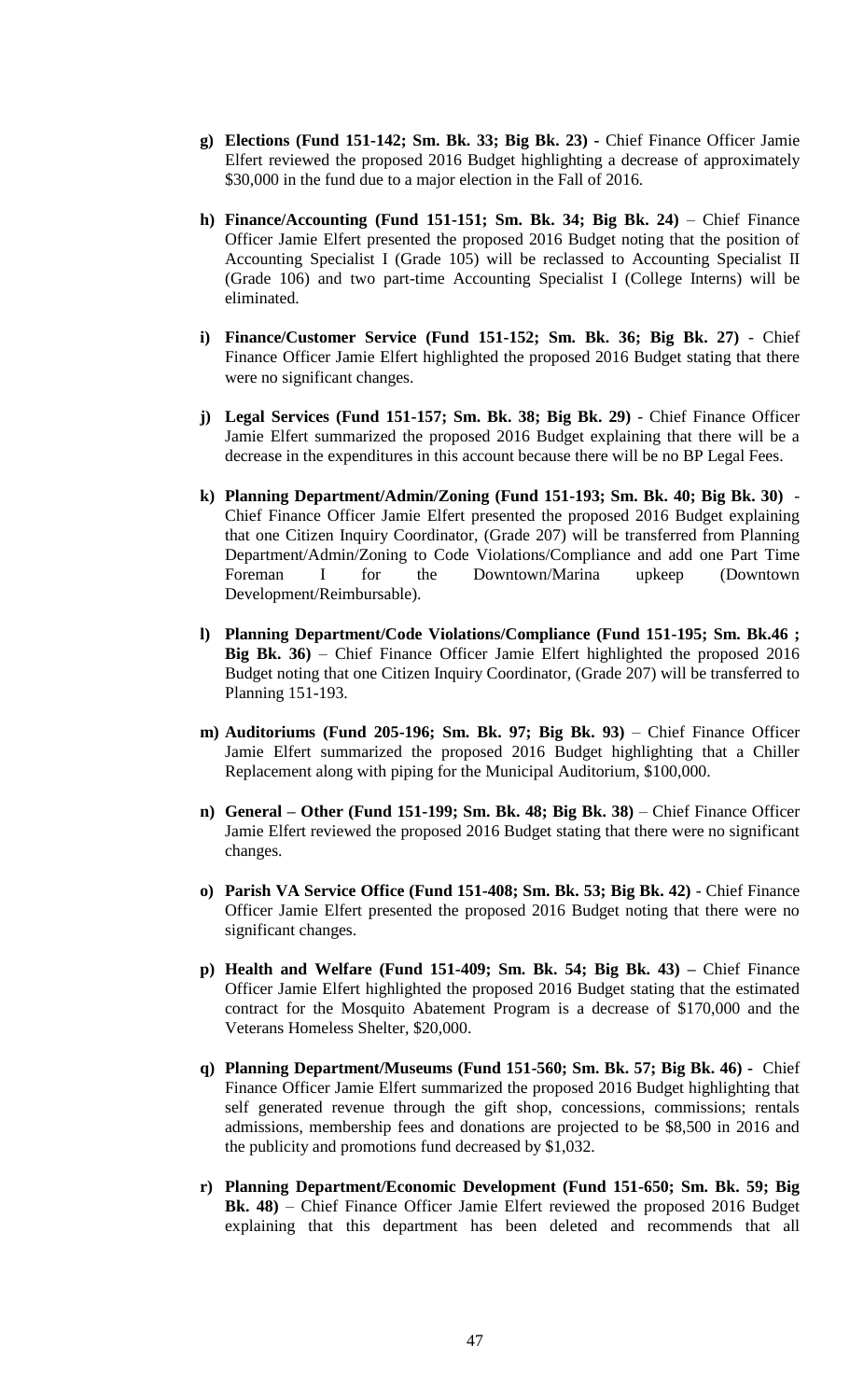expenditures be deleted as this department moves over to the Terrebonne Economic Development Authority (TEDA).

- **s) Publicity (Fund 151-651; Sm. Bk. 62; Big Bk. 50)** Chief Finance Officer Jamie Elfert explained the proposed 2016 Budget highlighting that major reductions have been made in the following areas: Holiday Expenses/Parades, Beautification Program, Tree Board, Best of the Bayou Festival, Youth Leadership Committee, Cosponsorships of various events, Independence Day Celebration and the Rougarou Festival.
- **t) Planning Department/Marina (Fund 151-680; Sm. Bk. 69; Big Bk. 57)** Chief Finance Officer Jamie Elfert presented the proposed 2016 Budget noting that a \$4,200 for Marina Dock expenses which are recovered from docking fee revenue.
- **u) Dedicated Emergency Fund (Fund 200; Sm. Bk. 77; Big Bk. 61 )**  Chief Finance Officer Jamie Elfert highlighted the proposed 2016 Budget stating that this is the fifth year that the balance has increased; and noting that funds are transferred from the General Fund.
- **v) Sales Tax Fund (Fund 255; Sm. Bk. 112; Big Bk. 266)** Chief Finance Officer Jamie Elfert summarized the proposed 2016 Budget highlighting that this fund is used for debt services; and noted that a transfer was made to the Road Construction Fund in the amount of \$1,700,000 for the Bayou Gardens Extension.
- **w) Road District #6 O&M Fund (Fund 258; Sm. Bk. 113; Big Bk. 269)** Chief Finance Officer Jamie Elfert summarized the proposed 2016 Budget highlighting that .81 mills will be used for street repairs in Council District No. 9.
- **x) Road Lighting Districts (Fund 267-276; Sm. Bk. 114; Big Bk. 273)**  Chief Finance Officer Jamie Elfert summarized the proposed 2016 Budget stating that there were no significant changes.
- **y) Debt Service Funds (Fund 401-499; Sm. Bk. 193; Big Bk. 458)**  Chief Finance Officer Jamie Elfert summarized the proposed 2016 Budget highlighting revenues and expenditures.

Upon questioning, Chief Finance Office Jamie Elfert explained that most of the expenditures for the marina are covered by the Downtown Development Board and the parish supplements the fees that are received from docking fees.

Parish President Michel Claudet explained that there were no commercial permits obtained in September; noted that the sales taxes collections for this quarter have decreased by 14% but the unemployment status in this area have also gotten better.

Committee member D. Babin announced, for clarification purposes, that most of the items that were mentioned in tonight's budget proceedings were decreased as compared to the last year.

Ms. C. Duplantis-Prather moved, seconded by Mr. D. Babin, "THAT, the Budget and Finance Committee, Parish Attorney C. Alcock, and all Council members, with the exclusion of Council members J. Navy and A. Williams, Parish President M. Claudet, Parish Manager A. Levron and Assistant Parish Attorney David Allen convene into Executive Session at 6:29 p.m. pursuant to La. R.S. 42:16-17 to discuss to the following litigation entitled:

Josephine Bonvillain, et al v. Terrebonne Levee and Conservation District,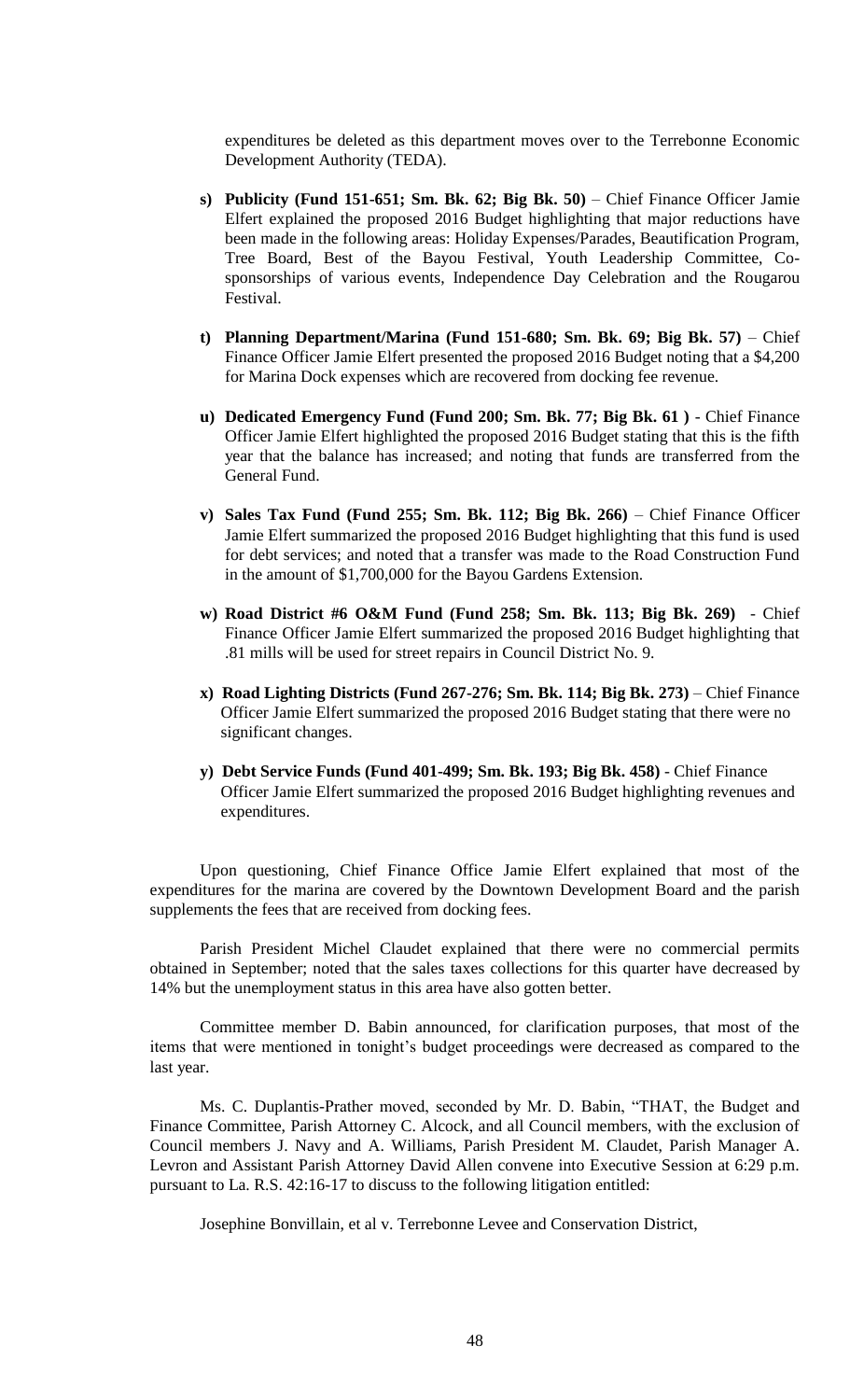Docket # 161033, 32 JDC'."

The Chairman called for the vote on the motion offered by Ms. C. Duplantis-Prather. THERE WAS RECORDED: YEAS: G. Hood, Sr., B. Amedẻe, C. Duplantis-Prather, R. Hornsby, D. Babin, D. Guidry and P. Lambert. NAYS: None. ABSENT: None. ABSTAINING: J. Navy, A. Williams. The Chairman declared the motion adopted.

At this time in the proceedings (6:29 p.m.), the Chairman J. Navy relinquished the chair to Vice-Chairman R. Hornsby.

Committee members J. Navy and A. Williams were recorded as leaving the proceedings at 6:30 p.m.

Mr. D. Guidry moved, seconded by Ms. C. Duplantis-Prather, "THAT, the Budget and Finance Committee reconvene into the regular order of business at 6:49 p.m., as per written agenda."

The Vice-Chairman called for the vote on the motion offered by Mr. D. Guidry. THERE WAS RECORDED: YEAS: G. Hood, Sr., B. Amedẻe, C. Duplantis-Prather, R. Hornsby, D. Babin, D. Guidry and P. Lambert. NAYS: None. ABSENT: J. Navy and A. Williams. The Vice-Chairman declared the motion adopted.

Mr. D. Guidry moved, seconded by Mr. G. Hood, Sr. and Mr. D. Babin, "THAT, the Budget and Finance Committee concur with the recommendation of the legal department with regards to the litigation entitled:

'Josephine Bonvillain, et al v. Terrebonne Levee and Conservation District, Docket # 161033, 32 JDC'."

The Vice-Chairman called for the vote on the motion offered by Mr. D. Guidry. THERE WAS RECORDED: YEAS: G. Hood, Sr., B. Amedée, R. Hornsby, D. Babin, D. Guidry and P. Lambert. NAYS: None. ABSENT: J. Navy and A. Williams. ABSTAINING: C. Duplantis-Prather. The Vice-Chairman declared the motion adopted.

Mr. G. Hood, Sr. moved, seconded by Ms. B. Amedèe and Ms. C. Duplantis-Prather, "THAT, there being no further business to come before the Budget & Finance Committee, the meeting be adjourned."

The Vice-Chairman called for the vote on the motion offered by Mr. G. Hood, Sr. THERE WAS RECORDED: YEAS: G. Hood, Sr., B. Amedée, C. Duplantis-Prather, R. Hornsby, D. Babin, D. Guidry and P. Lambert. NAYS: None. ABSENT: J. Navy and A. Williams.

The Vice-Chairman declared the motion adopted and the meeting was adjourned at 6:50 p.m.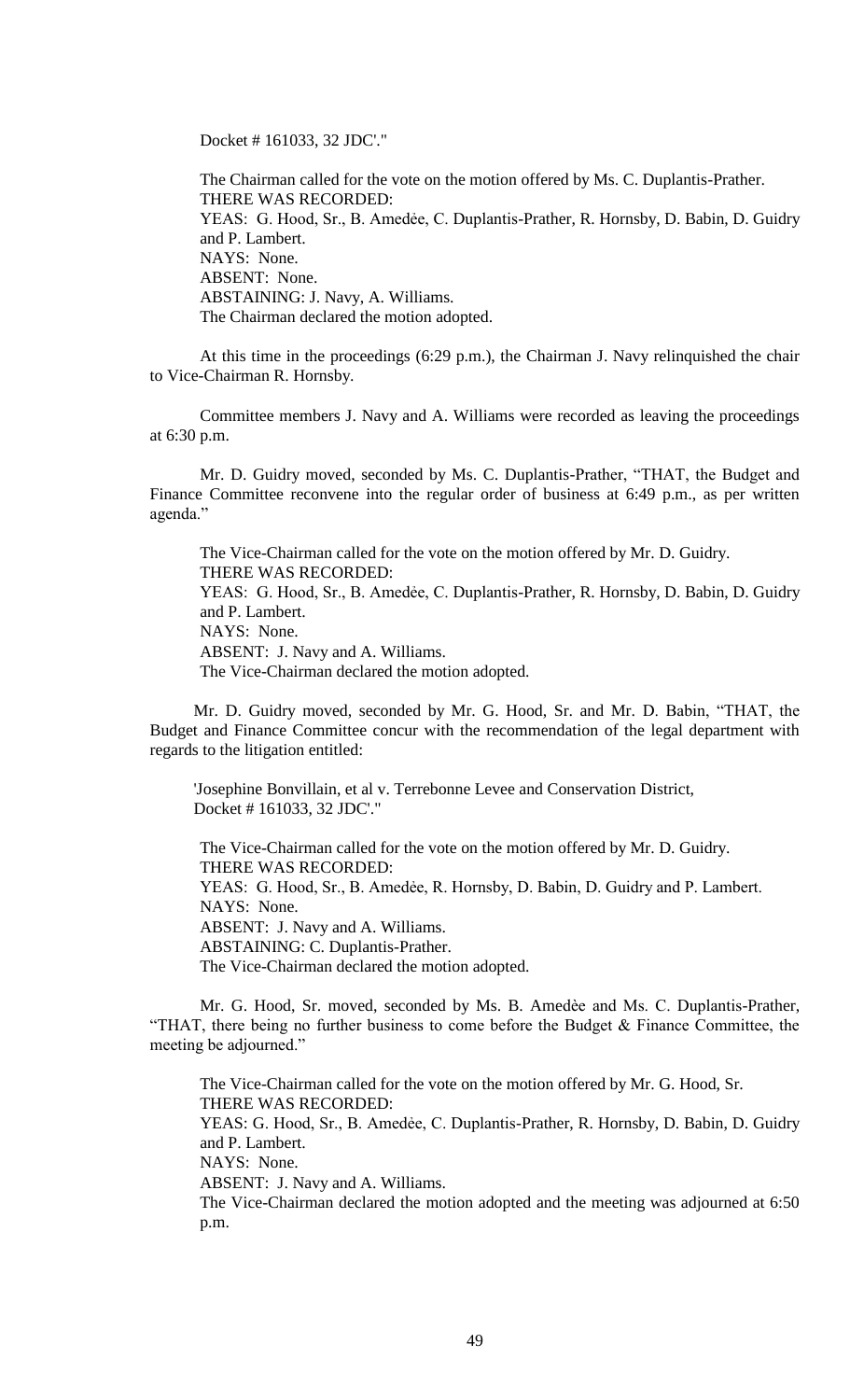# John Navy, Chairman

Tammy E. Triggs, Minute Clerk

Mr. J. Navy moved, seconded by Mr. R. Hornsby, "THAT, the Council accept and ratify the minutes of the Budget and Finance Committee meeting held on 10/05/15."

The Chairman called for a vote on the motion offered by Mr. J. Navy. THERE WAS RECORDED: YEAS: J. Navy, A. Williams, G. Hood, Sr., B. Amedée, C. Duplantis-Prather, R. Hornsby, D. Babin, D. Guidry and P. Lambert. NAYS: None. ABSENT: None. The Chairman declared the motion adopted.

Ms. C. Duplantis-Prather moved, seconded by Mr. G. Hood, Sr., "THAT, the Council approve the following street light list:

INSTALL A 1,000-WATT HPS STREET LIGHT ON EXISTING POLE ACROSS FROM 470 LA HIGHWAY 24 (BOURG/LAROSE HIGHWAY) IN BOURG, LA, ENTERGY; RLD #5; DISTRICT 9; PETE LAMBERT (LA. DOTD PERMIT REQUIRED PRIOR TO INSTALLATION)

INSTALL STREET LIGHT AT 8666 MAIN ST. (HIGHWAY 24), AT THE INTERSECTION OF JACKSON ST.; TPCG UTILITIES; USD ROAD LIGHTING; DISTRICT 5; CHRISTA DUPLANTIS-PRATHER (LA. DOTD PERMIT REQUIRED PRIOR TO INSTALLATION)

INSTALL STREET LIGHT IN FRONT OF 8239 PARK AVE. (HIGHWAY 659); TPCG UTILITIES; USD ROAD LIGHTING;DISTRICT 5; CHRISTA DUPLANTIS-PRATHER (LA. DOTD PERMIT REQUIRED PRIOR TO INSTALLATION)

INSTALL STREET LIGHT AT 108 HENDERSON ST.; TPCG UTILITIES; USD ROAD LIGHTING; DISTRICT 5; CHRISTA DUPLANTIS-PRATHER

INSTALL STREET LIGHT AT 217 GOLDSBY DR.; ENTERGY; RLD #2; DISTRICT 2; ARLANDA WILLIAMS

INSTALL STREET LIGHT AT 551 REDMOND ST., SLECA; RLD # 1; DISTRICT 22; ARLANDA WILLIAMS."

The Chairman called for a vote on the motion offered by Ms. C. Duplantis-Prather. THERE WAS RECORDED: YEAS: J. Navy, A. Williams, G. Hood, Sr., B. Amedée, C. Duplantis-Prather, R. Hornsby, D. Babin, D. Guidry and P. Lambert. NAYS: None. ABSENT: None. The Chairman declared the motion adopted.

Ms. B. Amedée moved, seconded by Mr. G. Hood, Sr. and Ms. C. Duplantis-Prather, "THAT, the Council hold nominations open for the one long-standing vacancy on the Bayou Blue Fire Protection District Board until the next Council meeting."

The Chairman called for a vote on the motion offered by Ms. B. Amedée. THERE WAS RECORDED: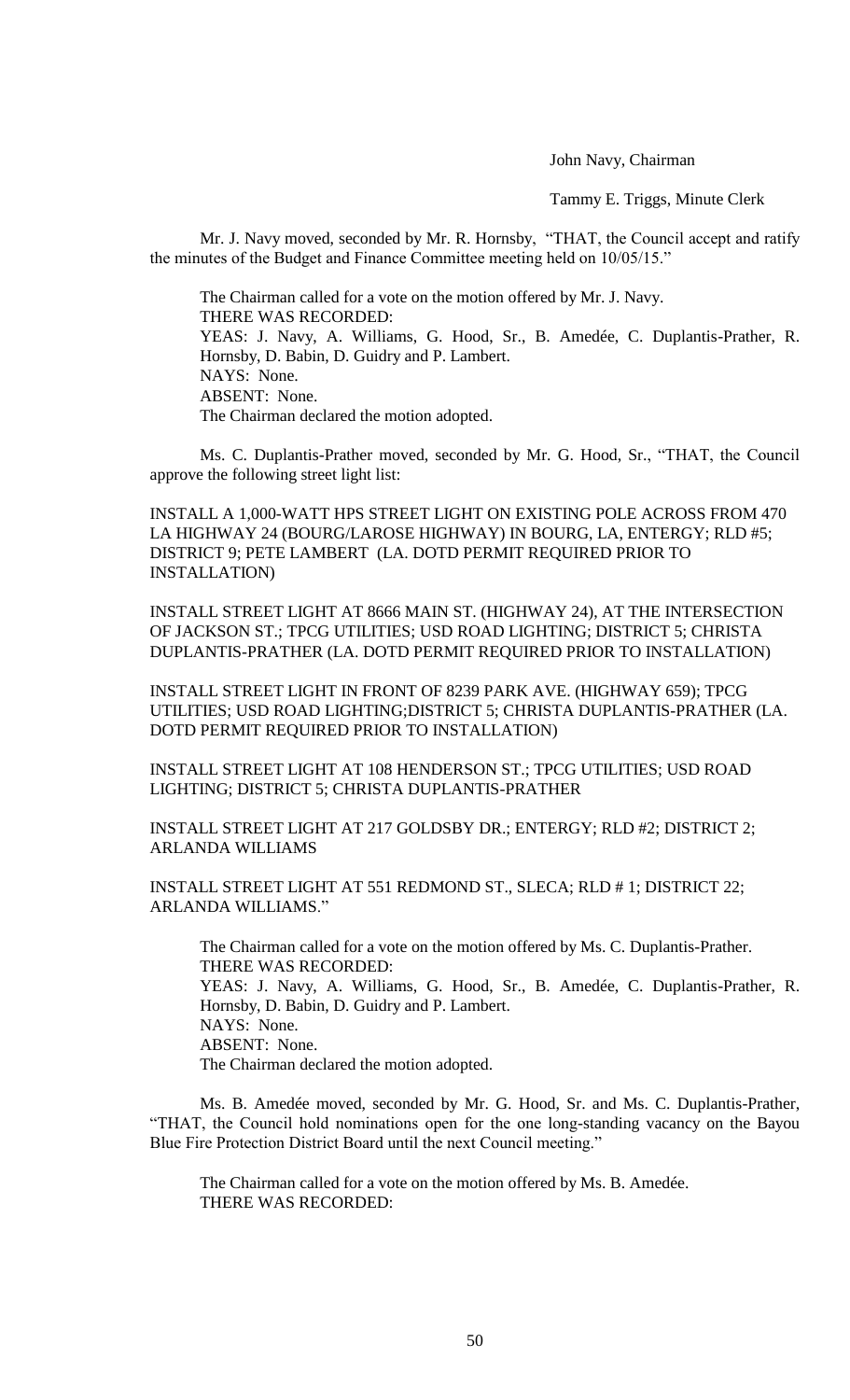YEAS: J. Navy, A. Williams, G. Hood, Sr., B. Amedée, C. Duplantis-Prather, R. Hornsby, D. Babin, D. Guidry and P. Lambert. NAYS: None. ABSENT: None. The Chairman declared the motion adopted.

Mr. D. Babin moved, seconded by Ms. C. Duplantis-Prather, "THAT, the Council hold nominations open for the vacancy on the Terrebonne Parish Tree Board until the next Council meeting."

The Chairman called for a vote on the motion offered by Mr. D. Babin. THERE WAS RECORDED: YEAS: J. Navy, A. Williams, G. Hood, Sr., B. Amedée, C. Duplantis-Prather, R. Hornsby, D. Babin, D. Guidry and P. Lambert. NAYS: None. ABSENT: None. The Chairman declared the motion adopted.

Mr. D. Babin moved, seconded by Mr. D. Guidry, "THAT, the Council open nominations for the one expiring term on the Houma-Terrebonne Airport Commission, nominate Mr. Mike Kreller; close nominations and reappoint Mr. Mike Kreller to serve another term on the Houma-Terrebonne Airport Commission."

The Chairman called for a vote on the motion offered by Mr. D. Babin. THERE WAS RECORDED: YEAS: J. Navy, A. Williams, G. Hood, Sr., B. Amedée, C. Duplantis-Prather, R. Hornsby, D. Babin, D. Guidry and P. Lambert. NAYS: None. ABSENT: None. The Chairman declared the motion adopted.

Mr. D. Babin moved, seconded by Mr. G. Hood, Sr., "THAT, the Council open nominations for the two expiring terms on the Recreation District No. 4 Board, nominate Mr. Reggie Fazzio and Mr. Louis Pitre; close nominations and reappoint Mr. Reggie Fazzio and Mr. Louis Pitre to serve another term on the Recreation District No. 4 Board."

The Chairman called for a vote on the motion offered by Mr. D. Babin. THERE WAS RECORDED: YEAS: J. Navy, A. Williams, G. Hood, Sr., B. Amedée, C. Duplantis-Prather, R. Hornsby, D. Babin, D. Guidry and P. Lambert. NAYS: None. ABSENT: None. The Chairman declared the motion adopted.

The Chairman announced the following vacancies, which he noted will be handled as per usual procedure:

- Four expiring terms on 10/31/15 on the Coastal Zone Management & Coastal Restoration Advisory Committee.
- One vacancy due to a resignation, representing a civic organization. Three expiring terms on 12/31/15 (need to be appointed by 11/1/15 as per Parish Code), representing a Civic Organization, Regional Military Museum and Historical/ Cultural Society.
- Five expiring terms on 11/01/15 on the Downtown Development Corporation.
- One expiring term on 11/1/15 on the Houma-Terrebonne Regional Planning Commission.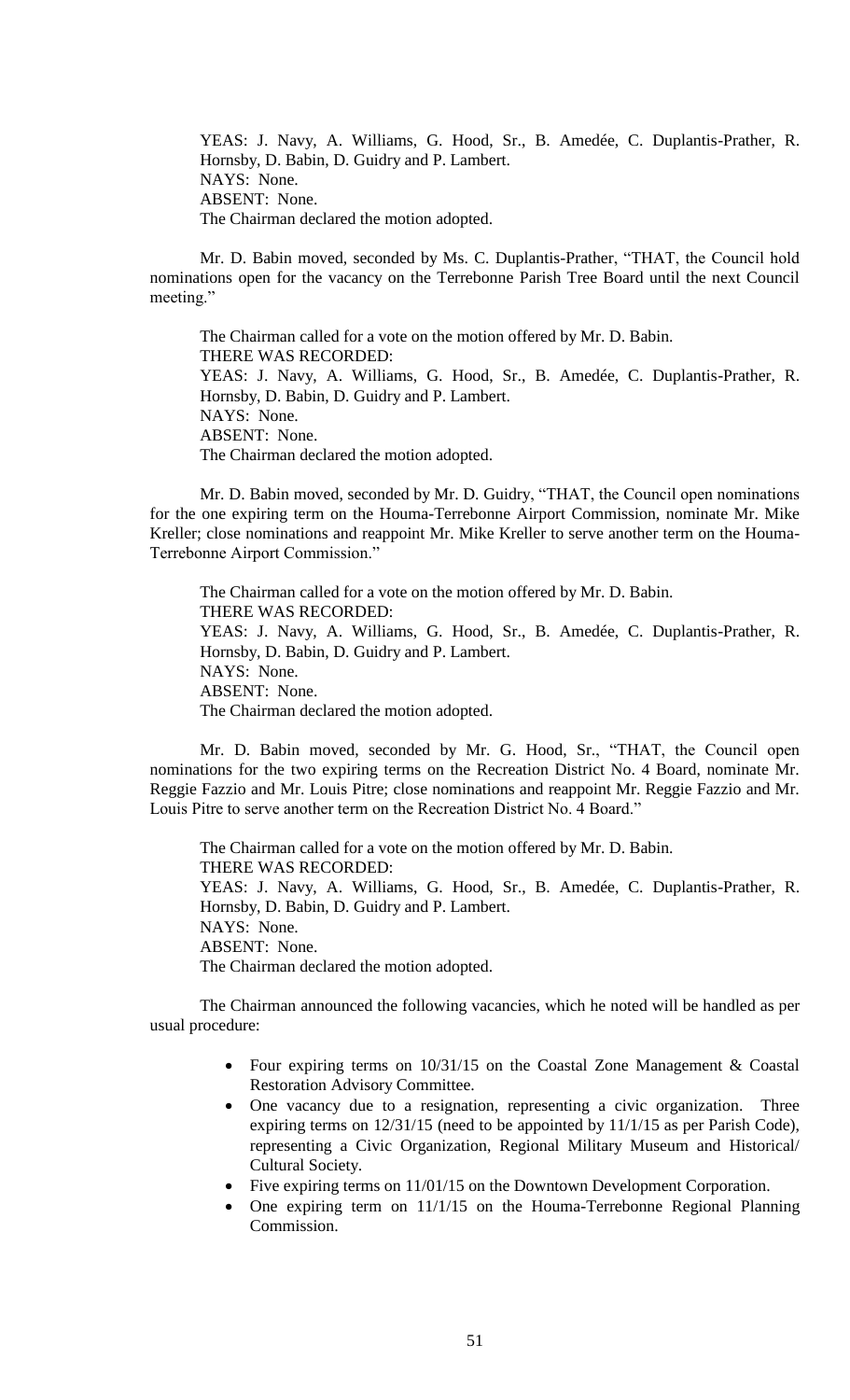- Two expiring terms on 11/27/15 on the Recreation District No. 5 Board.
- One expiring term on 11/27/15 on the Recreation District No. 7 Board.
- One expiring term on 11/28/15 on the Houma-Terrebonne Airport Commission.
	- One expiring term on 11/29/15 on the Municipal Civil Service Board.
- One vacancy due to resignation on the Recreation District No. 3A Board.

Under Agenda Item 7A - Announcements, Council members

- Councilman R. Hornsby thanked everyone who attended the National Night Out Against Crime; and also thanked the ladies and gentlemen of Mandalay Subdivision for their great performance.
- Councilwoman B. Amedée announced that RADD classes will begin on October 8 at the Houma Police Department.
- Councilwoman B. Amedée announced the 4-H Sweet Potato and Rice sale; to order call the 4-H office at 985-873-6495.
- Councilwoman B. Amedée announced that the October Library newsletter is out.
- Councilwoman C. Duplantis-Prather thanked the volunteers and everyone who attended the National Night Out Against Crime.
- Councilwoman C. Duplantis-Prather announced that she and her husband rescued a dog on Hollywood Road Bridge; the dog had a micro-chip and was safely returned to its owner.
- Councilwoman C. Duplantis-Prather encouraged every pet owner to have their pets spayed or neutered to help control the pet population and asked that if a stray animal is found, please contact the Animal Shelter at (985) 873-6709.
- Councilman D. Guidry announced that the Ward 7 levee bids will be opened on November 3; this levee will be the final phase that will go from Thompson Road to Boudreaux Canal.
- Councilman D. Guidry invited everyone to attend the Citizen's for Possibilities Fair next weekend, October 16-18, at the Ward 7 in Chauvin; the funds raised from this fair will be used renovate the old Boudreaux Canal school into a Cajun Museum.
- Councilman J. Navy Councilwoman thanked the volunteers and everyone who attended the National Night Out Against Crime; expressing that the children were able to enjoy inspiring and motivational words.
- Councilman D. Babin thanked the volunteers and everyone who attended the National Night Out Against Crime; noting that it was a huge success.
- Councilman D. Babin invited everyone to attend the KC fair in Bayou Dularge, which will be held next weekend, October 16-18.
- Councilman D. Babin reminded everyone of hurricane season and urged citizens to keep their ditches and drains around their home clean year round.
- Councilman D. Babin reminded everyone that early voting will begin on Saturday, October 10 and will end on Saturday October 17; the office will be closed on Sunday, October 11.
- Councilwoman C. Duplantis-Prather thanked all law enforcement who were involved in the Night Out Against Crime.
- Councilman G. Hood, Sr. urged everyone not to drink and drive, and, if drinking to please have a designated driver.
- Councilman P. Lambert invited everyone to attend the annual Ducks Unlimited Banquet at the Montegut Lyons Club beginning at 5:00 p.m. on Tuesday, October 13.

Under Agenda Item 7B - Announcements, Parish President

• Highway 90 between La 316 and La 182 is currently closed due to a major grass fire by the Raceland Prairie.